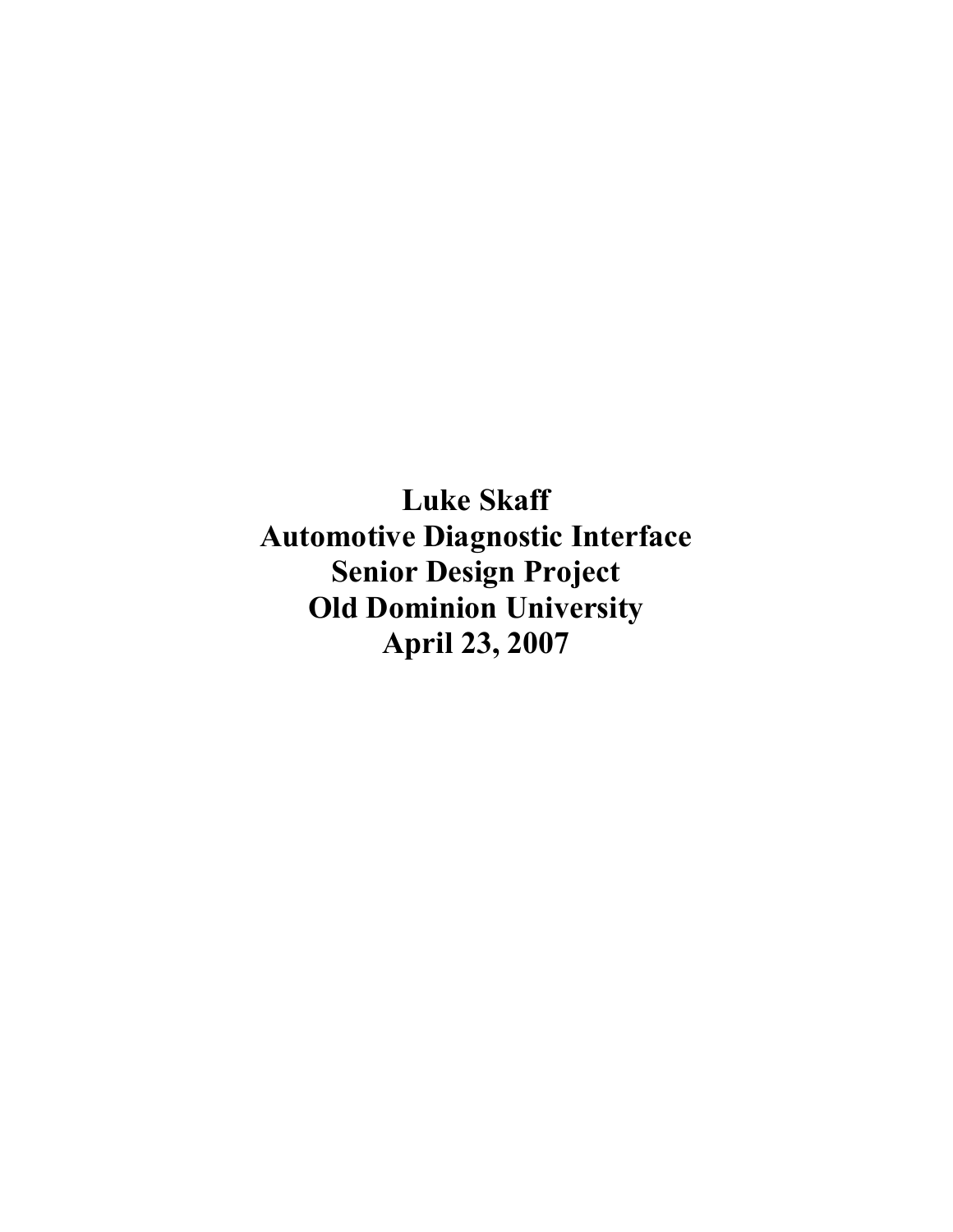# **Abstract:**

A microcontroller based automotive computer interface is described. The device utilizes a propriety serial interface to The device utilizes a propriety serial interface to connect to an automotive engine control computer and retrieve current engine conditions. This information is then processed and output to a LCD. The hardware, software, and interface details are described.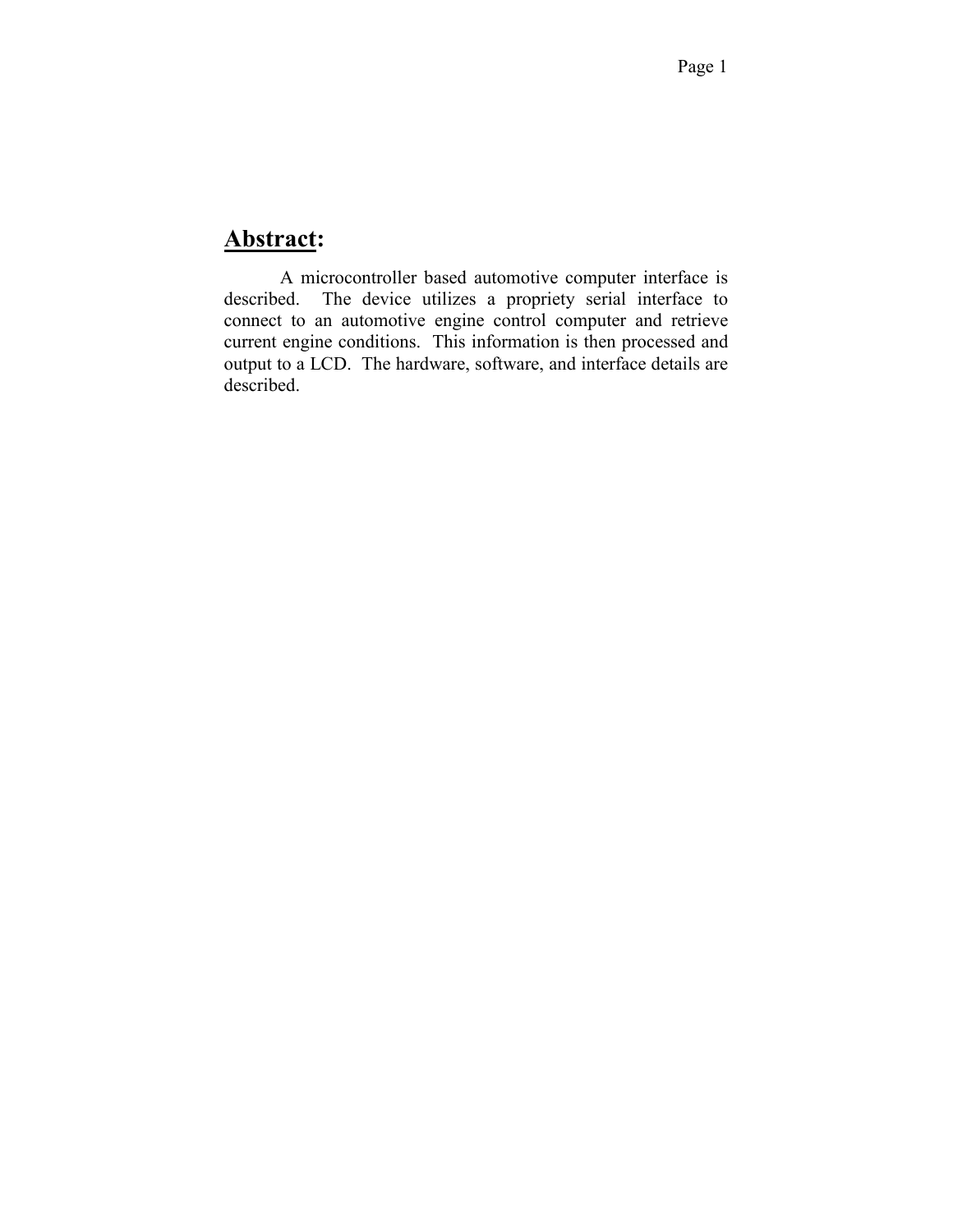# **Overview, History, Background, Introduction:**

## Project Overview:

In this project an interface and display was designed to retrieve automotive diagnostic data from a late 1980's to early 1990's General Motors automotive engine control unit / computer known as an ECU. This interface utilizes an Atmel AVR 8-bit microcontroller to perform serial communication over a one wire serial interface with the ECU. This diagnostic data is then processed by the AVR microcontroller and outputted to a LCD in an easy to read format for the user to view.

## History:

The emissions laws put into action in the 1970's forced automobile manufacturers to search for new ways to make engines more efficient and cleaner. About the same time microcontrollers and embedded computers were starting to gain more market and become lower in cost. Automobile manufactures started experimenting with the use of microcontroller based embedded computers to control automobile engines around this time. A few cars were released with extremely primitive computer controlled fuel injection in the late 1970's including one by the General Motors (GM) Cadillac division. These systems where problematic and had great room for improvement. The main limitation at the time was the lack of computing power of microcontrollers and the inability to deal with the temperature extremes of an automotive application. The early to mid 1980's was a large crossover period where many cars went from strictly carbureted engines of the past to computer controlled carburetors and fuel injection. By the late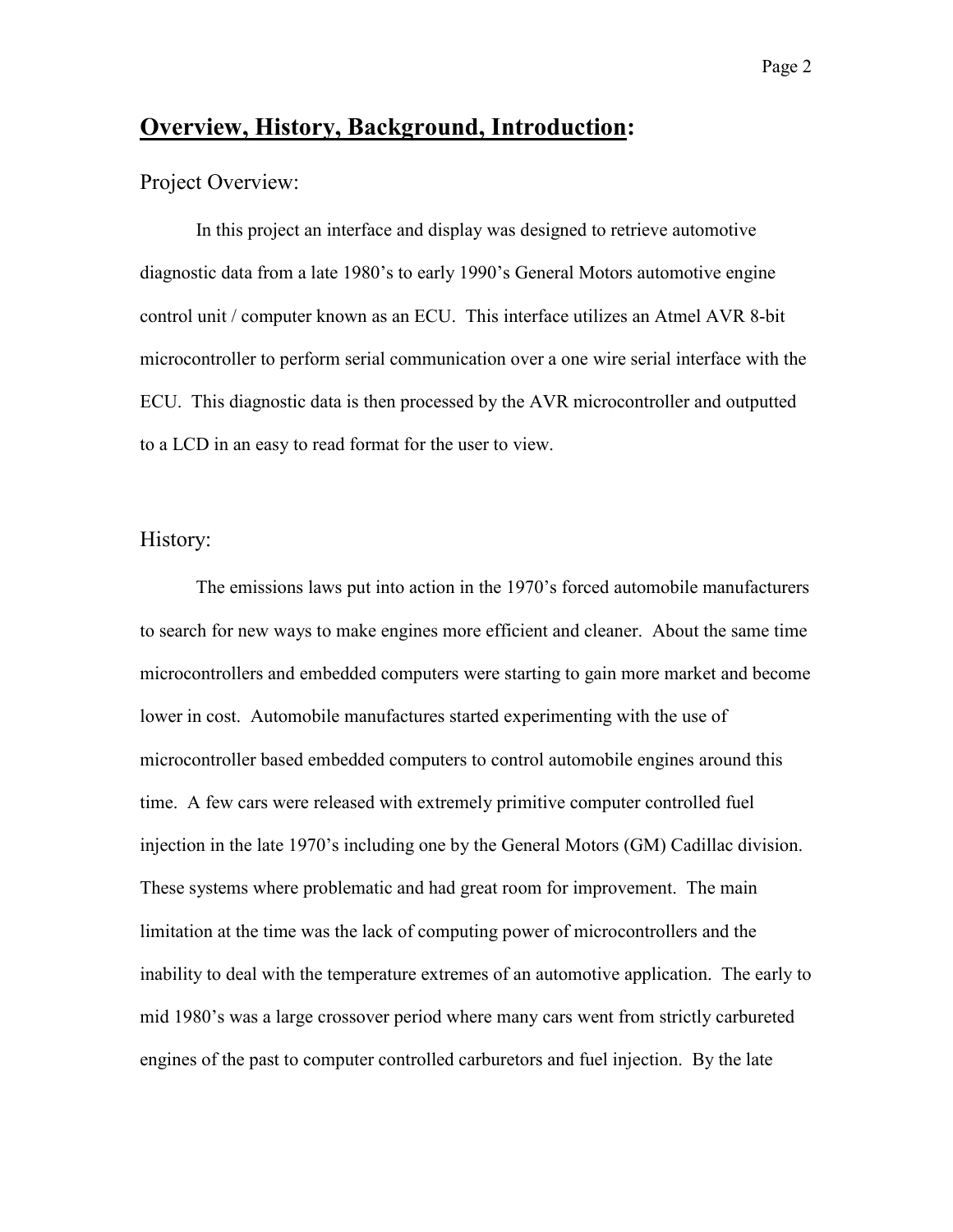1980's almost all cars and trucks were switched over to some form of computer controlled fuel injection.

A problem that arose very quickly was the lack of a standard for which mechanics could retrieve data from the onboard computers to diagnose problems. Some systems did not output any data that could be read by a mechanic. It was not until 1987 when California Air Resources Board (CARB) required that all new vehicles sold in California starting in the 1988 manufacturer's year have some basic On-Board Diagnostics (OBD) capability. This was a loose standard and every auto manufacturer went about implementing OBD in a very different way. In 1994 The Society of Automotive Engineers (SAE) mandated a cross-platform standard that all automotive manufacturers must follow starting in the 1996 production year called OBD-II. The on board diagnostics systems of previous years are commonly referred to as Pre-OBD or OBD-I.

The complexity of the on-board automotive control computer has increased significantly in the past two decades. The first engine computers were 8-bit microprocessors running code written in assembly. Some of these computers also did not have full control over very basic engine functions such as fuel and spark. Modern automobile control computers are 32-bit with code written in high level programming languages, for example C, and control every aspect of engine operation along with transmission, differentials, anti-lock brakes, traction control, and more.

## Background on Project:

This project will focus on interfacing with an onboard automotive computer using the GM later 8192 baud OBD-I interface. GM started using the 8192 baud OBD-I

Page 3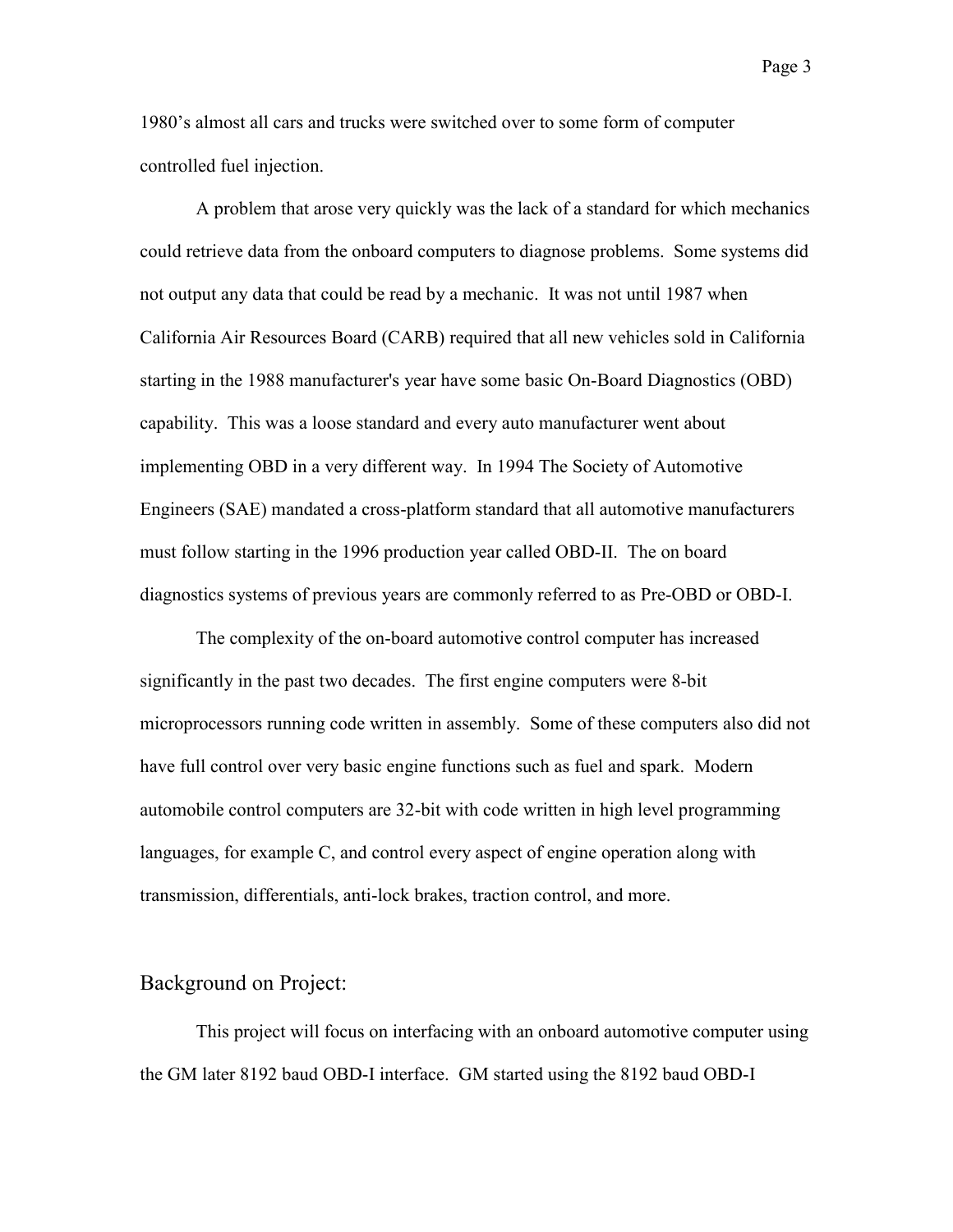interface in 1986 and continued using it widely until 1995 when a universal interface and protocol was mandated by SAE. The OBD-I interface on GM cars is a proprietary GM interface. There are many ways to retrieve data from the onboard engine control computer, commonly called Engine Control Unit (ECU) and it will be referred to as the ECU in the remainder of this report. There are many other names this onboard computer is called, the most popular being Engine Control Module (ECM) and Power-train Control Module (PCM) which refers to an ECU/ECM that also controls other parts of the powertrain such as the transmission.

The ECU chosen for this project is one found is many late 1980's and early 1990's GM vehicles and is know by its part number, 1227730. The ECU has a customized version of the Motorola 6811 processor and runs code written in Assembly. The processor runs at 8.388 Mhz's, has 2 kilobytes of RAM, and a 32 kilobyte UV EPROM for code and calibration data. This code has since been disassembled and commented by auto hobbyists for the general public use. GM has platform dependent code which is vehicle specific and is called code "masks". The specific code mask a vehicle runs is determined by engine type, transmission configuration, which ECU is used in the vehicle, and other vehicle features. The code mask used in this project is the one used on the 1990-1992 Pontiac Firebird, 1990-1992 Chevrolet Camaro, and the 1990- 1991 Chevrolet Corvette. ECU code along with engine specific data such as fuel maps are hard coded into a removable EPROM chip inside the ECU, which is called the "MemCal", which stands for Memory Calibration Unit. This made it easy for GM to use the same ECU across different platforms and for technicians to upgrade the calibration in case a problem was found after production.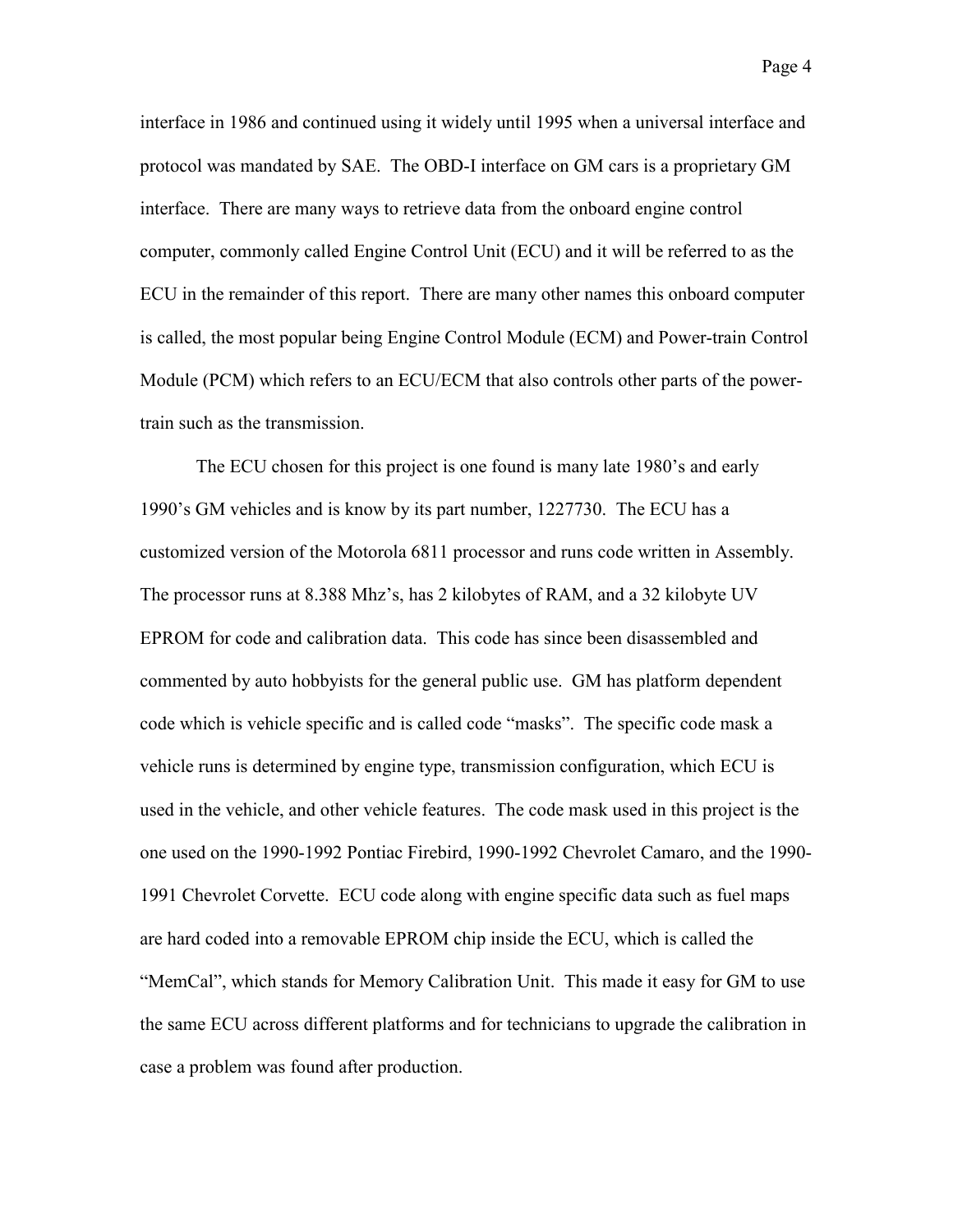Introduction:

The purpose of the device designed in this project is to allow a user to retrieve information of the current status of their automobile ECU without the use of extremely expensive shop diagnostic computers. There are many devices on the market that allow home users to connect their laptops to their car ECU's and retrieve data via computer software. The purpose of this device is to eliminate the need for the laptop and have a microcontroller based circuit do the communication with the ECU and output the data to a LCD.

# **Discussion & Analysis:**

Proprietary General Motors Assembly Line Diagnostic Link (ALDL):

**Figure 1: ALDL connector**  As mentioned above, GM used its own proprietary communication method for communicating with its ECU's. Each GM OBD-I automobile has a connector that is called the Assembly Line Diagnostic Link (ALDL) connector seen in Figure 1 which is wired to the ECU. Mechanics can plug their shop diagnostic computer into this connector to communicate with the onboard ECU and retrieve engine sensor data and ECU error codes. During the period of the loose OBD-I standard; GM used two interfaces,

the first of which was a 160 baud interface which was later replaced by an 8192 baud interface. The 8192 baud interface will be utilized in this project. The term interface refers to the communication as a whole including communication hardware, the physical communication method / protocol, and the software protocol. The protocol is the set of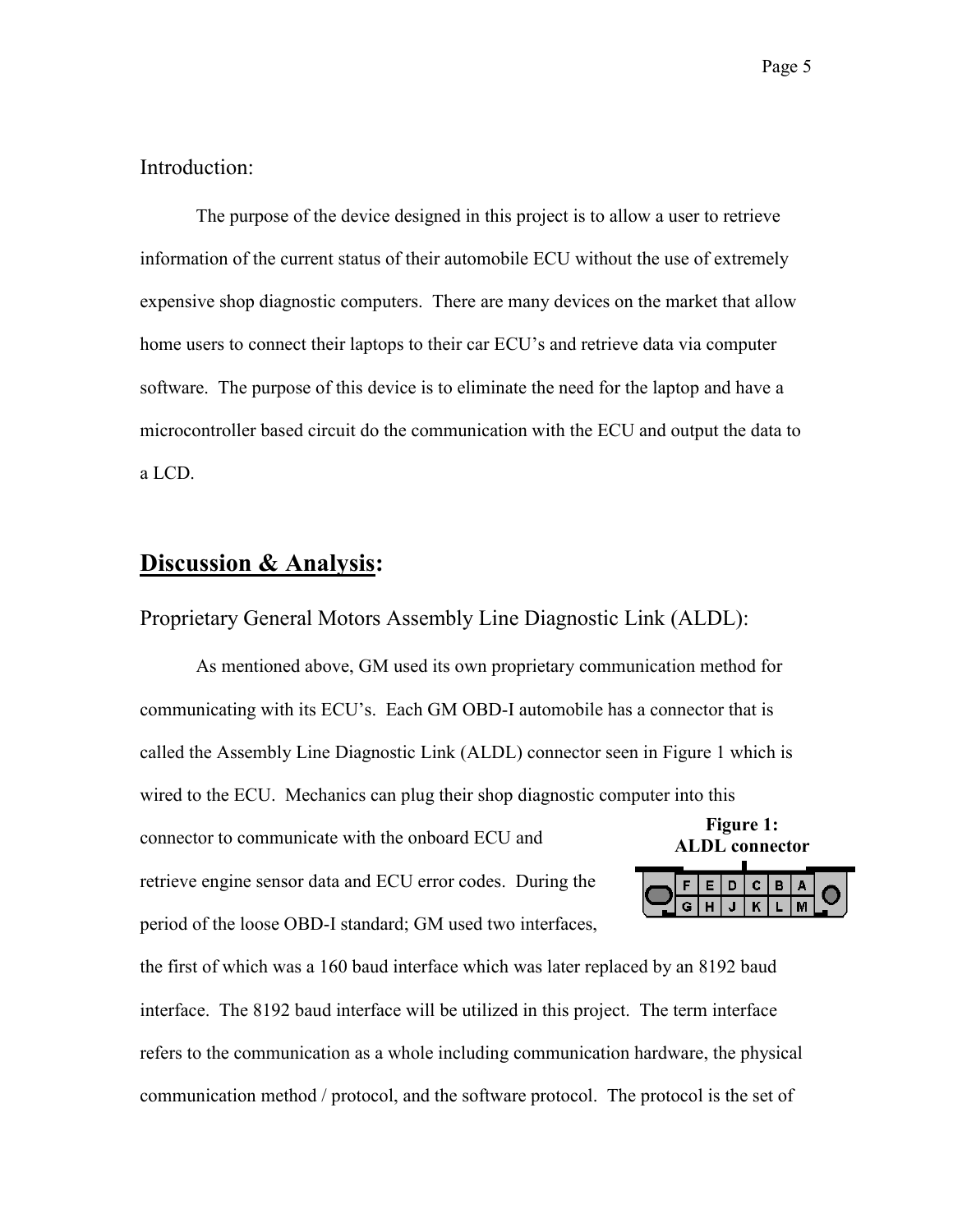standards that must be followed when designing the hardware and software to communicate with the ECU properly and reliably.



The GM 160 baud OBD-I ALDL interface was the first of two OBD-I interfaces

and uses synchronous serial communication utilizing one data line. This interface and data DATA  $1$  or  $0$ protocol does not allow for two

diagnostic data at a rate of 160 baud over one wire on pin A of the ALDL connector. The receiver must be synced to receive at 160 baud in order to correctly receive the data bits at the "Sample Point" in Figure 2. Each data bit is synced with a falling start edge on the wave form before the data bit is sent. The drawbacks of this interface are the slow data speed and the inability for the diagnostic machine to send data to the ECU.

 The GM 8192 baud OBD-I ALDL interface was the second and last of the two OBD-I interfaces. The 8192 baud interface communicates over pin M of the ALDL connector. The 8192 baud interface is more complex, faster, allows for more control of diagnostic data, and more diagnostic data to be retrieved from the ECU. The 8192 baud interface only uses one wire like the 160 baud interface but uses an asynchronous serial communication method and allows for two way communications over a single data line. The 8192 baud interface protocol is also a master/slave protocol and allows for multiple devices internal and external to the automobile to be connected to it. The ECUs that implement a 8192 baud interface do not constantly output data like the 160 baud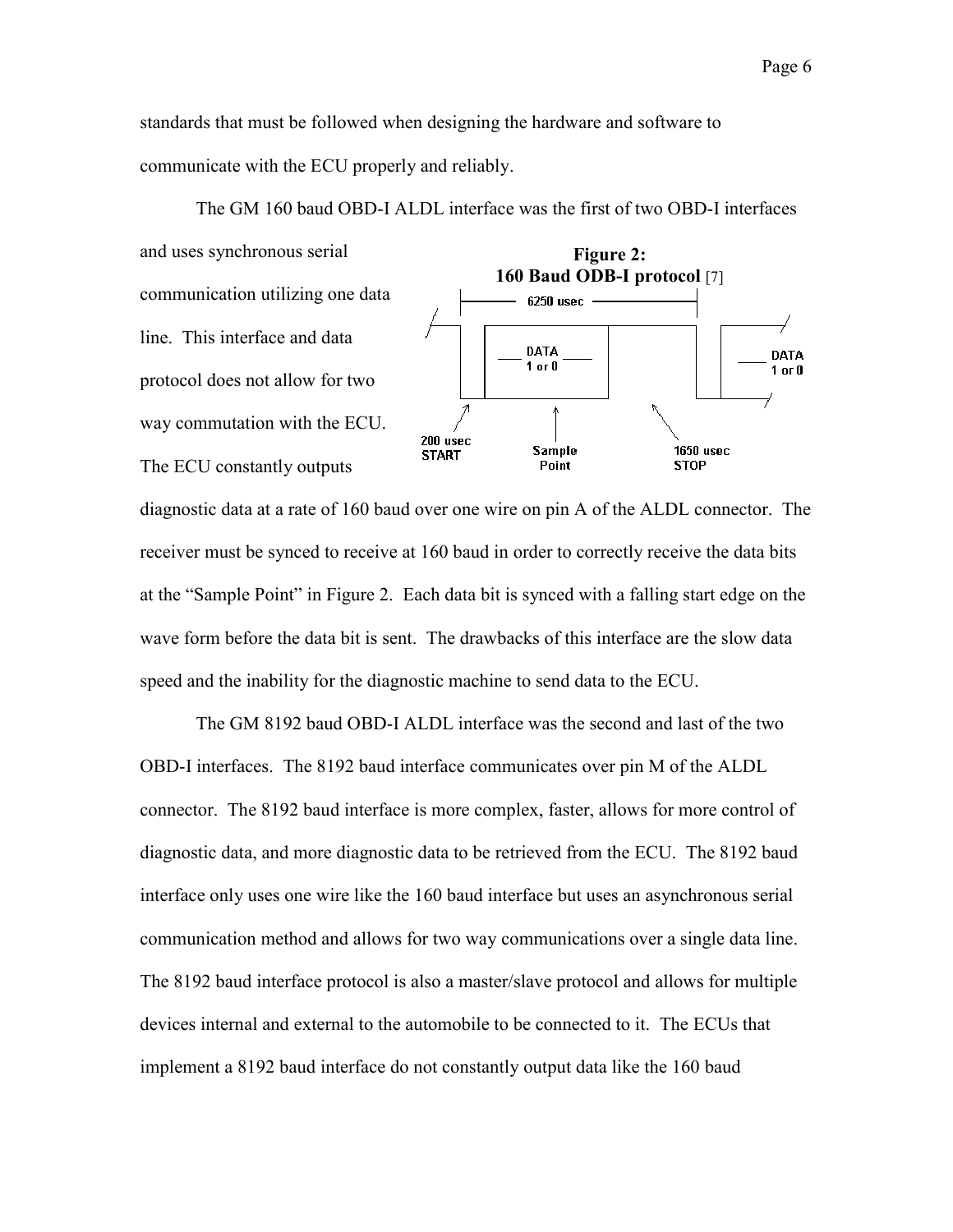interface; instead the attached device must send a short message requesting data from the ECU and the ECU will respond with a 60+ byte burst of data depending on the model of automobile.

 The 8192 baud ALDL interface uses an asynchronous serial communication method as a means to transfer data over the data line. The 8192 baud interface also has a predetermined software communication procedure which can be considered the 8192 baud protocol. The 8192 baud interface uses asynchronous serial communication to perform the physical task of transmitting and receiving data. Asynchronous serial communication uses a start signal prior to each byte and a stop signal after each byte of data sent. This is the same method a serial RS-232 port on a computer uses with the difference that a RS-232 port has a separate transmit and receive line. In asynchronous serial communication the number of bits to be transmitted between start and stop bits, number of stop bits, parity options, and baud rate must be defined prior to any communication. The 8192 baud ALDL interface uses eight bits with one stop bit and no parity as seen in the timing diagram of Figure 3 below. The 8192 baud protocol uses an off standard baud rate of 8192 samples per second as the name implies. The closest standardized baud rate is 9600, this requires more effort in the hardware and software design to accommodate this off standard baud rate which is discussed later in this document.

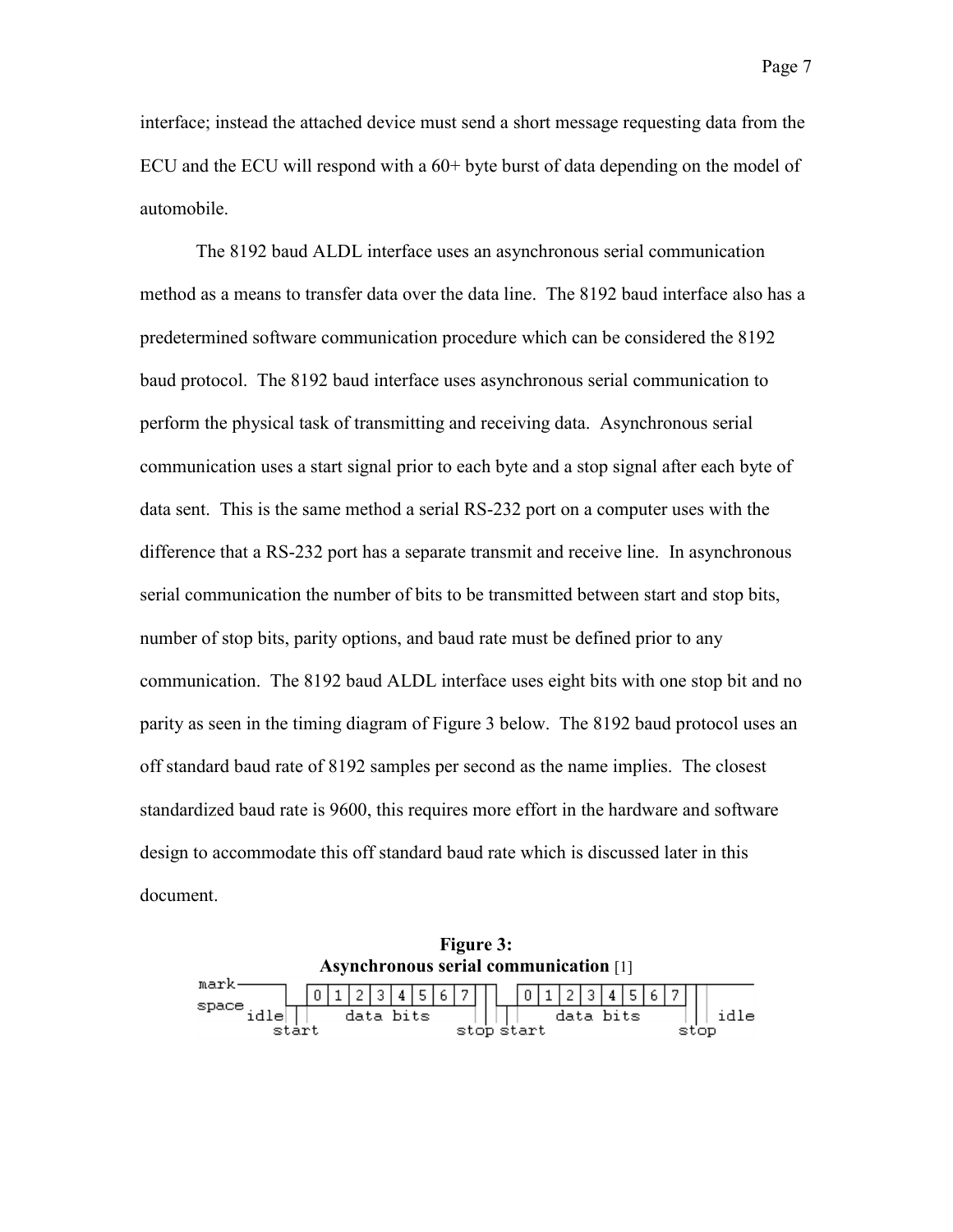The data line is held high when inactive (idle). The transmission device pulls the data line low before transmitting data to trigger the receiving device to start sampling the data. The receiving device starts sampling the data line at the preset sample (baud) rate until it detects the stop bit. The connection is then resynchronized at the next start bit.

The ECU has six documented interface modes; each mode has a different command set, performs a different operation on the ECU, and receives different responses from the ECU. The six modes are mode 0, mode 1, mode 2, mode 3, mode 4, and mode 10. The function of these modes is discussed in detail later in this document. The modes are triggered by sending the ECU a specific command set.

For reference, refer to Appendix A for the list of commands each ECU mode is activated by. The most basic command set will include in this order: a message ID byte, message length byte, mode byte, and a checksum byte. The more complex commands will have other data bytes transmitted after the mode byte and before the checksum byte. The first command in the command set is the message ID byte which lets the ECU know what category of command it is receiving. Since all the commands listed above and in Appendix A are diagnostic commands they all have the same message ID byte of 0xF4. The next command in the command set is the message length byte. The most basic command set has a base message length byte of 0x56 and any other commands or data transmitted increments the message length number per extra byte transmitted. The mode byte is simply the desired ECU operation mode number. Other data bytes must be transmitted in the more complex data modes which are: mode 2, mode 3, and mode 4. The last byte to be transmitted is the checksum byte. The checksum byte is the one's complement of the sum of all bytes transmitted.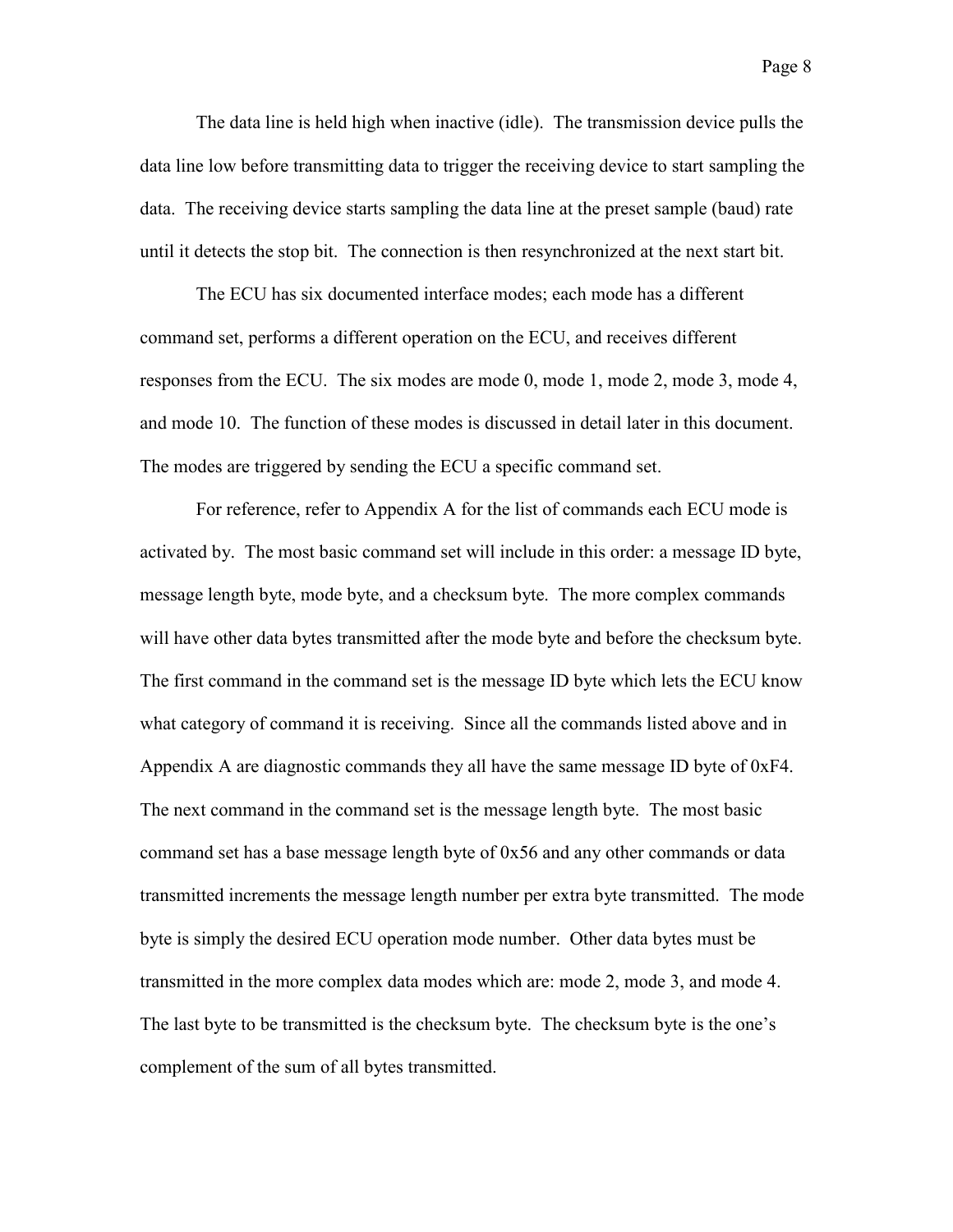Mode 0 is used by diagnostic equipment attached to the ALDL port to stop any communication on the data line. This would include in-car systems such as a body (suspension) computer and dash board modules which retrieve data from the ECU constantly over the diagnostic line. This communication must be stopped for the diagnostic equipment to accesses data from the ECU at full speed and constantly.

Mode 1 is used to retrieve all diagnostic data from the ECU. This operation mode is used in the field by test equipment; it is also used in this project. In this mode the diagnostic equipment or device will send the mode 1 commands over the data line and the ECU will reply with 64 bytes of diagnostic data. The bytes of data returned is dependent on the ECU and the code mask General Motors is running on the ECU, but the ECU chosen in this project returns 64 bytes of diagnostic data.

Mode 2 is used to dump 60 bytes of memory from the ECU to the ALDL data line starting with a user or device defined address. This is used mainly for debugging purposes and has little or no use for the average mechanic or technician. The most significant byte (MSB) of the desired memory start address and least significant byte (LSB) is transmitted after the mode 2 byte to tell the ECU which address to start the memory dump at. The ECU will then reply with the mode 2 command set and the desired 60 bytes of data.

Mode 3 will perform a dump of any eight defined addresses. The eight desired addresses are transmitted after the mode 3 command. These addresses are transmitted with the most significant byte first followed by the least significant byte. The ECU will then reply with the mode 3 command set and the desired 8 bytes of data. These addresses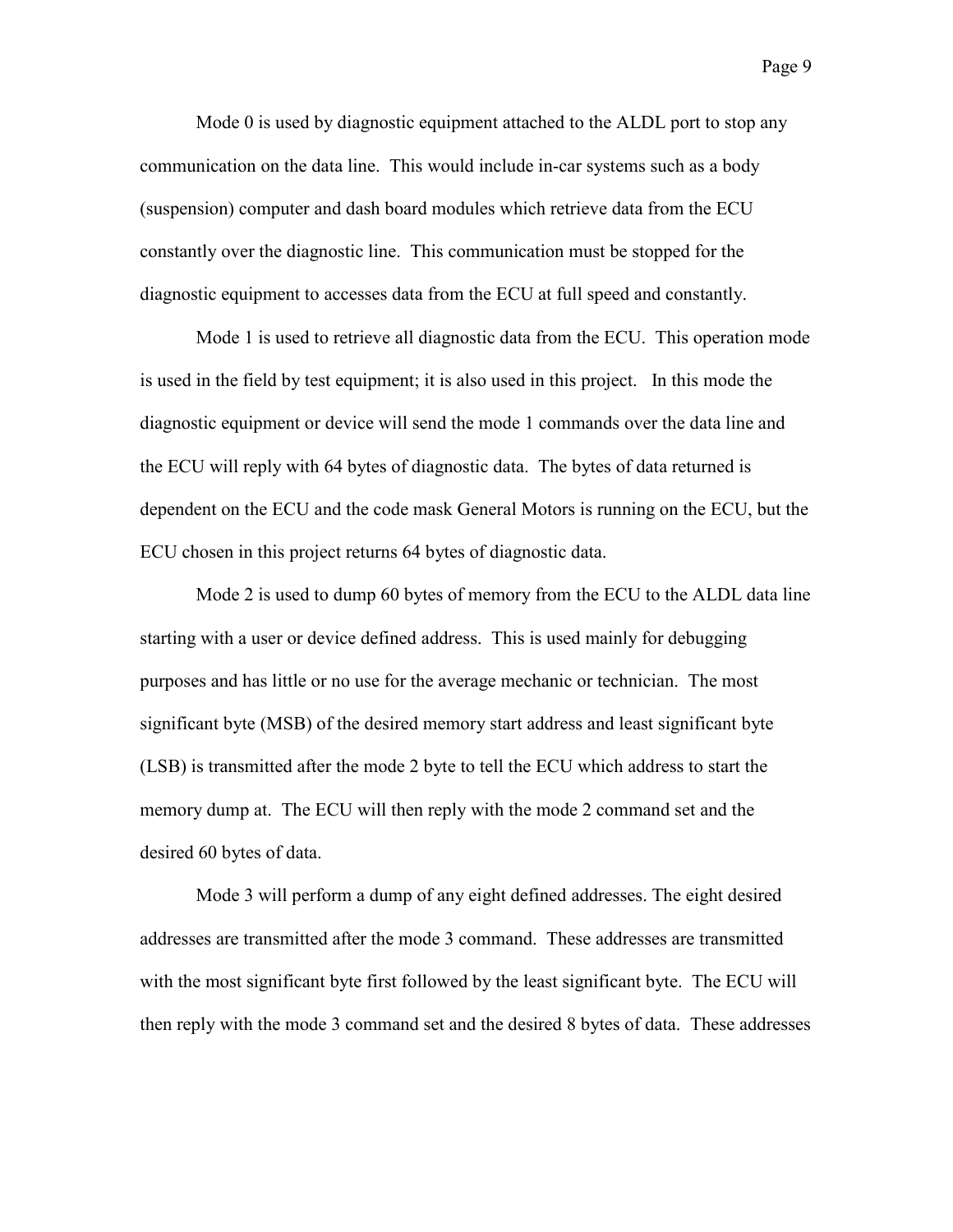can be any addresses in the whole system including registers, RAM, and ROM. Mode 3 is also used in debugging and had little or no use for the average mechanic or technician.

Mode 4 is a controller mode where the user may change engine fuel, spark, and other engine parameters. This is a partially implemented feature and does not work on the production code mask used in this project. For this reason little is known how to operate this mode or how this mode is supposed to be commanded. It seems to be a GM development feature that was deactivated on the production code to avoid engine damage by untrained users.

Mode 10 is used to clear any trouble codes the ECU has stored. A trouble code is a code stored in the ECU memory when it detects a fault or error in any of its sensor readings. This is commonly seen by the end user as a "service engine soon" light on the dash board. The ECU code mask used in the project has 64 trouble codes stored in 8 bytes, each bit representing a trouble code. After a mechanic or technician has retrieved these codes from the ALDL diagnostic port and repaired the problem the mode 10 command set can be transmitted to the ECU to clear stored trouble codes. This task can also be accomplished by removing battery power to the ECU.

# Circuit Design:

An Atmel Mega324P AVR microcontroller was selected in this project to communicate and process the ECU data. This data is then output to a Hitachi 44780 controller based 4x20 LCD. The details of the AVR microcontroller and why it was chosen over similar microcontrollers, like a Microchip PIC microcontroller, is discussed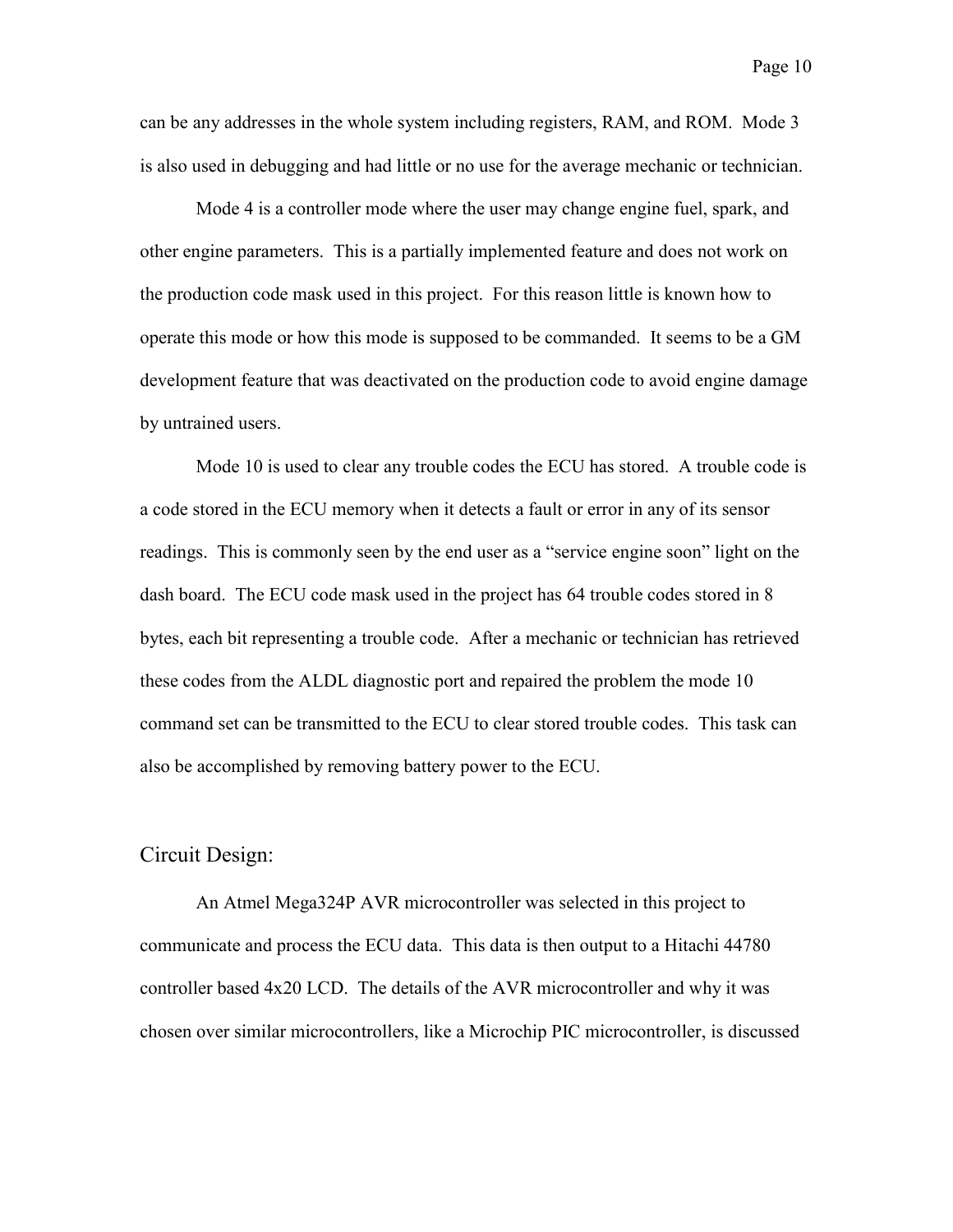below because is it outside the scope of this section. The Mega324P AVR is the most powerful AVR in a 40 pin DIP package, in production at the time of this report.

The Universal Asynchronous Receiver/Transmitter (UART) built into the Mega324P is designed to work with serial communication methods that use separate transmit and receive data lines such as SCI and SPI. The Mega324P, as with most microprocessors, is not designed to work with the off standard one wire interface used in this project. An interface circuit is needed to convert the one ALDL serial line to two data lines: a transmit line and a receive line.

**Figure 4:**  One design issue with the microcontroller UART is that the transmit pin on the microcontroller is held high when inactive. Holding the serial line high when inactive is extremely common and used

in almost all serial

communication methods. If the transmit pin of the microprocessor was connected directly to the ECU serial line it would be held high when the ECU was trying to bring the line low for communication. A transistor is used on pin PD1 of the microcontroller, as seen in





Figure 4, to isolate the transmit line. The ALDL serial line is held high by the ECU, the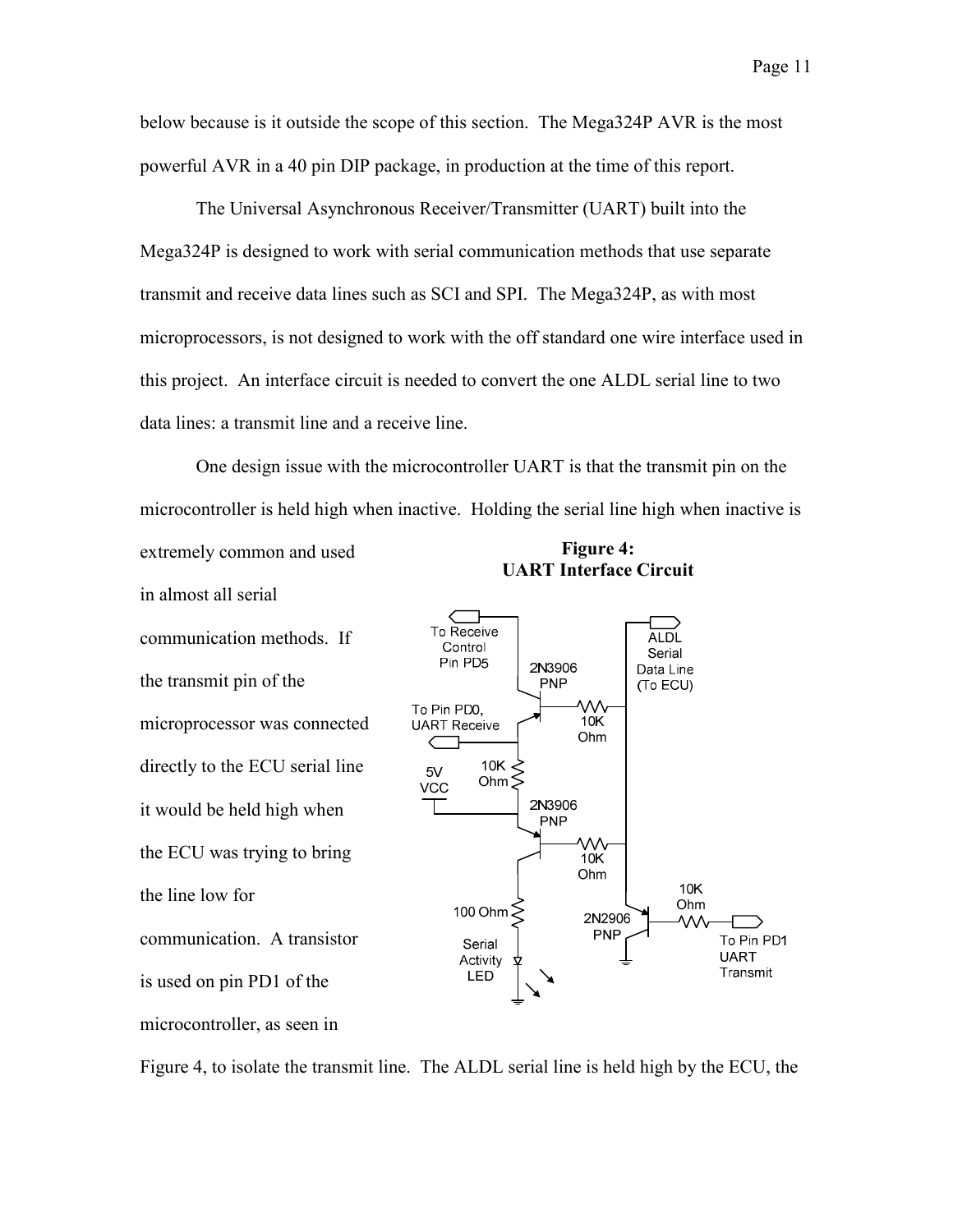PNP transistor only brings the serial data line low when the transmit pin on the microcontroller is brought low.

In order to prevent the receive UART from being filled with data that is being transmitted from the AVR microcontroller a transistor is use to isolate the receive line. The microcontroller sets pin PD5 high when transmitting so the receive UART on pin PD0 does not see the data being transmitted. When the microcontroller brings pin PD5 low the transistor is able to pull the receive UART pin, PD0, low when the ALDL line is low. An ALDL serial activity LED was added for debugging purposes. The LED comes on when the ALDL serial line is pulled low and remains off when there is no activity on the line, since the inactive state of a serial line is high.

To accommodate for the off standard baud rate of 8192 a crystal oscillator of 19.6608 Mhz was selected. At this clock rate the divider in the UART baud rate register, defined as UBRR, works out to zero percent error. As seen in the equation below an exact baud rate of 8192 is achieved with a UBRR register setting of 149 and a crystal oscillator of 19.6608 Mhz.

BaudRate = 
$$
\frac{\text{Oscillator Frequency}}{16 \times (\text{UBRR} + 1)} = \frac{19660800 \text{ Mhz}}{16 \times (149 + 1)} = 8192
$$

According to the microcontroller data sheet a percentage of error up to two percent is acceptable in most situations but in this project unnecessary error was eliminated for completeness and to reduce potential problems.

# Automotive Computer Test Bench:

In order to make this project feasible during software development a method for running the automotive ECU on a bench had to be created. Each engine sensor the ECU

Page 12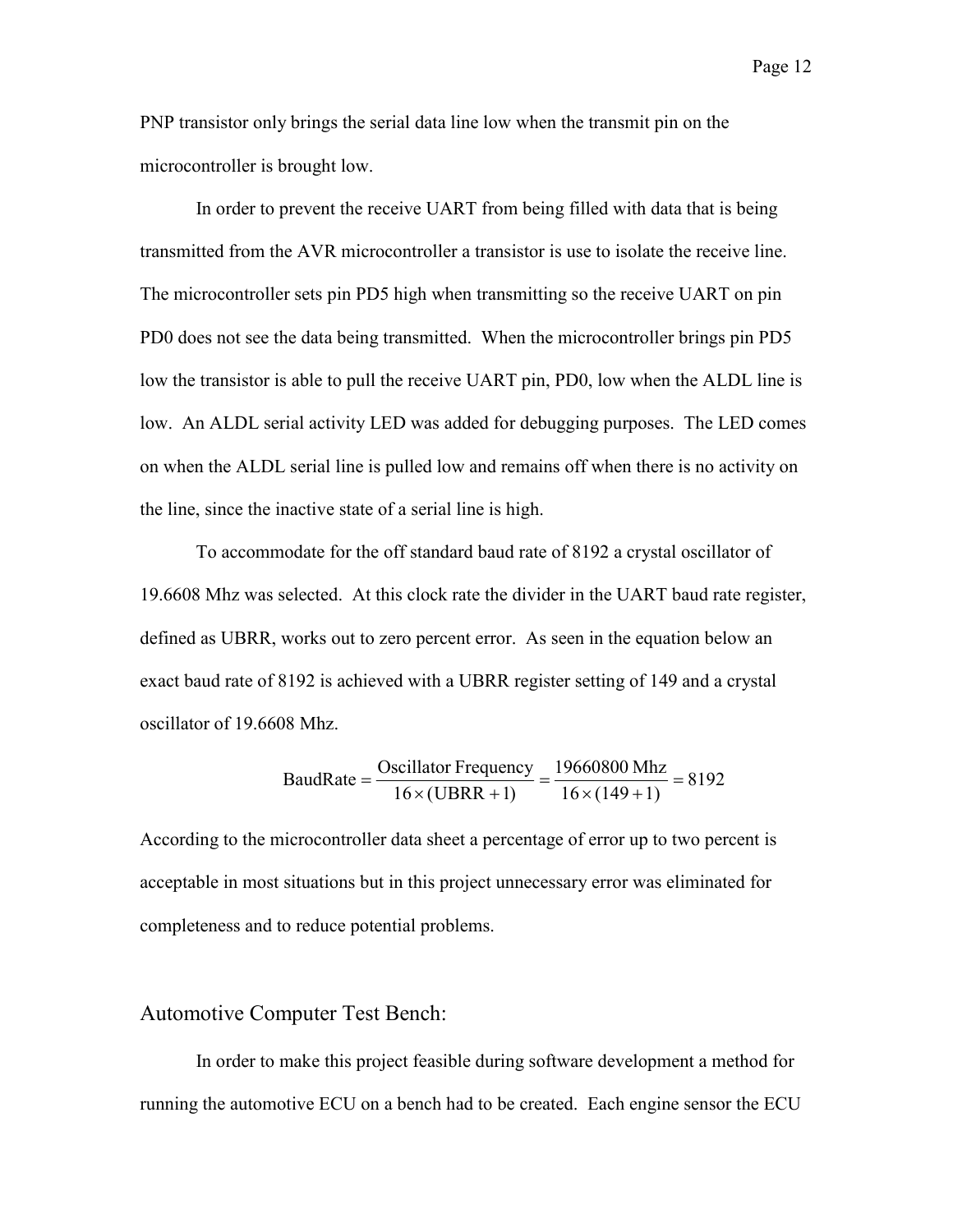reads is simulated so the ECU will not go into an error running state. Some sensors are simply variable resistors such as the temperature sensors and position sensors, so these could be simulated with a potentiometer. The ECU outputs a 5 volt reference for all the resistance based circuits. For the temperature sensors and position sensors, potentiometer resistance values were selected based on the resistance range of the original sensor the potentiometer was replacing. Two variable frequency square wave pulse generation circuits had to be designed to simulate the vehicle speed sensor and the engine RPM input. The frequency of each square wave is directly proportional to the speed in MPH and engine revolutions in RPM the ECU reads.

 Designing the circuits to simulate the vehicle speed sensor and engine RPM output required more then just a potentiometer. Experimentation was done with using a 555 Timer circuit and using a set capacitance value with a potentiometer in the RC section of the 555 Timer circuit. The result was the inability to produce a wide enough frequency output range and the inability to bring the output down to zero hertz for an off state. So a Voltage Controlled Oscillator (VCO) IC was selected to perform the task. A low cost CMOS 4046 Phase-Locked Loop with VCO IC was selected for the job. The inputs the for phase-locked loop portion of the IC are tied to an inactive state and affectively disabled. In CMOS all inactive inputs must be tied low to avoid damage to the IC and to produce reliable results. The VCO portion of the IC was used to achieve the desired square wave output. Since the IC was CMOS and can only output small output currents in the 1-5mA range, the output was run through a TTL 74LS04 inverter which can provide up to 20mA output which is more suitable for the ignition module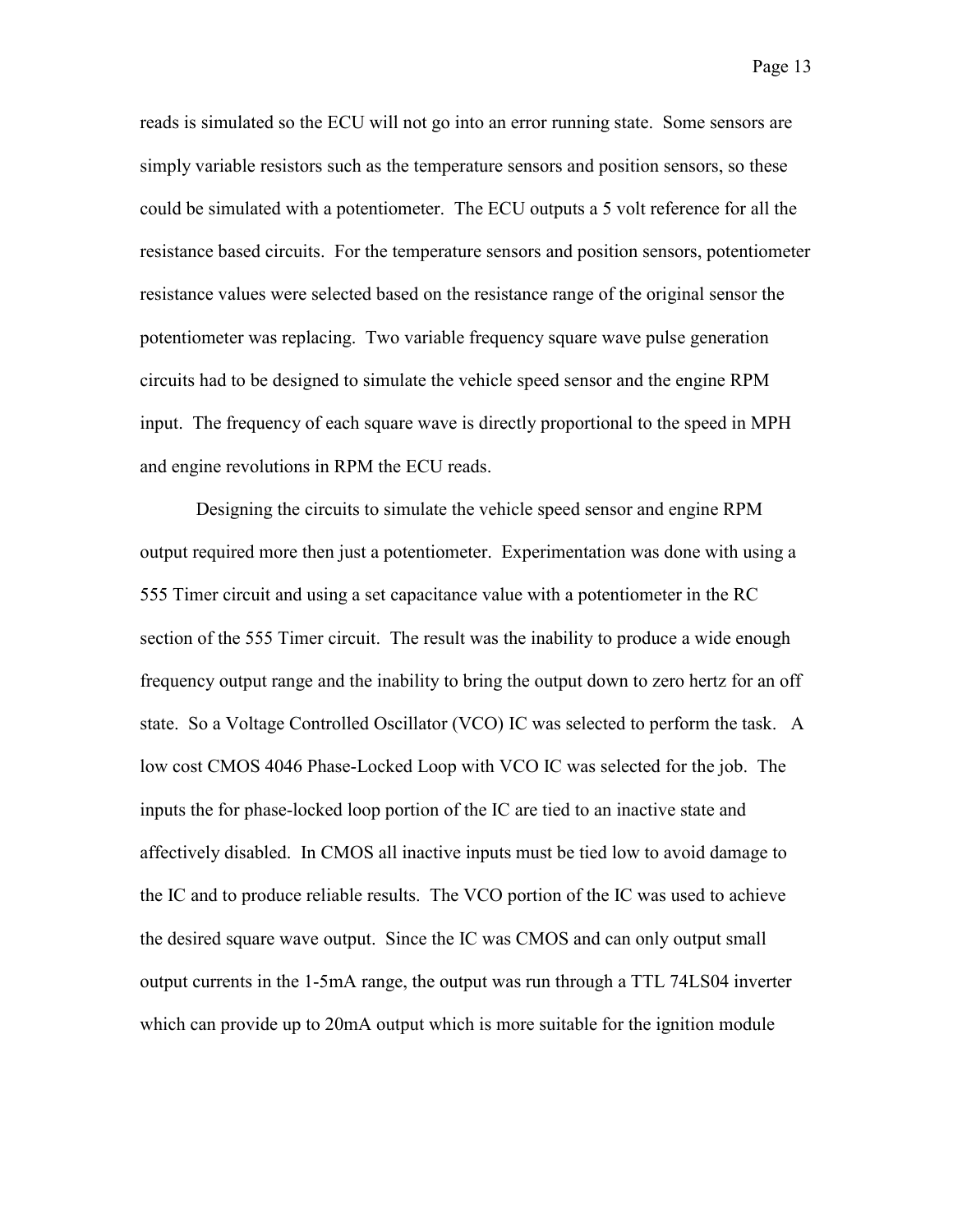signal load. An inverter was selected due to easy availability. A TTL buffer or many other chips could be used to achieve the same affect.





The circuit seen in Figure 5 is the finalized design of the square wave generator circuit. It consists of two variable square wave outputs, one for the RPM input and one for the MPH input on the ECU. The output frequency is determined by the capacitance between pin 6 (Cx) and 7 (Cx), the resistance on pin 11 (R1) and 12 (R2), and the voltage present on pin 9 (VCOin). Before determining the correct values to be placed on these pins the desired frequency range to be inputted into the ECU must first be determined.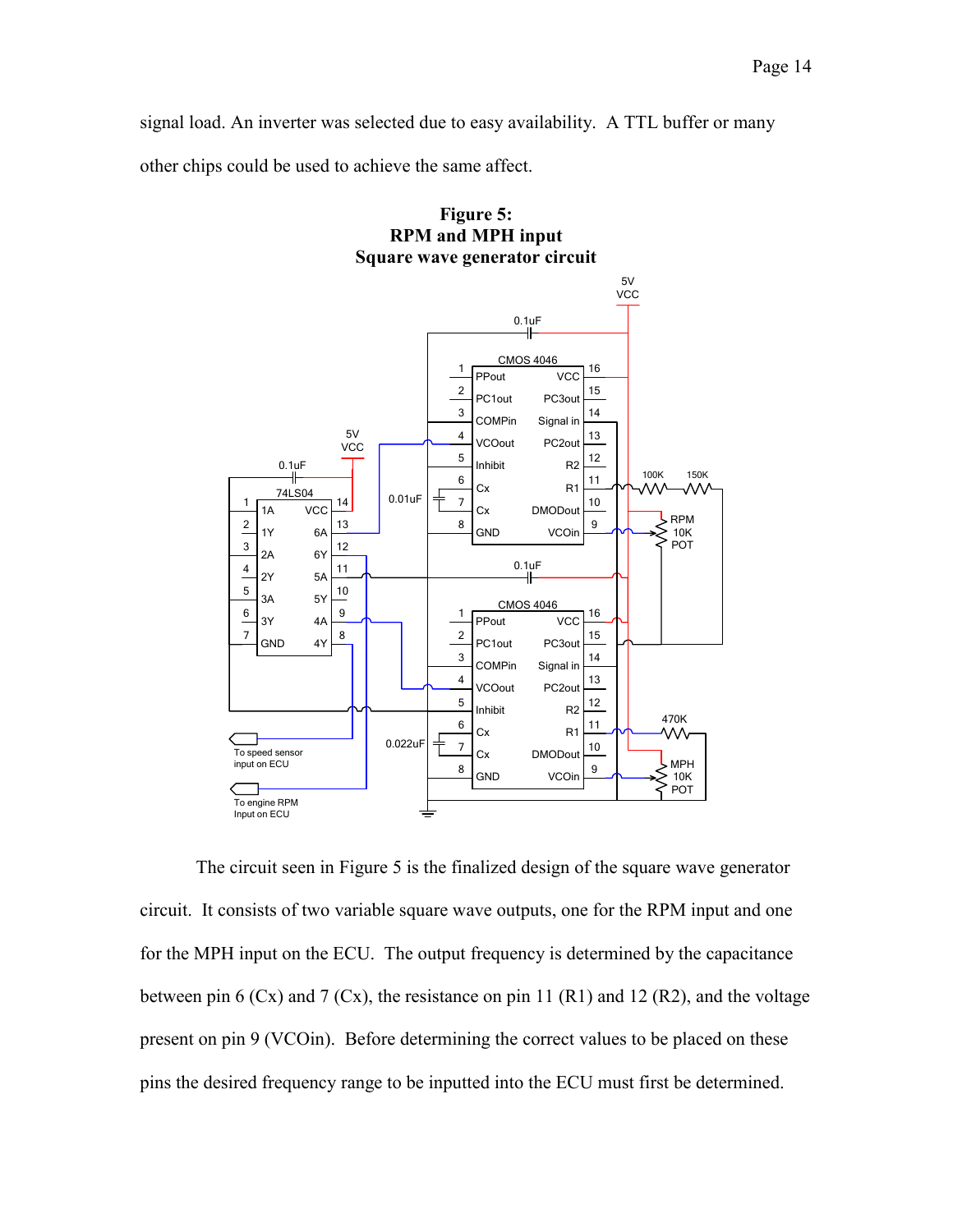The maximum RPM the ECU can read is 6375 RPM's. This is because the engine RPM is stored in one byte of memory with a multiplier of 25. This results in 255 multiplied by 25 which equals 6375 RPM. The engine the ECU operates is only capable of 6000 RPM's so this limit is not a problem. Some ECU's and or code masks can read up to 9000 RPM's so it was decided to make the RPM generator circuit output a maximum frequency equivalent to 9000 RPM's for future uses. The distributor which generates the RPM signal for the ECU is connected to a camshaft which rotates at half the speed of the engine output crankshaft. The distributor outputs one pulse per cylinder fired. So the distributor is outputting 4 pulses per engine rotation on a V8 engine. The maximum frequency desired for the circuit to produce is calculated below:

#### 150 Rotations per Second 60 Secondsin a minute  $\frac{9000 \text{ RPM}}{2}$  =

150 Rotations per Second  $\times$  4 Pulses per Revolution = 600Hz

 The maximum speed the ECU can read is 255 MPH since it is an 8-bit computer and the speed is stored in one byte of memory. The vehicle speed sensor outputs 2000 pulses per minute at a speed of one mile per minute. A speed of one mile per minute is 60 miles per hour (MPH). So the pulse per second (Hz) at 60 miles per house is 2000 divided by 60 which equals 33.3 Hz. Using this ratio it can be determined that a pulse of 141.6 Hz is needed to max out the ECU's MPH reading of 255 MPH. Of course this speed would never be achieved in real life but for testing purposes the full range of the ECU is utilized. It was chosen to round up the MPH pulse to a max of 150Hz for simplicity.

 To calculate what resistor and capacitor values were needed to achieve these desired frequencies a trial and error method was used. The circuit was built on a bread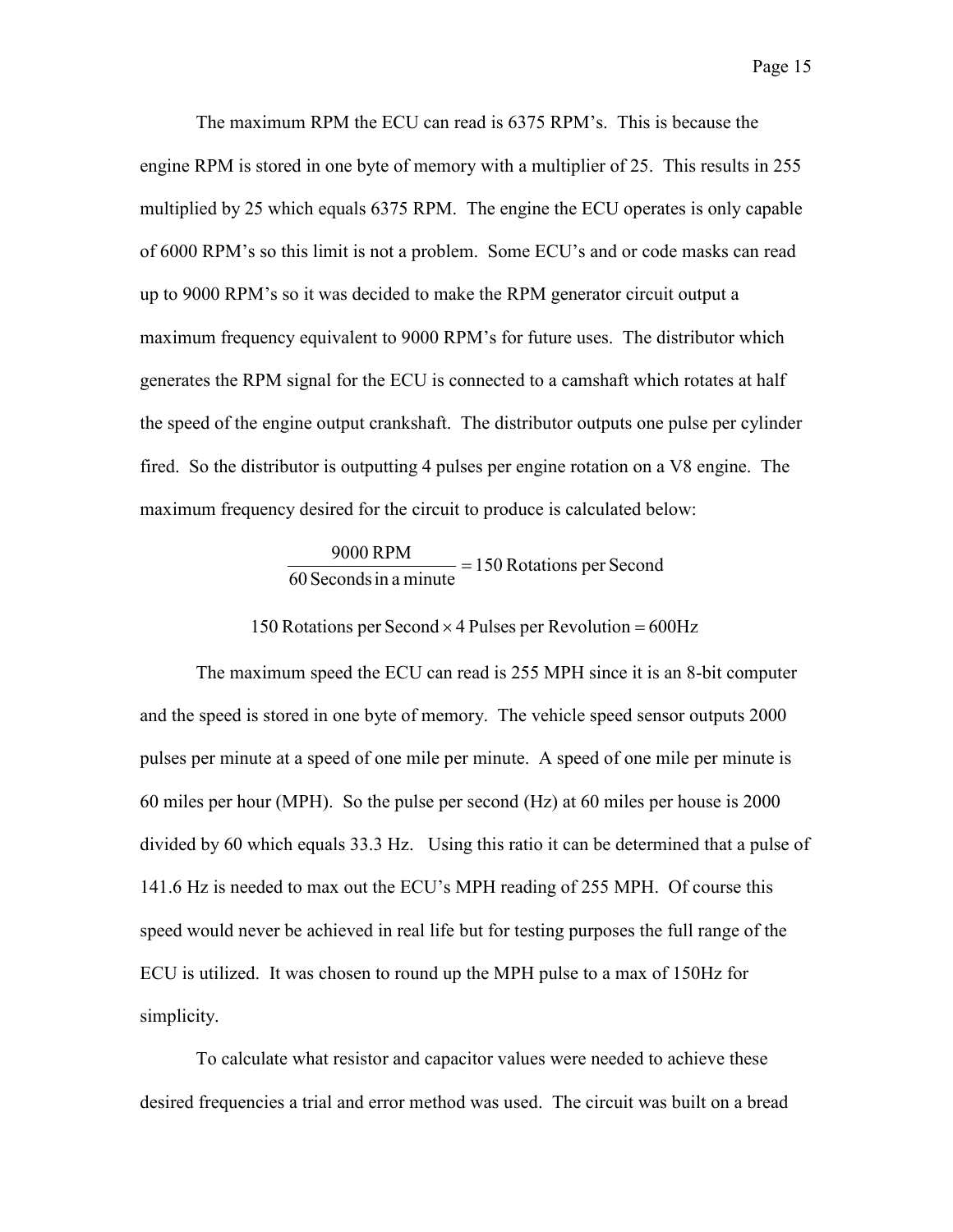board and an oscilloscope was used to measure the output frequency. The starting test values where chosen from the 4046 datasheets graphs and final values where chosen after educated guesses from the results of the pervious test.

## AVR Microcontroller:

The Atmel AVR is an 8-bit microcontroller with Harvard architecture that runs a RISC instruction set. The Atmel AVR was designed to minimize code storage size and execution time of code written in assembly and C. This microcontroller is very low cost, starting at fifty cents for one unit for its simplest model. The AVR also has free development software platform and low cost development equipment, for example the programmer is twenty dollars and the full hardware development kit is eighty.

 The AVR's strongest competitor is the Microchip PIC 8-bit microcontroller [8]. An AVR microcontroller was chosen over the PIC microcontroller which is taught in the EET curriculum due to the reasons presented below. The AVR has true single cycle execution unlike the PIC which divides the clock frequency by a factor of four. So the AVR runs four times faster at the same crystal speed of a PIC. The AVR microcontroller boasts 131 instructions compared to the PIC which has 35. This allows for smaller code length to accomplish the same task. Also unlike the one working register in the PIC the AVR has 32 which allows for more efficient code to be written. The PIC has one pointer and the AVR has three. Another drawback of the PIC is that the stack only has a depth of eight in the most common 16C and 16F series. The AVR stack is only limited to the amount of free memory so more reusable code can be written reducing code complexity and development time.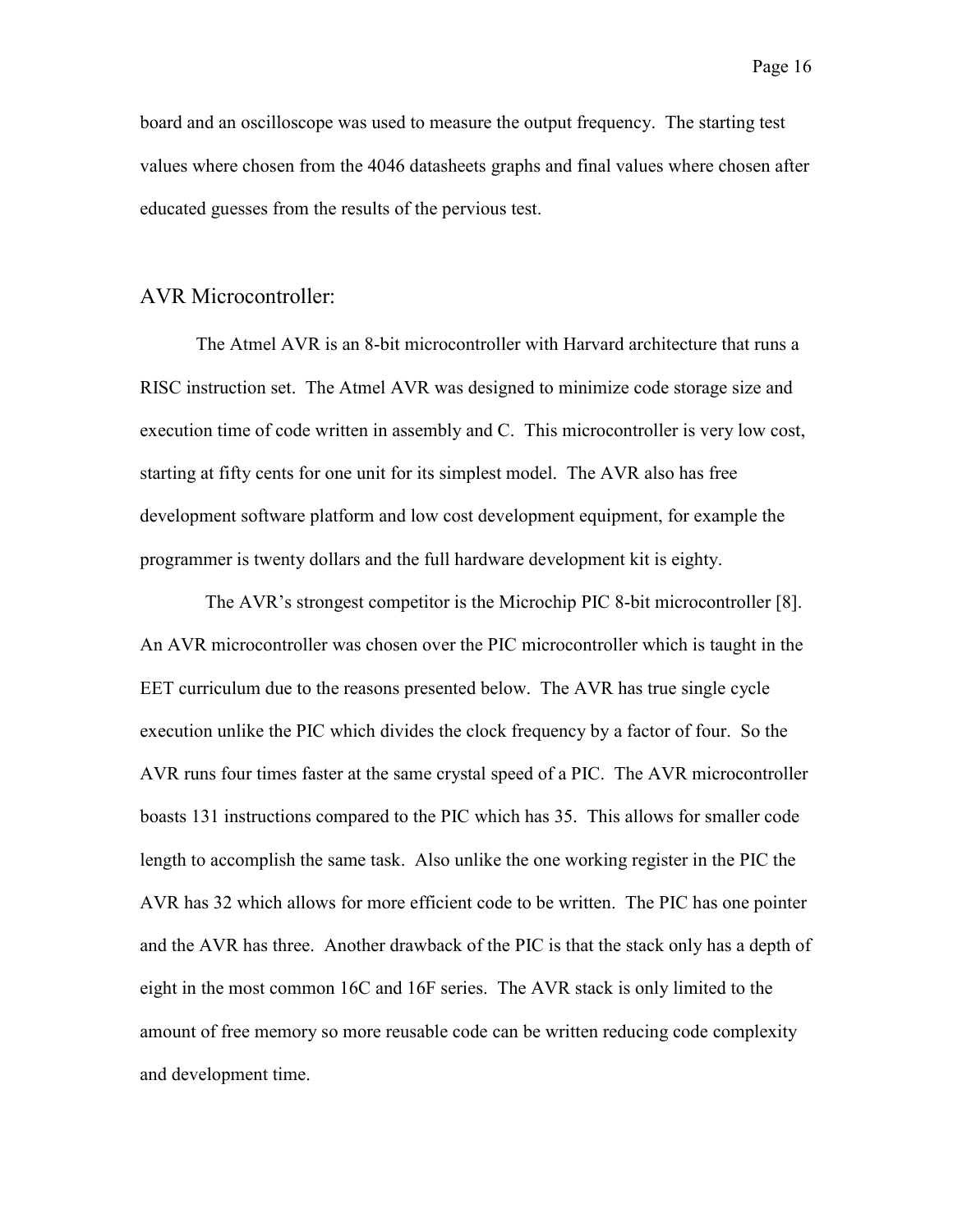# Software code:

The code for this project was written in C and compiled with a free open source compiler named WinAVR. WinAVR is a part of AVR studio, Atmel's development software. Programming in C allows for much faster development time, easier to follow code, and the use of more complex operations with greater ease. The drawback of C code is the larger code length when downward compiled to machine code with a compiler and a longer execution time when compared to efficient code written in assembly. This only becomes a problem in extremely time critical tasks. For most cases the time difference is unnoticeable and the memory use is not a problem. Many companies develop microcontroller based software in C do its shorter development time and ease of maintenance.

The entire code for this project can be viewed in appendix E. The code is split up into many functions to perform specific tasks. There are four main tasks accomplished by the code. The first is to initialize the command registers of the microcontroller and initialize the LCD. Secondly the car and diagnostic data is retrieved from the ECU and stored in the AVR's memory. Third the stored car data is processed and calculations are made to convert the raw values to the real world the sensors are reading. Fourth the processed data is outputted to the LCD. The second through the fourth task are looped continually so the LCD will always have the most up to date information from the ECU.

The initialization process of the code is used to configure the microprocessor and the LCD before use. The I/O ports of the microcontroller are configured for their proper function either input or output. The UART is configured for the proper baud rate, bit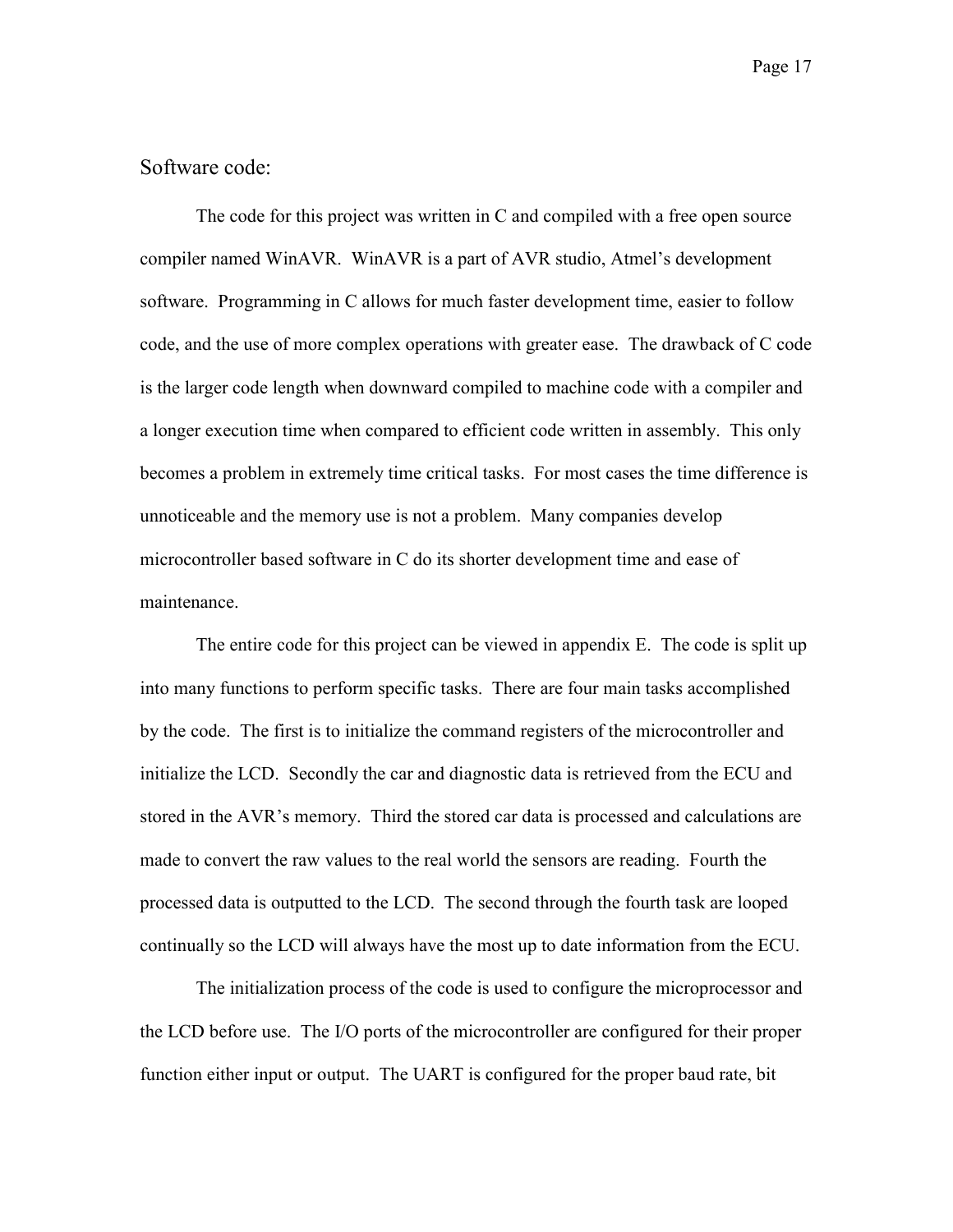size, and number of stop bits. The 8-bit operation mode command is transmitted to the LCD along with commands to reset the display and place the cursor at the being of the display.

The second main task of the code operation is retrieving car and diagnostic data from the ECU which is comprised of a few functions. The first thing the code must do is send out the mode 1 command set to the ECU which commands the ECU to return a dump of the diagnostic data. This data is then stored one byte at a time in an array to be used at a later. Timeout detection is also built into the receive routine so if a transmission error occurs the code will timeout instead of getting hung up in the receive loop.

The third main task of the code operation is to process the stored diagnostic data from the previous task. The diagnostic data received from the ECU is in a raw, unprocessed format, and must be processed to produce data that makes sense to the end user. The data has set dividers and multipliers that must be performed to the raw values to produce the real world value the sensor is truly reading. These values are then converted to ASCII for output to the LCD.

The forth and final step is to output the processed ASCII data to the LCD. This includes putting headings in front of values so the users can identify what value they are reading. The data outputted to the user are: engine RPM, vehicle MPH, fuel block value know as BLM, coolant temperature (CTS), intake manifold air pressure (MAP), throttle position percent (TPS), battery voltage, and ECU trouble codes.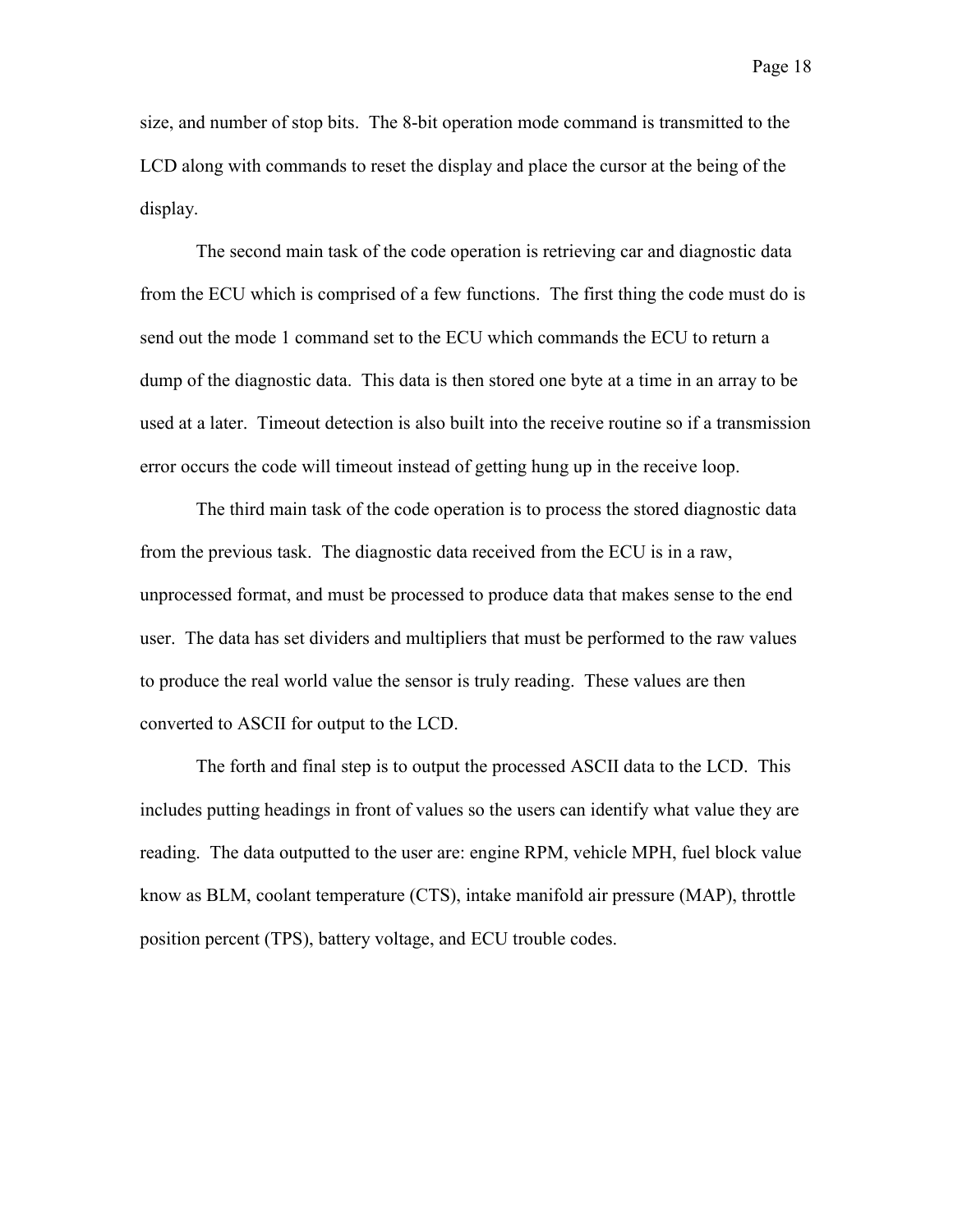# **Conclusion:**

This project as a whole successfully allows a user to read diagnostic data from an automotive ECU from a 1990-1992 Pontiac Firebird, 1990-1992 Chevrolet Camaro, and the 1990-1991 Chevrolet Corvette. This device performs the task of expensive diagnostic equipment with low cost parts. The project had many obstacles to overcome such as coming up with a method to convert a two wire UART to a one wire serial system, learning embedded C code used on an AVR, and the interfacing scheme used to communicate with the ECU. All these obstacles were overcome and the project was a success. More than the target 100 hours, stated in the project guidelines, were put into making this project operational but the material learned and the expanded education made it worthwhile.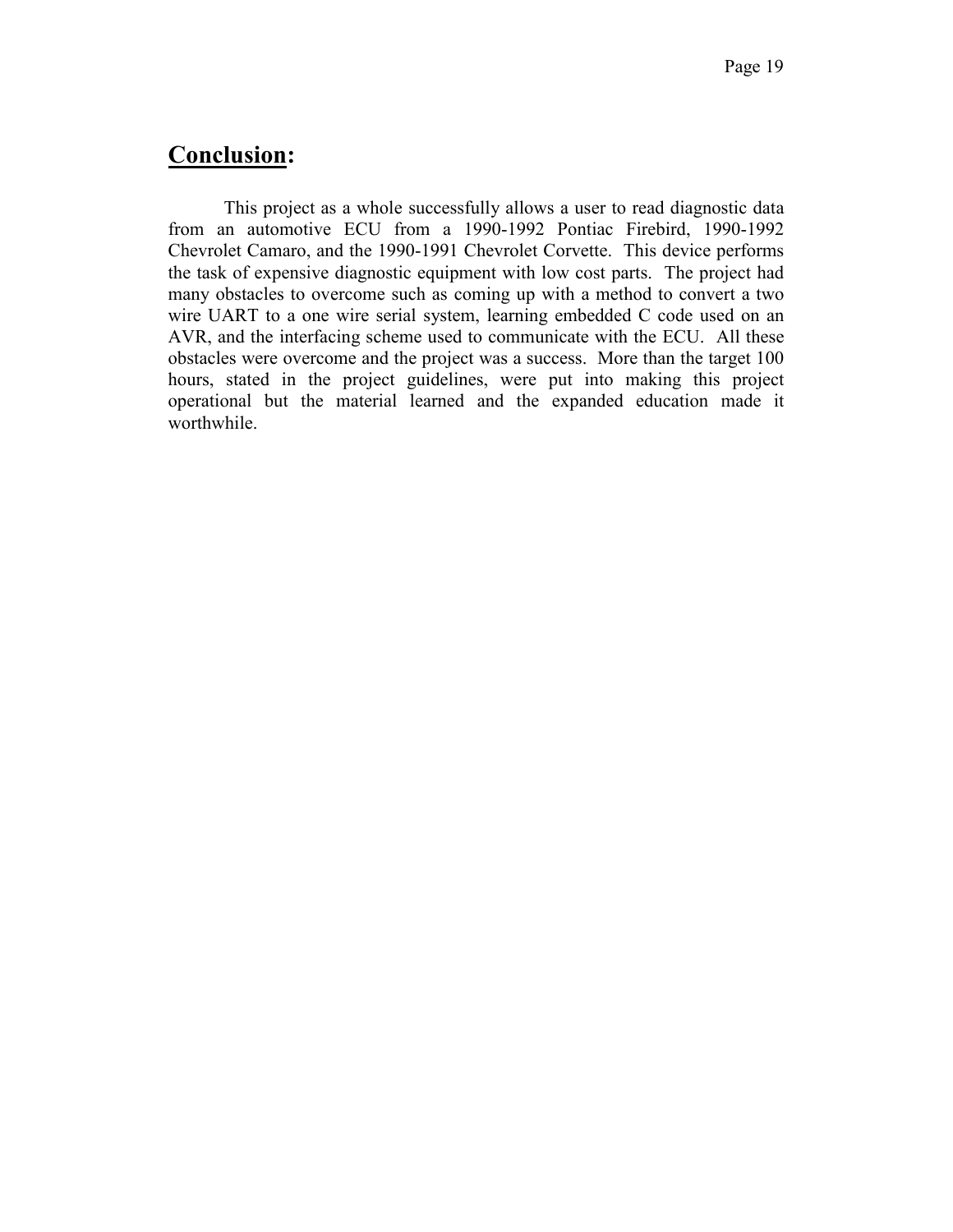# **References:**

- 1) *Asynchronous serial communication*. (n.d.). Wikipedia. Retrieved March 24, 2007, from http://en.wikipedia.org/wiki/Asynchronous\_serial\_communication
- 2) *Atmel AVR*. (n.d.). Wikipedia. Retrieved February 25, 2007, from http://en.wikipedia.org/wiki/Atmel\_AVR
- 3) *AVR 8-Bit RISC*. (n.d.). Atmel. Retrieved February 25, 2007, from http://www.atmel.com/products/avr/
- 4) Barnett, R., O'Cull, L., & Cox, S. (2007). *Embedded C Programming and the Atmel AVR* (2nd ed.). Clifton Park, NY: Thomson Delmar Learning.
- 5) *Error Codes from Service Engine Light*. (n.d.). Retrieved April 14, 2007, from http://www.thirdgen.org/service-engine-light-error-codes
- 6) Gadre, D. V. (2001). *Programming and Customizing the AVR Microcontroller*. New York, NY: McGraw-Hill.
- 7) *GM Diagnostics*. (n.d.). ECM Guy. Retrieved March 10, 2007, from http://www.geocities.com/ecmguy.geo/diagnostics/do\_diag.html
- 8) Mitchell. (2006). *Automotive Shop Manuals*. Mitchell.
- 9) Morton, J. (2002). *AVR an Introductory Course*. Woburn, MA: Newnes.
- 10) *On-Board Diagnostics*. (n.d.). Wikipedia. Retrieved March 10, 2007, from http://en.wikipedia.org/wiki/On\_Board\_Diagnostics
- 11) Pardue, J. (2005). *C Programming for Microcontrollers*. Knoxville, TN: Smiley Micros.
- 12) *Win AVR Compiler*. (n.d.). Retrieved February 25, 2007, from http://winavr.sourceforge.net/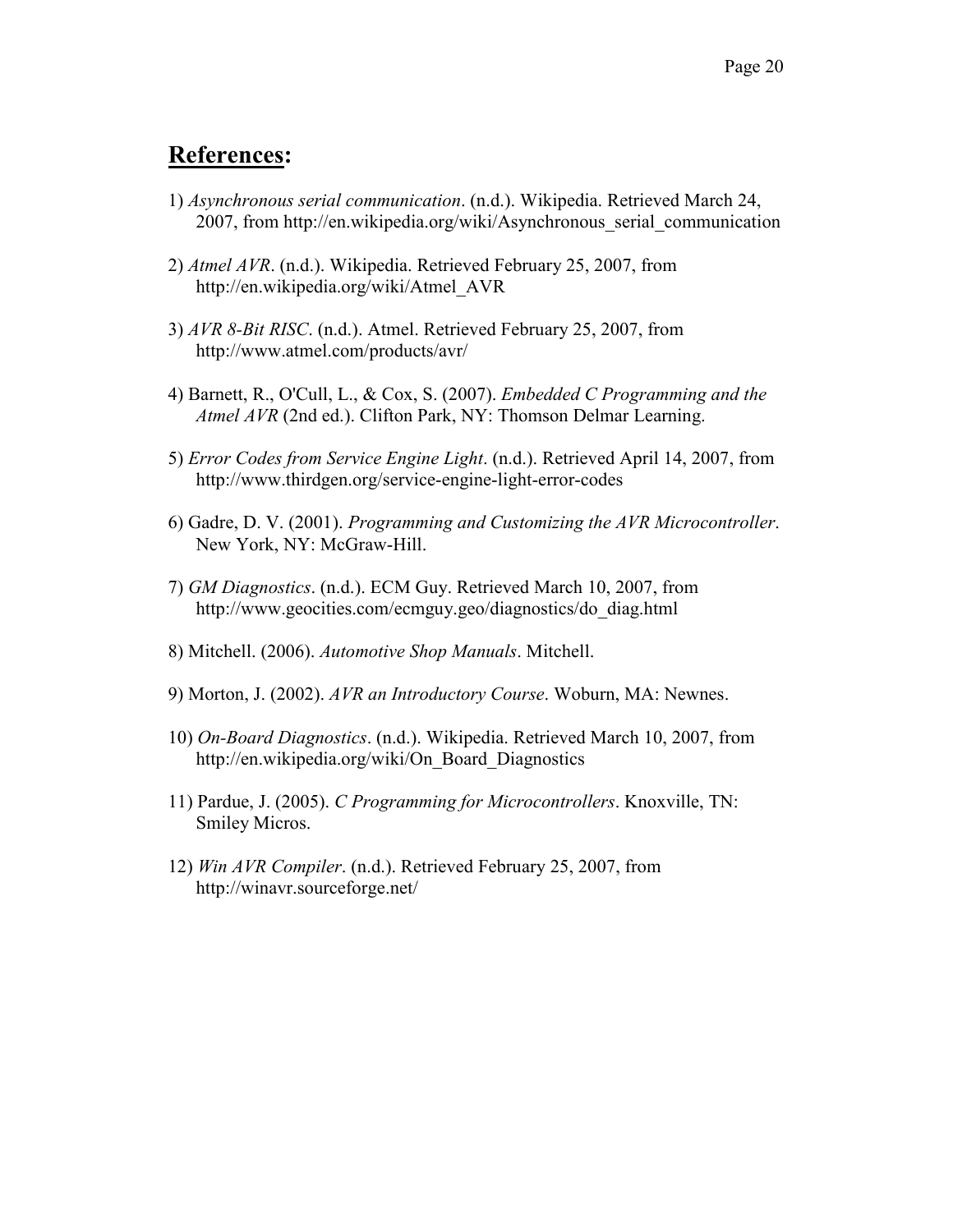| Ì |
|---|
|   |
|   |
|   |
| ì |
|   |
|   |
| j |
| I |
| Ċ |
|   |
|   |
|   |
|   |
|   |
|   |
|   |

|                                    | $\frac{1}{2}$<br>$\frac{6}{2}$ | Mode <sub>1</sub> | Mode 2                     | Mode 3         | Mode 4          | Mode 10     |
|------------------------------------|--------------------------------|-------------------|----------------------------|----------------|-----------------|-------------|
| Comments:                          | Clear                          | Diagnostic Data   | 60 Byte Data Dump          | Dump 8 Defined | Controller mode | Clear Error |
|                                    | Communications                 | Request           | with Start Address         | Addresses      |                 | Mode        |
| Command                            |                                |                   |                            |                |                 |             |
| Message ID:                        | Д<br>š                         | 0xF4              | 0xF4                       | 0xF4           | ⋚               | 0xF4        |
| Message Length:                    | 0x56                           | 0x56              | 0x58                       | 0x65           | ⋚               | 0x56        |
| Mode:                              | 0x00                           | 0x01              | 0x02                       | 0x03           | ⋚               | 0x0A        |
|                                    |                                |                   |                            | Address 1 MSB  |                 |             |
|                                    |                                |                   |                            | Address 2 LSB  |                 |             |
| <b>Other Data:</b>                 |                                |                   | Address MSB<br>Address LSB |                | Undocumented    |             |
|                                    |                                |                   |                            | Address 8 MSB  |                 |             |
|                                    |                                |                   |                            | Address 8 LSB  |                 |             |
| Checksum sent:                     | 85<br>š                        | <b>OxB4</b>       | Calculated                 | Calculated     | Calculated      | 0xAB        |
| <b>ECU Response</b>                |                                |                   |                            |                |                 |             |
|                                    |                                |                   |                            |                |                 |             |
| Message ID:                        | 0xF4                           | 0xF4              | 0xF4                       | 0xF4           | ∖<br>≥          | 0xF4        |
| Message Length:                    | 0x56                           | 0x95              | 0x96                       | 0x63           | $\frac{1}{2}$   | 0x56        |
| Mode:                              | 0x00                           | <b>DxO1</b>       | 0x02                       | 0x03           | ≸               | <b>OxOA</b> |
|                                    |                                | Data Byte 1       | Byte 1                     | Byte 1         |                 |             |
| <b>Other Data:</b>                 |                                |                   | Byte                       |                | Undocumented    |             |
|                                    |                                | Data Byte 63      | 80                         | Byte 8         |                 |             |
| Checksum sent:                     | 0xB5                           | Calculated        | Calculated                 | Calculated     | Calculated      | 0xAB        |
| Note 1: All commands are betwalles |                                |                   |                            |                |                 |             |

**Note 1:** All commands are hex values

**Note 1.** An commands are nex values<br>Note 2: A checksum of "Caluclated" means the checksum much be calculated by the transmitter at time of transmission **Note 2:** A checksum of "Caluclated" means the checksum much be calculated by the transmitter at time of transmission

# **Appendices :**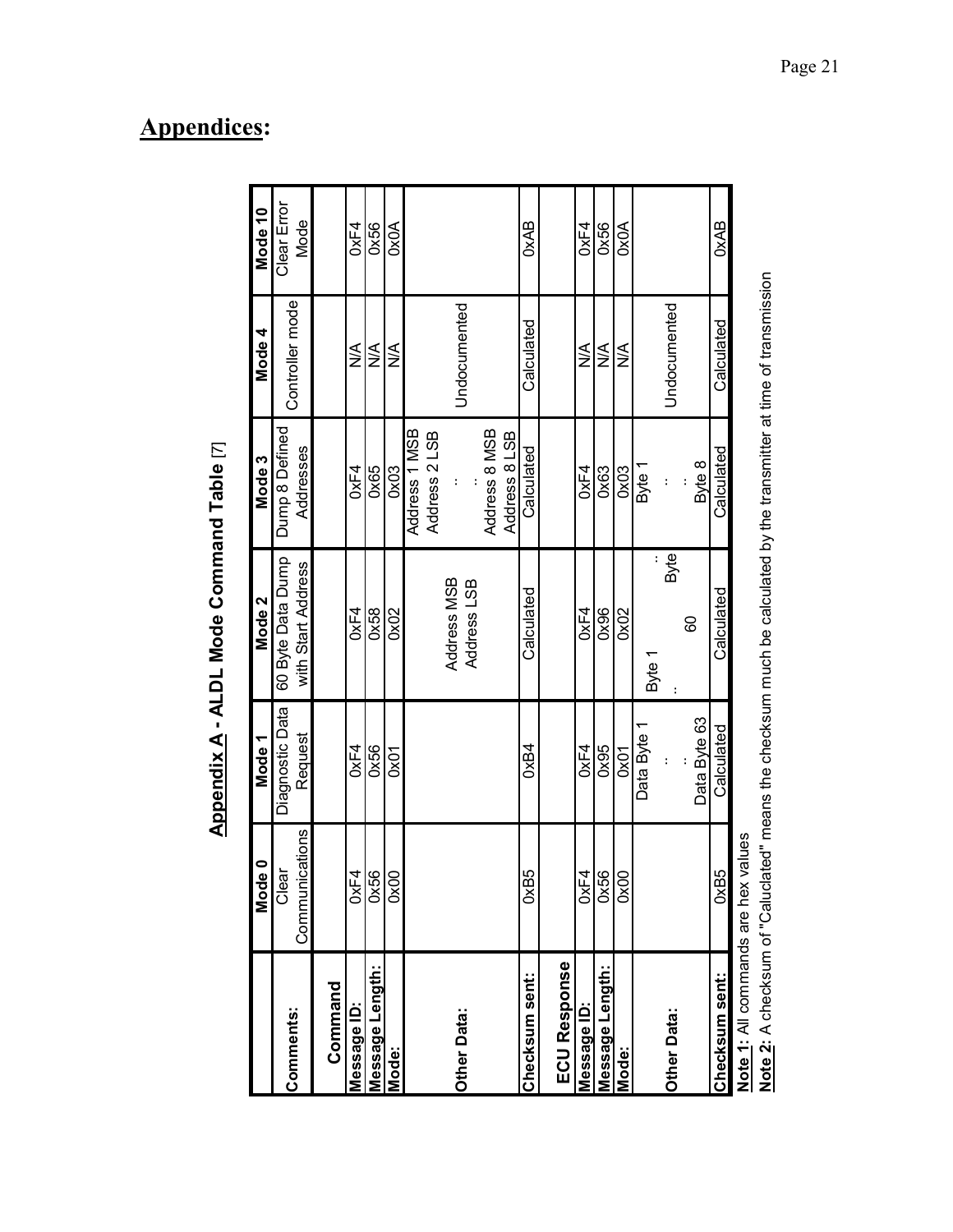## **Appendix B – ECU Diagnostic Data Stream Returned in Mode 1** [7]

### **Function Equation Equation**

**1 EPROM ID, (MSB)** 

**2 EPROM ID, (LSB)** 

### **3 MALFFLG1 MALFUNCTION WORD 1**

- b0 CODE 23, MAT SENSOR LOW
- b1 CODE 22, TPS LOW
- b2 CODE 21, TPS HIGH
- b3 CODE 16, NOT USED
- b4 CODE 15,COOLANT SENSOR LOW TEMP
- b5 CODE 14, COOLANT SENSOR HIGH TEMP
- b6 CODE 13, o2 SENSOR
- b7 CODE 12, NO DPR's

### **4 ERROR FLAG 2**

- b0 CODE 35 not used
- b1 CODE 34 MAP SENSOR LOW
- b2 CODE 33 MAP SENSOR HIGH
- b3 CODE 32 EGR DIAGNOSTIC
- b4 CODE 31 not used
- b5 CODE 26 not used
- b6 CODE 25 MAT SENSOR HIGH
- b7 CODE 24 Vss

#### **5 ERROR FLAG 3**

- b0 CODE 51 EPROM ERROR
- b1 CODE 46 VATS FAILED
- b2 CODE 45 o2 RICH
- b3 CODE 44 o2 SENSOR LEAN
- b4 CODE 43 ESC FAILURE
- b5 CODE 42 EST MONITOR ERROR
- b6 CODE 41 CYLINDER SELECT ERROR
- b7 CODE 36 not used

#### **6 ERROR FLAG 4**

- b0 CODE 63 NOT USED
- b1 CODE 62 OIL TEMP HIGH
- b2 CODE 61 not used
- b3 CODE 56 not used
- b4 CODE 55 not used
- b5 CODE 54 FUEL PUMP VOLTAGE
- b6 CODE 53 OVER VOLTAGE
- b7 CODE 52 OIL TEMP LOW

## **7 ERROR FLAG 5**

b0 not used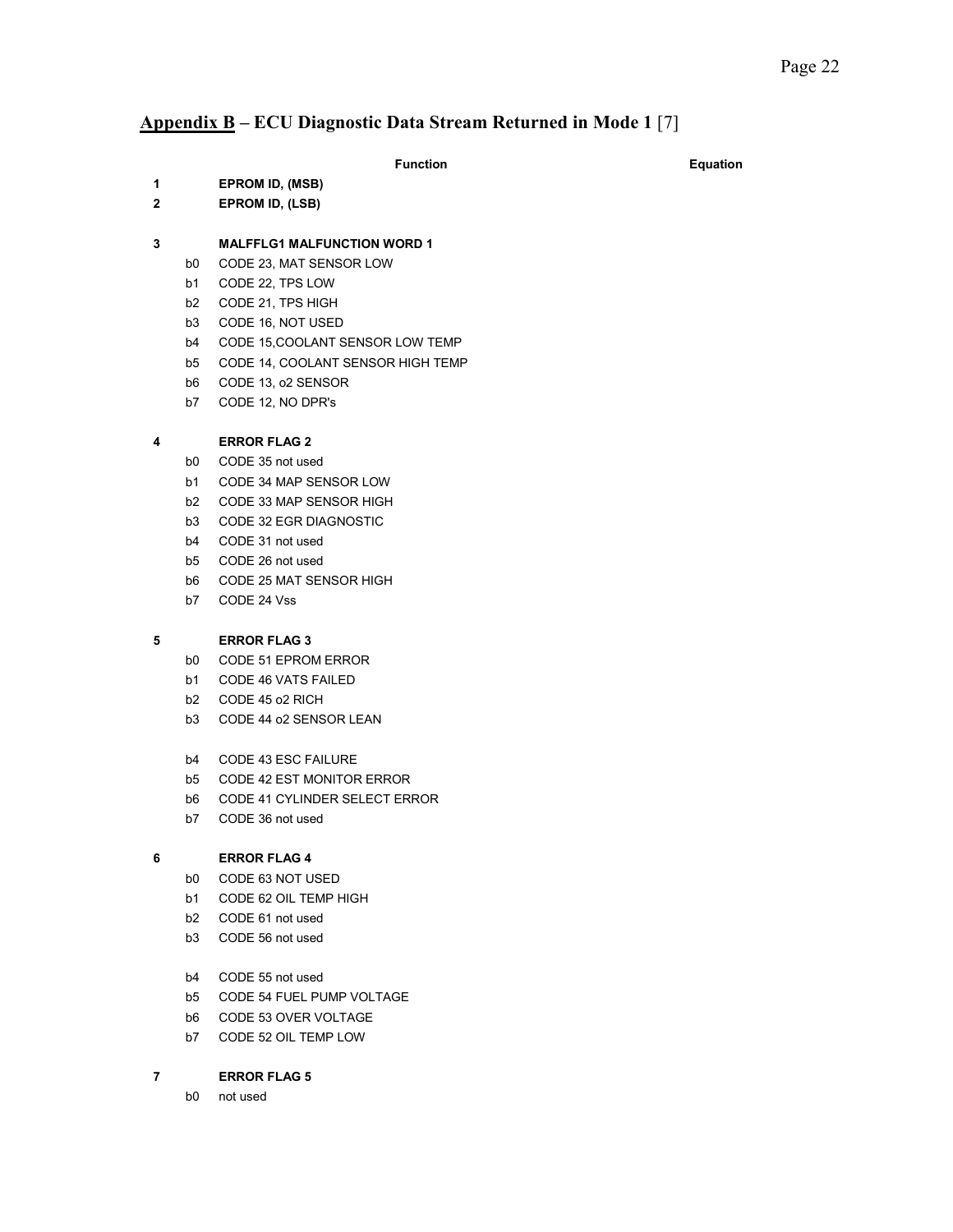- b1 not used
- b2 not used
- b3 not used
- b4 not used
- b5 CODE 66 not used
- b6 CODE 65 not used
- b7 CODE 64 not used

| 8        |                | <b>COOLANT TEMPERATURE, A/D COUNTS</b>                                                               | Deg c = $n \times 75 - 40$<br>Deg c = $n \times 75 - 40$ |
|----------|----------------|------------------------------------------------------------------------------------------------------|----------------------------------------------------------|
| 9        |                | START UP COOLANT TEMPERATURE                                                                         | $VDC = n \times (5/255)$                                 |
| 10       |                | <b>TPS A/D COUNTS</b>                                                                                | $RPM = n \times 25$                                      |
| 11       |                | <b>ENGINE SPEED (RPM)</b>                                                                            |                                                          |
| 12<br>13 |                | NEW DRP, TIME BETWEEN REFERENCE PULSES (MSB)<br><b>NEW DRP+1 TIME BETWEEN REFERENCE PULSES (LSB)</b> | usec = $([n13]^*256 + [n14])$<br>x 15.26                 |
| 14       |                | MPH/1                                                                                                |                                                          |
| 15       |                | <b>NVMW2, NON-VOLATILE MODE WORD 2</b>                                                               |                                                          |
|          | b0             | not used                                                                                             |                                                          |
|          | b1             | not used                                                                                             |                                                          |
|          | b <sub>2</sub> | not used                                                                                             |                                                          |
|          | b <sub>3</sub> | 1 = PLUGGABLE MEMORY FAILURE (err51)                                                                 |                                                          |
|          |                |                                                                                                      |                                                          |
|          | b4             | not used                                                                                             |                                                          |
|          | b5             | $1 = VATS OK$                                                                                        |                                                          |
|          | b6             | not used                                                                                             |                                                          |
|          | b7             | 1 = ESC ENABLED BY DELTA COOLANT                                                                     |                                                          |
| 16       |                | <b>ENG/Vss RATIO TO DETERMINE GEAR</b>                                                               | $N = RPM/MPH$                                            |
| 17       |                | <b>OXYGEN SENSOR</b>                                                                                 | VOLTAGE = $N \times 4.42$                                |
| 18       |                | <b>02 SENSOR RICH/LEAN TRANSITION COUNTER</b>                                                        |                                                          |
| 19       |                | <b>BASE PULSE (FUEL) C/L FINE CORRECTION</b>                                                         |                                                          |
| 20       |                | <b>BLM</b>                                                                                           |                                                          |
| 21       |                | <b>BLM CELL Number</b>                                                                               |                                                          |
| 22       |                | <b>CLOSED LOOP INTEGRATOR</b>                                                                        |                                                          |
| 23       |                | <b>IDLE SPEED, PRESENT IAC MOTOR POSITION</b>                                                        | Steps                                                    |
| 24       |                | <b>SCALED TPS, auto zero</b>                                                                         | %TPS = $N/2.56$                                          |
| 25       |                | <b>DESIRED IDLE SPEED, RPM/12.5</b>                                                                  |                                                          |
| 26       |                | <b>MANIFOLD AIR PRESSURE, A/D CTS</b>                                                                | $VOLTS = N \times (5/255)$                               |
| 27       |                | <b>SC1 SDI STATUS OF SC1 INPUT DISCRETES</b>                                                         |                                                          |
|          | b0             | <b>NOT USED</b>                                                                                      |                                                          |
|          | b1             | A/C LOW PRESSURE SWITCH                                                                              |                                                          |
|          | b <sub>2</sub> | <b>SECOND GEAR</b>                                                                                   |                                                          |
|          | b3             | <b>NOT USED</b>                                                                                      |                                                          |
|          | b4             | <b>NOT USED</b>                                                                                      |                                                          |

- b5 A/C REQUEST (0 = A/C REQUESTED)
- b6 NOT USED
- b7 2ND FAN REQUEST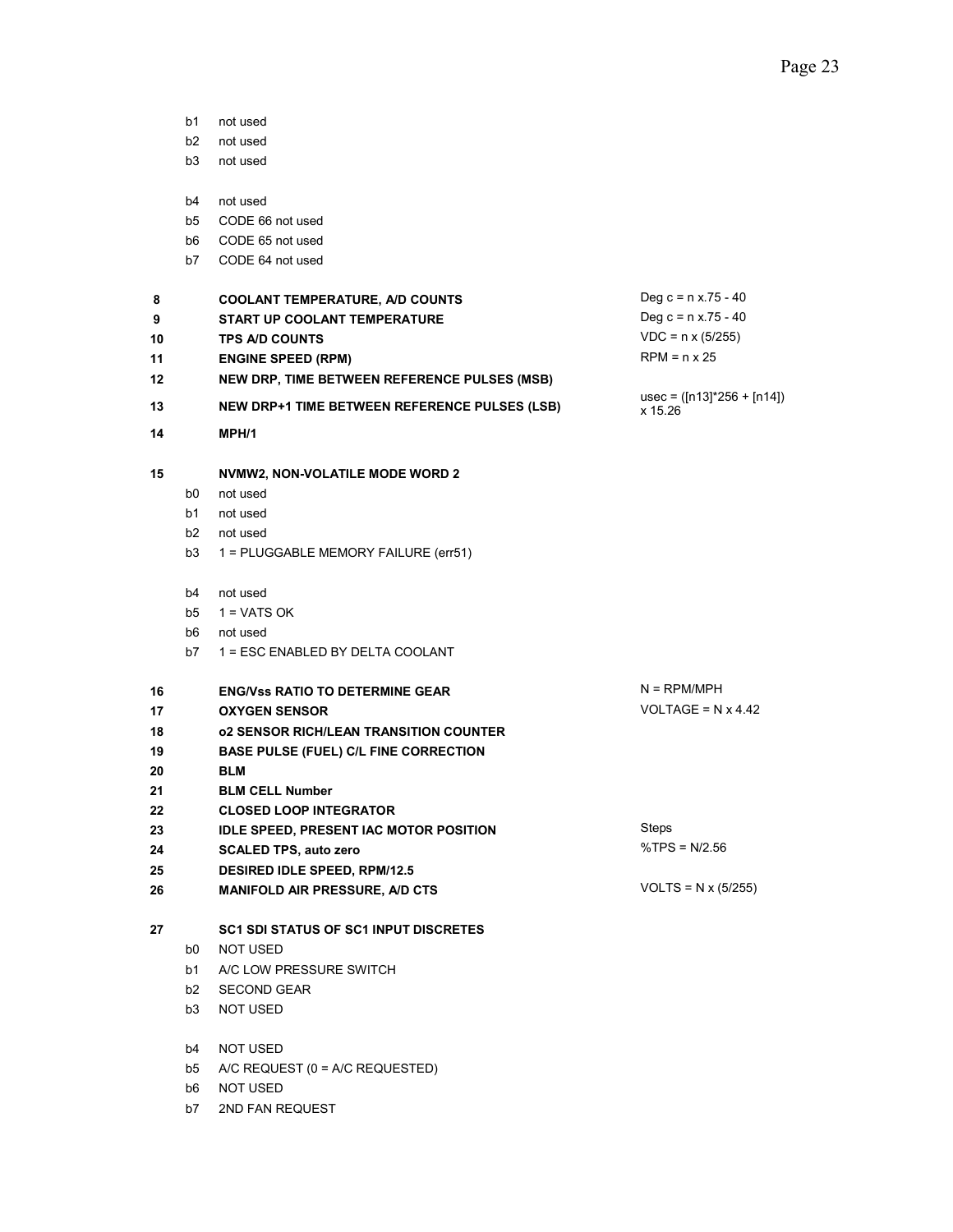#### **28 FMD SDI INPUT STATES TO FMD VIA SSR**

- b0 COOLANT SWITCH (1 = 348 ohm,  $0 = 4 K$ )
- b1 COP2 ( < 54 usec BETWEEN FALLING EDGES)
- b2 EST ENABLE
- b3 PORT, PIN8
- b4 FUEL PUMP ENABLE
- b5 not used
- b6 IRQ ENABLE
- b7 DATA STEER  $(0 = BYTE 1, 1 = BYTE 2)$

#### **29** 1 l **NVMW1 NON-VOLATILE MODE WORD**

| 30 | <b>MAT. A/D COUNTS</b>                    | Table Lookup |
|----|-------------------------------------------|--------------|
| 31 | <b>EGR DUTY CYCLE</b>                     | %DC = N/2.56 |
| 32 | <b>CHARCOAL CANISTER PURGE DUTY CYCLE</b> | %DC = N/2.56 |

## **33** DIAGMW2 DIAGNOSTIC MODE WORD 2 (CURRENT MALF FLAGS)

- b0 1 = err 41 INDICATED (CYLINDER SELECT ERR)
- b1 1 = err 25 THIS PASS INDICATED
- b2 1 = REF PULSE IN CURRENT 100 msec.
- b3 1 = DRP IN LAST 100 msec.
- $b4$  1 = err 54 LOCKED IN
- b5 E = err 54 PRESENT
- b6 b6 1 = PASSED err 54A
- b7 1 = ESC ENABLED

### **34** BATTERY VOLTAGE, A/D COUNTS Vbatt = n/10 **35 FUEL PUMP POWER** Vbatt = n/10

#### **36 DIAGMW4 DIAGNOSTIC MODE WORD 4 (CURRENT MALF FLAGS)**

- b0  $1 = \text{MALF} 32 \text{ ACTIVE}$
- b1 not used
- b2 1 = EGR DIAGNOSTIC TEST IN WORK
- b3 OPTION FOR 1 PASS
- b4 TEST CYCLE TIME FLAG
- b5 1 = A/C FIRST PASS WITH HIGH MPH
- b6 1 = A/C CLUTCH DISABLED DUE TO HIGH MPH
- b7 1 = err 52 or 62 PRESENT

## **37 MIN LEARNED IAC POSITION (KEEP ALIVE)** STEPS

- **38 LINEARIZED OIL TEMP (MSB) Deg c = n x.75 40**
- **39 TOTAL UNLIMITED SPARK ADV. REL TO TDC (MSB)**
- **TOTAL UNLIMITED SPARK ADV. REL TO TDC (LSB) 40**

**Double byte value in 2's complement representation**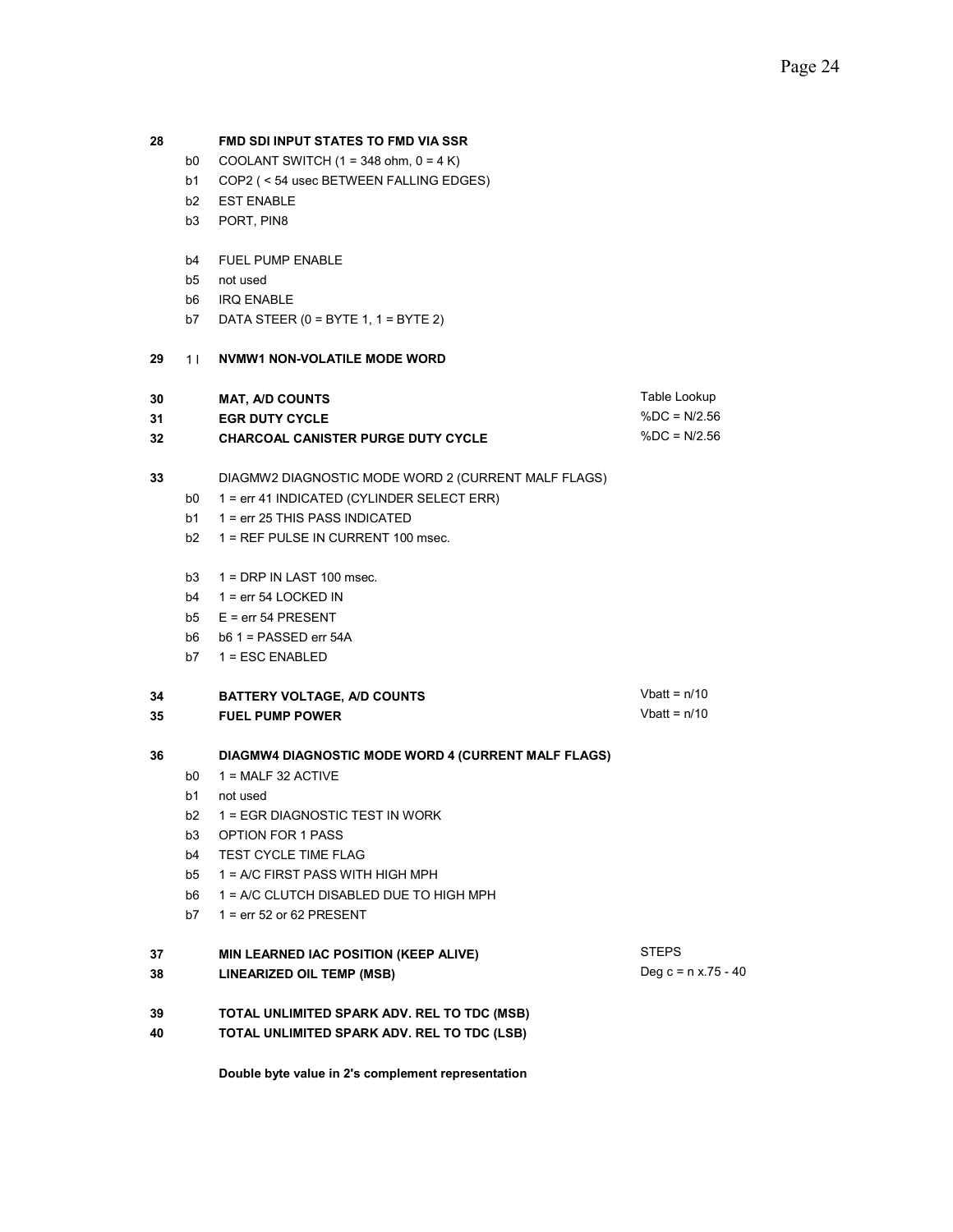|    |    | If Bit 7 of MSB = 0 then result is positiv         |                                                    |
|----|----|----------------------------------------------------|----------------------------------------------------|
|    |    | Value = $([n41] \times 256 + [n42])$               |                                                    |
|    |    | If Bit 7 of $MSB = 1$ then result is negative      |                                                    |
|    |    | Value = 65536 - ([n41] x 256 + [n42])              |                                                    |
|    |    | Deg Spk = value x $90/256$                         |                                                    |
| 41 |    | UNLIMITED SPARK ADV. REL TO REF. PULSE (MSB)       |                                                    |
|    |    | TOTAL UNLIMITED SPARK ADV. REL TO TDC (LSB)        |                                                    |
|    |    | Double byte value in 2's complement representation |                                                    |
|    |    | If Bit 7 of MSB = 0 then result is positive        |                                                    |
| 42 |    | Value = $([n41] \times 256 + [n42])$               |                                                    |
|    |    | If Bit 7 of $MSB = 1$ then result is negative      |                                                    |
|    |    | Value = $65536 - ([n41] \times 256 + [n42])$       |                                                    |
|    |    | Deg Spk = value $x$ 90/256                         |                                                    |
|    |    |                                                    |                                                    |
| 43 |    | <b>ESC (KNOCK) SIGNAL INPUT</b>                    | <b>COUNTS</b>                                      |
| 44 |    | <b>ESC (KNOCK RETARD)</b>                          | Deg = $n \times 45/256$                            |
| 45 |    | <b>INJECTOR BASE PULSE WIDTH (MSB)</b>             |                                                    |
| 46 |    | <b>OBPINJ + 1 INJECTOR BASE PULSE WIDTH (LSB)</b>  | msec = $([n45] \times 256 +$<br>[n46]/65.536       |
| 47 |    | TOTAL FUEL AIR VALUE (FINAL) (MSB)                 |                                                    |
| 48 |    | TOTAL FUEL AIR VALUE (FINAL) (LSB)                 | A/F RATIO = 6553.6/([n47]<br>x 256) + 6553.6/[n48] |
| 49 |    | <b>RUNNING TOTAL OF FUEL DELIVERED (MSB)</b>       |                                                    |
| 50 |    | RUNNING TOTAL OF FUEL DELIVERED (LSB)              | usec = $([n49] \times 256 +$<br>[n50])*15.26       |
| 51 |    | <b>RUNNING TOTAL OF DISTANCE TRAVELED</b>          | Miles = $n/2000$                                   |
| 52 |    | <b>ENGINE RUNNING TIME IN SECONDS (MSB)</b>        |                                                    |
| 53 |    | <b>ENGINE RUNNING TIME IN SECONDS (LSB)</b>        | Sec's = $([n52] \times 256 +$<br>[ $n53$ ])        |
| 54 |    | Mode Word 2                                        |                                                    |
|    | b0 | not used                                           |                                                    |
|    | b1 | MALF 14 OR 15 THIS START UP                        |                                                    |
|    | b2 | DRP, (6.25 MSEC CHECK)                             |                                                    |
|    | b3 | $1 = IN CCM MODE$                                  |                                                    |
|    | b4 | DIAGNOSTIC SWITCH IN DIAG. POSITION                |                                                    |
|    | b5 | DIAGNOSTIC SWITCH IN ALDL POSITION                 |                                                    |
|    | b6 | HIGH BATTERY VOLTAGE-DISABLE MCU SOL.DIS.          |                                                    |
|    | b7 | SHIFT LIGHT, 1 = ON                                |                                                    |
| 55 |    | <b>Torque Converter Clutch Mode Word</b>           |                                                    |
|    | b0 | 1 = TCC LOCKED                                     |                                                    |

b1 1 = COAST RELEASE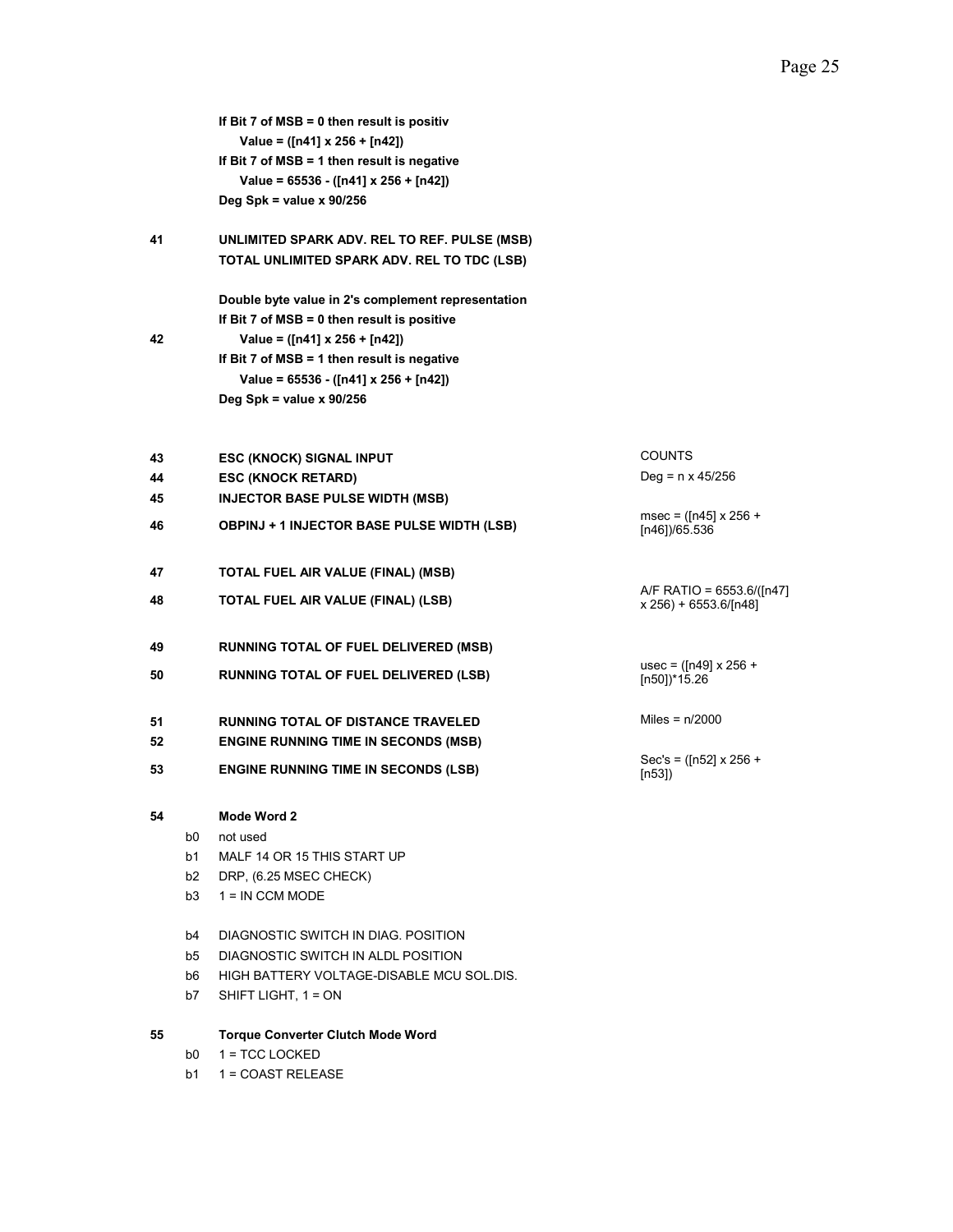TPS THRESHOLD IN USE (HI MPH)

- b2 1 = 4-3/4-2 DOWNSHIFT RELEASE IN PROGRESS
- b3 1 = STATUS OF FOURTH GEAR LAST PASS
- b4 1 = TCC LOCKED FOR PASS BY NOISE
- b5 not used
- b6 not used
- b7 not used

### **56 Fuel Modeling Device Byte 1**

GEMERIC ALDL BYTE = 44

- b0 PARK/NEUTRAL SWITCH (1 = DRIVE)
- b1  $1 = IN$  3RD OR 4TH GEAR
- b2  $1 = IN$  4TH GEAR
- b3 0 = POWER STEERING CRAMP CHANGE FROM '89
- b4 not used
- b5 not used 0 = HIGH A/C HEAD PRESSURE INDICATED
- b6

(IF N.O. SWITCH)

b7 1 = A/C CLUTCH ENGAGED

## **57 Mode Word 1**

- b0 ADVANCE FLAG, 0 = ADV., 1 = RTD
- b1 1 = HIGHWAY FUEL TIMER ENABLED
- b2 INTERRUPT SERVICE EXC. 6.25 msec
	- 1 = ALL FAN 1 PID STEPS ADDED
- b3

(FAN 1 ENABLED)

- b4 1 = 1st PASS WITH 1 ROAD SPEED PULSE
- b5 AIR COND. CLUTCH FLAG (0 = A/C CLUTCH ON)
- b6 BYPASS CHECK ENABLE
- b7 ENGINE RUNNING FLAG (1 = RUNNING)

#### **58 Non Volatile MW**

- $b0 \t1 = 02$  SENSOR READY
- b1 1 = CLOSED LOOP TIMER TIMED OUT
- b2 not used
- b3 1 = BAD SHUTDOWN
- b4 Not used
- b5 1 = IAC KICKDOWN ENABLED
- b6 1 = KICKDOWN ENABLED
- b7 1 = err 42 FAILED (EST monitor)

#### **59 Computer Aided Ratio Selection Mode Word**

- b0 1 = CARS DISABLED DUE TO LOW BAROMETRIC PRESSURE
- b1 1 = CARS ACTIVE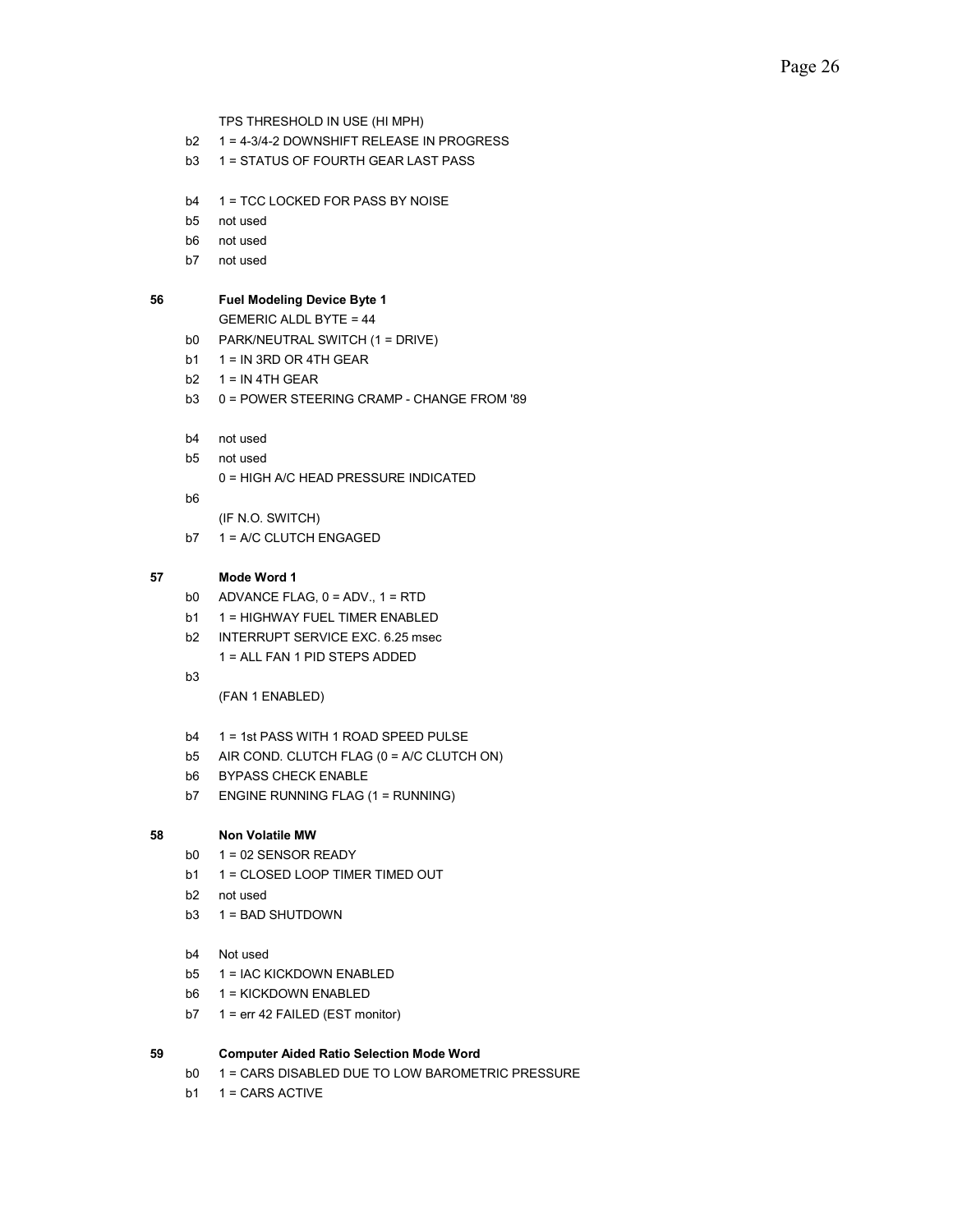- b2 not used
- b3 not used
- b4  $1 = TRANSMISSION IN 4<sup>th</sup>$ . GEAR
- b5  $1 = TRANSMISSION IN 1<sup>st</sup>, GEAR$
- b6 1 = WAIT FOR Vss RESET
- b7 not used

#### **60 Closed Loop CC Mode Word**

- b0 BOOKKEEPING FLIP FLOP
- b1 1 = Use F69 ALT TABLE
- $b2 \t1 = IDLE$
- b3 1 = UNDERSPEED IDLE SPARK, 0 = OVERSPEED
- b4 1 = Decel Fuel Cut Ooff STALL SAVER ENABLED
- b5 1 = USING KF93 MULT TRIM TO D-MAP A.E. ENABLE THRESHOLD
- b6 1 = Non Volatile. MEMORY BOMBED
- b7 1 = Has been in Closed Loop at least once since restart

### **61 AIR MW**

GENRERIC ALDL BYTE = 18

- b0  $1 = 100$  msec OLD CCP PURGE ON FLAG ( $0 =$  OFF)
- b1 1 = AIR CONTROLLED, 0 = AIR DIVERTED
- b2 1 = AIR SWITCHED TO PORT (If air is controlled)
- b3 1 = FAN 1 REQUESTED

#### b4 1 = FAN 2 REQUESTED

- b5 1 = 'OLD' FAN 1 STATE WAS ON
- b6 1 = ALL FAN 2 PID STEPS ADDED (Fan 2 enabled)
- b7 1 = DECEL ENLEANMENT ACTIVE

## **62 LCCP MW**

- b0 1 = CAN PURGE ACTIVE
- b1  $1 =$  TIME 1<sup>st</sup>. REF TO ENG RUN
- b2 1 = MALFS HAVE OCCURRED
- b3  $1 = IN 8192$ , Mode 4, Bypass fuel mode
- b4 2<sup>nd</sup>. TIME COOLANT
- b5 1 = err 43A (voltage presence check) Indicated
- b6 1 = KICKDOWN REQUEST
- b7 1 = TIME OUT FINISHED

#### **63 Mode Word Fuel/Air 1**

- b0 1 = IN SINGLE FIRE MODE
- b1 BLM ENABLE FLAG, 1 = ENABLE STORE
- $b2 \t1 = DELIVER 0 FUEL (Single fire)$
- b3 1 = ALLOW SINGLE FIRE DISABLE
- b4 1 = VEHICLE SPEED SENSOR FAILURE
- b5 1 = EECC SLOW 02 RICH, 0 = SLOW 02 LEAN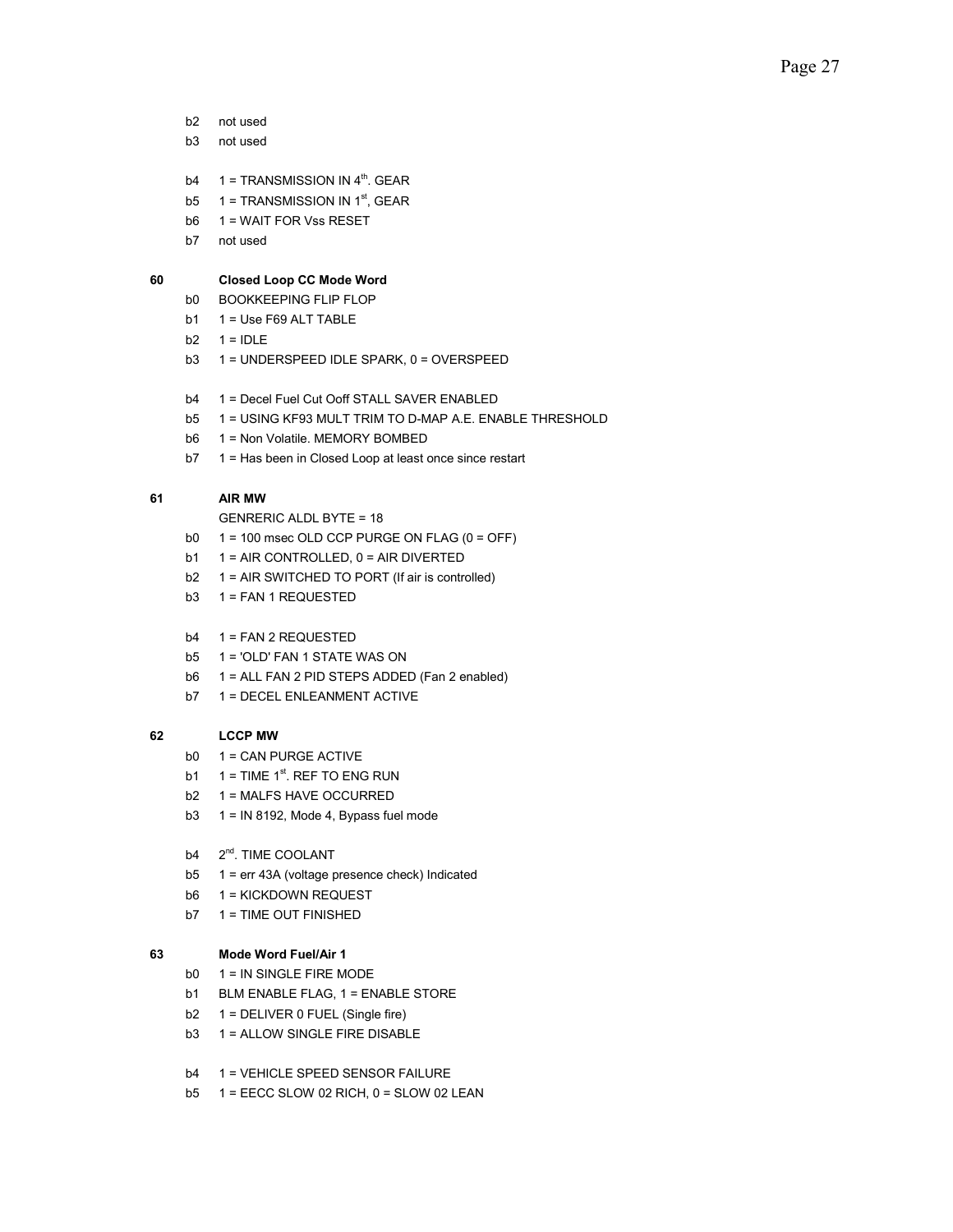- b6 RICH-LEAN FLAG (1 = RICH, 0 = LEAN)
- b7 CLOSED LOOP FLAG, 1 = CLOSED LOOP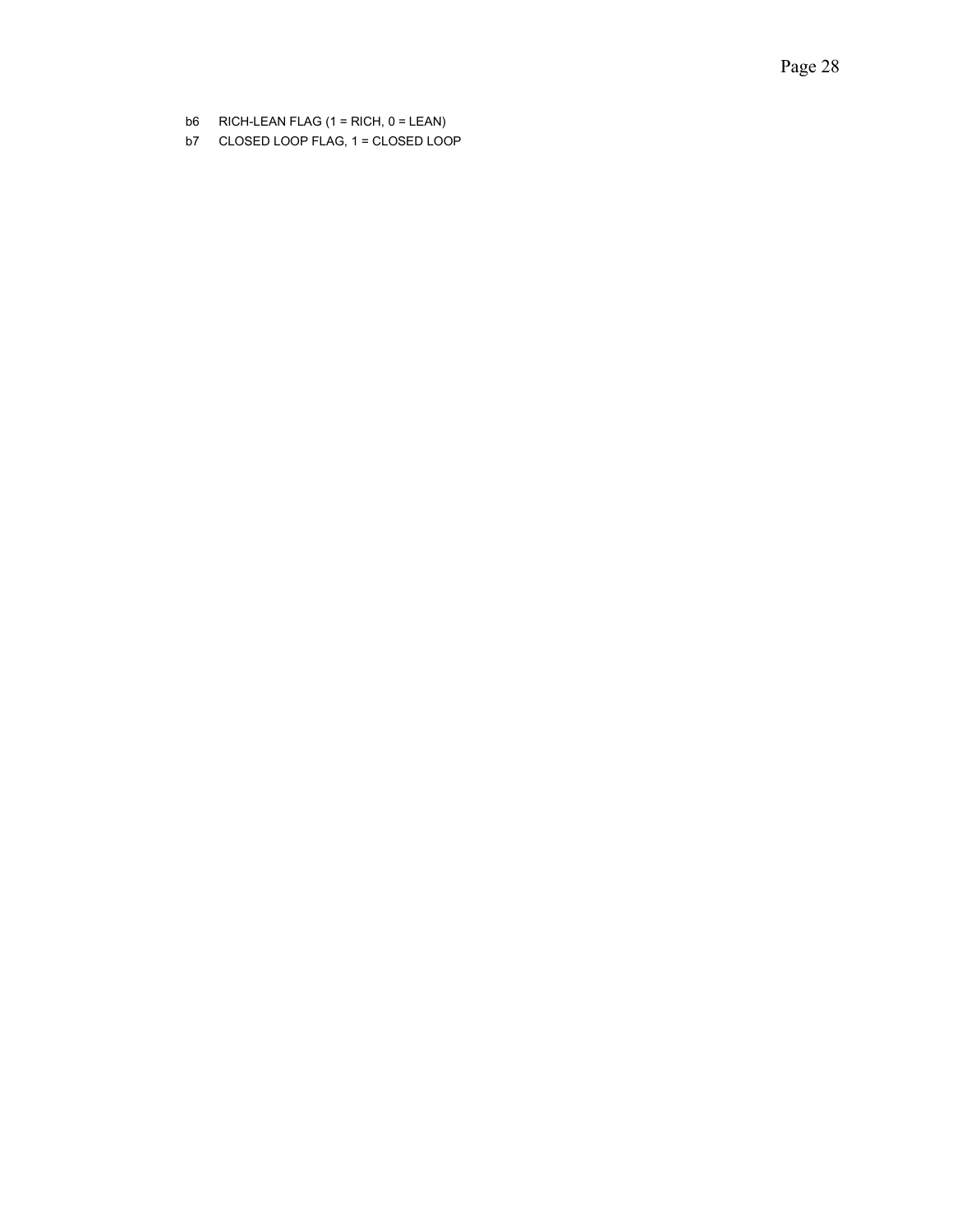# **Appendix C – ECU Trouble Codes for ALL GM OBD-I systems** [5]

- 12. No reference pulses to Electronic Control Module (ECM).
- 13. Oxygen sensor signal stays lean during warm engine cruise
- 14. High temperature indicated at engine coolant temp sensor
- 15. Low temperature indicated at engine coolant temp sensor
- 16. High battery voltage OR Direct ignition system open or shorted to ground
- 17. RPM signal problem

18-20. N/A

- 21. High voltage at throttle position sensor
- 22. Low voltage at throttle position sensor OR Fuel cutoff relay circuit open or shorted to ground
- 23. Low temperature at manifold air temperature sensor OR Throttle position sensor error
- 24. Circuit fault in vehicle speed sensor
- 25. High temperature at manifold air temperature sensor OR Vacuum switching valve circuit open or shorted to ground OR High voltage at ATS sensor
- 26. Fault in quad driver module
- 27. Fault in 2nd gear switch
- 28. Fault in 3rd gear switch
- 29. Fault in 4th gear switch
- 30. N/A
- 31. Low voltage at manifold absolute pressure sensor OR Fuel injector OR Park or neutral switch OR CAM diagnostic OR Governor malfunction OR Wastegate overboost OR Wastegate eletrical signal open or shorted to ground
- 32. Fault in barometric pressure sensor circuit OR Fault in exhaust gas recirculation valve diagnostic switch OR Fault in electronic vacuum regulator valve
- 33. High voltage (low vacuum) at mass air flow sensor (or MAP sensor)
- 34. Low voltage (high vacuum) at mass air flow sensor (or MAP sensor)
- 35. Idle speed can not be set to desired RPM
- 36. Burn off at mass air flow sensor OR Problem in transmission shift OR Fault in direct ignition system OR Missing pulses in electronic spark timing signal
- 37. N/A
- 38. Fault in torque converter clutch brake switch
- 39. Fault in torque converter clutch circuit
- 40. N/A
- 41. Fault at cam sensor OR Cylinder select error OR Tach input error
- 42. Fault at electronic spark timing circuit OR Fault at direct ignition system OR Fault at fuel cutoff relay circuit
- 43. Low voltage at electronic spark timing circuit
- 44. Oxygen sensor lean
- 45. Oxygen sensor rich
- 46. Fault at vehicle anti-theft sytem OR Fault at power steering switch
- 47. Problem at Electronic Control Module (ECM)
- 48. Misfire
- 49. Vacuum leak
- 50. N/A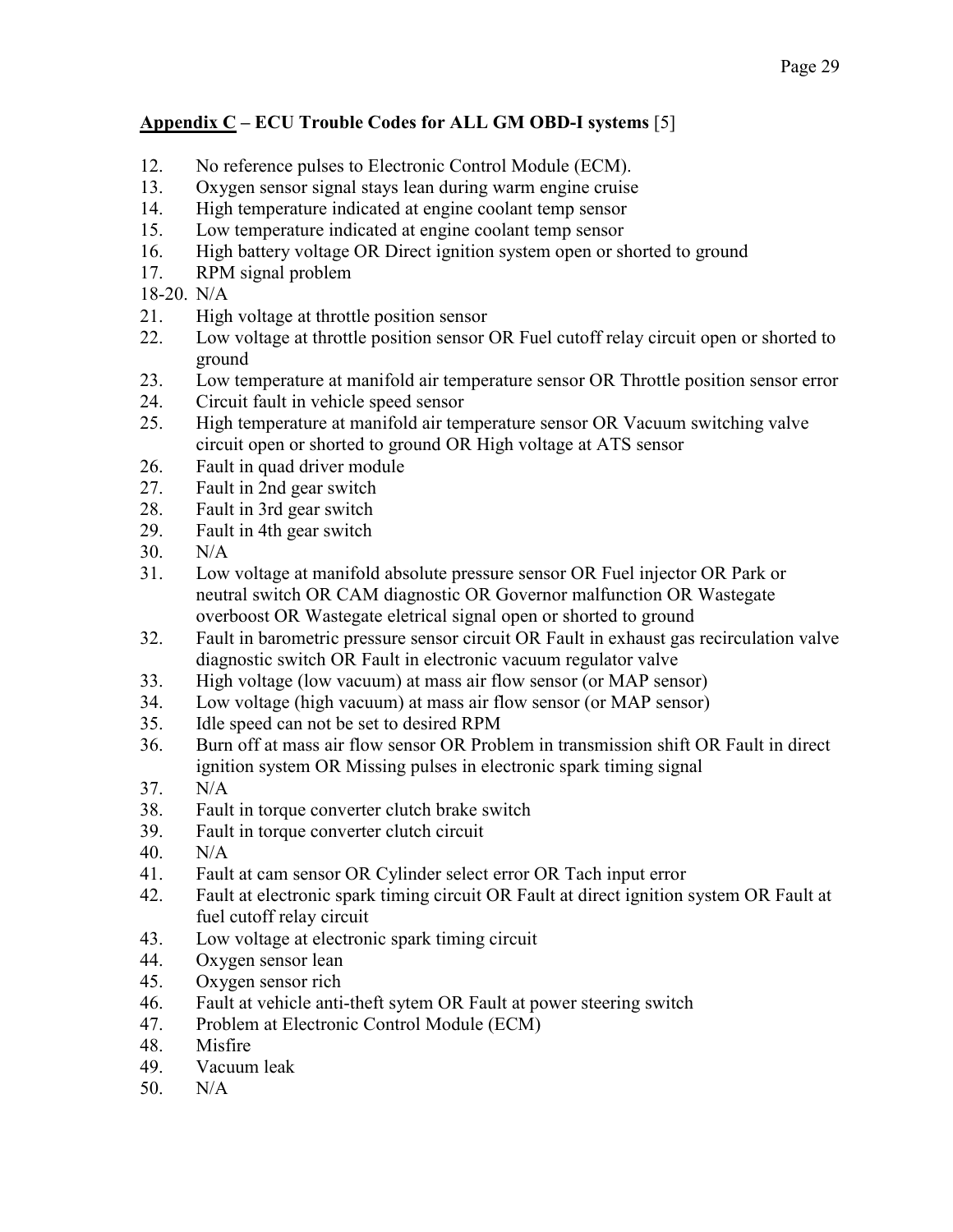- 51. PROM error
- 52. Problem at Electronic Control Module (ECM) Missing fuel calpac missing OR Analog to digital converter error OR Fault at quad driver module OR Low voltage at oil temperature sensor
- 53. High voltage at battery OR High voltage at exhaust gas recirculation valve OR Voltage reference error OR Problem at vehicle anti-theft system
- 54. Low voltage at fuel pump OR Low voltage at Fuel pump relay OR Output failure at quad driver module
- 55. Problem at Electronic Control Module (ECM) ECM failure OR Serial bus error OR Fuel lean malfunction
- 56. Low coolant or corrosivity or fault in port throttle system vacuum sensor
- 57. N/A
- 58. Problem at vehicle anti-theft system
- 59-60. N/A
- 61. Oxygen sensor degraded OR Port throttle system error OR Cruise control problems
- 62. Gear switch input diagnostics OR High voltage at oil temperature sensor OR Fault in cruise control- vacuum solenoid circuit
- 63. High voltage at manifold absolute pressure sensor OR Fault in exhaust gas recirculation valve OR Fault at right oxygen sensor
- 64. Low voltage at manifold absolute pressure sensor OR Fault in exhaust gas recirculation valve OR Right oxygen sensor lean
- 65. Failure at exhaust gas recirculation valve OR Failure at injector peak/hold diagnostic OR Right oxygen sensor rich OR Fault at cruise control position sensor
- 66. Internal reset of Electronic Control Module (ECM)
- 67. Fault at cruise control switch
- 68. Fault at cruise control switch
- 69. Fault at air conditioner pressure switch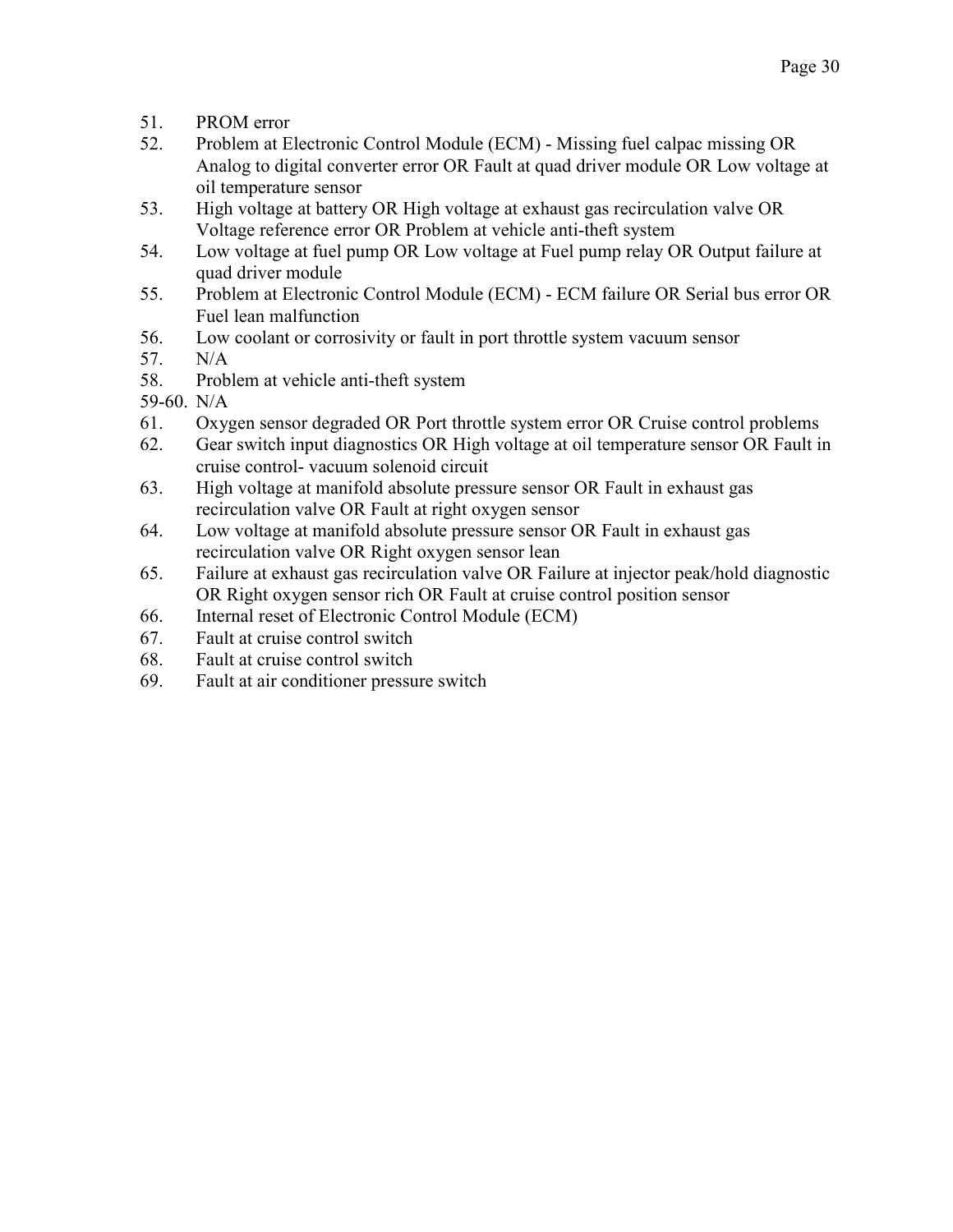

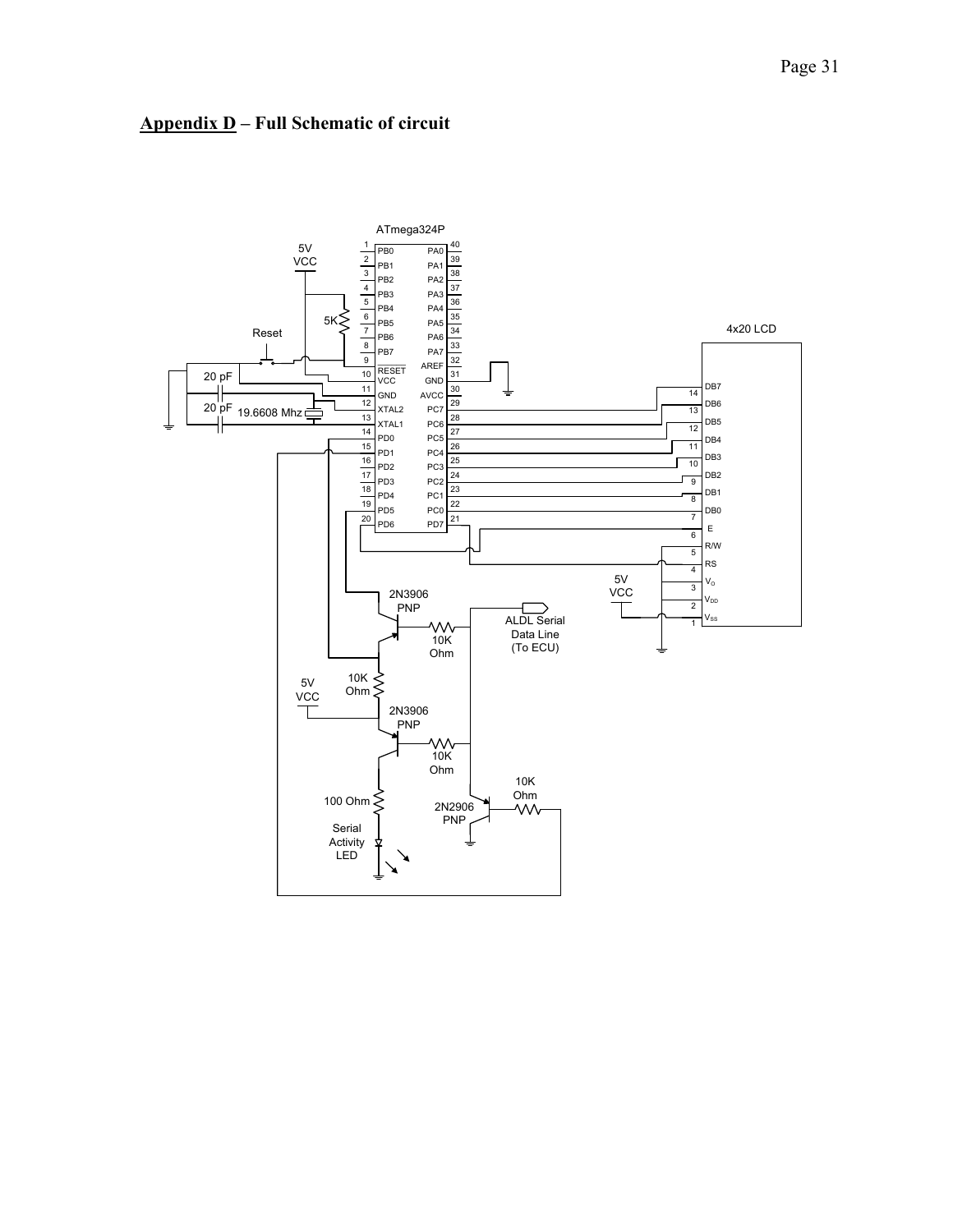## **Appendix E – AVR Microcontroller Code**

```
//************************************************************ 
// Auther: Luke Skaff 
// EET 480 - Senior Project 
// Spring 2007 
// Automotive engine computer (ECU) diagnostic interface 
// Compiled in WinAVR 
//************************************************************ 
//*********************************************************** 
// Program description 
// Sends Mode 1 command set to ECU 
// Stores Mode 1 data 
// Calculates desired values from stored data 
// Outputs calculated data to LCD 
//*********************************************************** 
// Dependent librarys 
#include <avr/io.h> 
#include <avr/pgmspace.h> 
#include <stdio.h> 
#include <stdint.h> 
#include <stdlib.h> 
#include <util/delay.h> 
#define F_CPU 19660800UL // CPU crystal speed 19.6608Mhz 
#define FOSC 19660800UL // CPU crystal speed 19.6608Mhz 
#define BAUD 8192UL // 8192 Baud rate 
// ------ PORT & PIN Definitions ------- 
#define LCD_PORT PORTC //8-BIT LCD data lines 
#define RS PORT PORTD //Port RS line in on
#define RS 7 //Pin # of RS line 
#define E_PORT PORTD //Port Enable line in on 
#define E 6 //Pin # of Enable line 
#define RXcontrol 5 //Pin # RX enable transistor 
#define DataM 0xFF 
#define Bit Set(port,bit num) (port = port | (0x01 << bit num))
#define Bit Clear(port, bit num) (port = port & ~(0x01 << bit num))
#define DataStreamSize 63 //Size of receiving data stream 
#define CarDataSize 22 //Size of ASCII car data 
unsigned char DataStream[DataStreamSize]; 
#define Def_Offset 3 
#define DEF_ERROR1 3 + Def_Offset 
#define DEF_ERROR2 4 + Def_Offset 
#define DEF_ERROR3 5 + Def_Offset 
#define DEF_ERROR4 6 + Def_Offset 
#define DEF_ERROR5 7 + Def_Offset 
#define DEF_CTS 8 + Def_Offset 
#define DEF_RPM 11 + Def_Offset 
#define DEF_MPH 14 + Def_Offset 
#define DEF_BLM 20 + Def_Offset 
#define DEF_BLM_CELL 21 + Def_Offset 
#define DEF_STPS 24 + Def_Offset // Scaled Throttle Position Sensor 
#define DEF_MAP 26 + Def_Offset // volts = N x (5 / 255) 
                                      // KPa = N * .369 + 10.354
#define DEF BATT 34 + Def Offset // volts = N / 10
```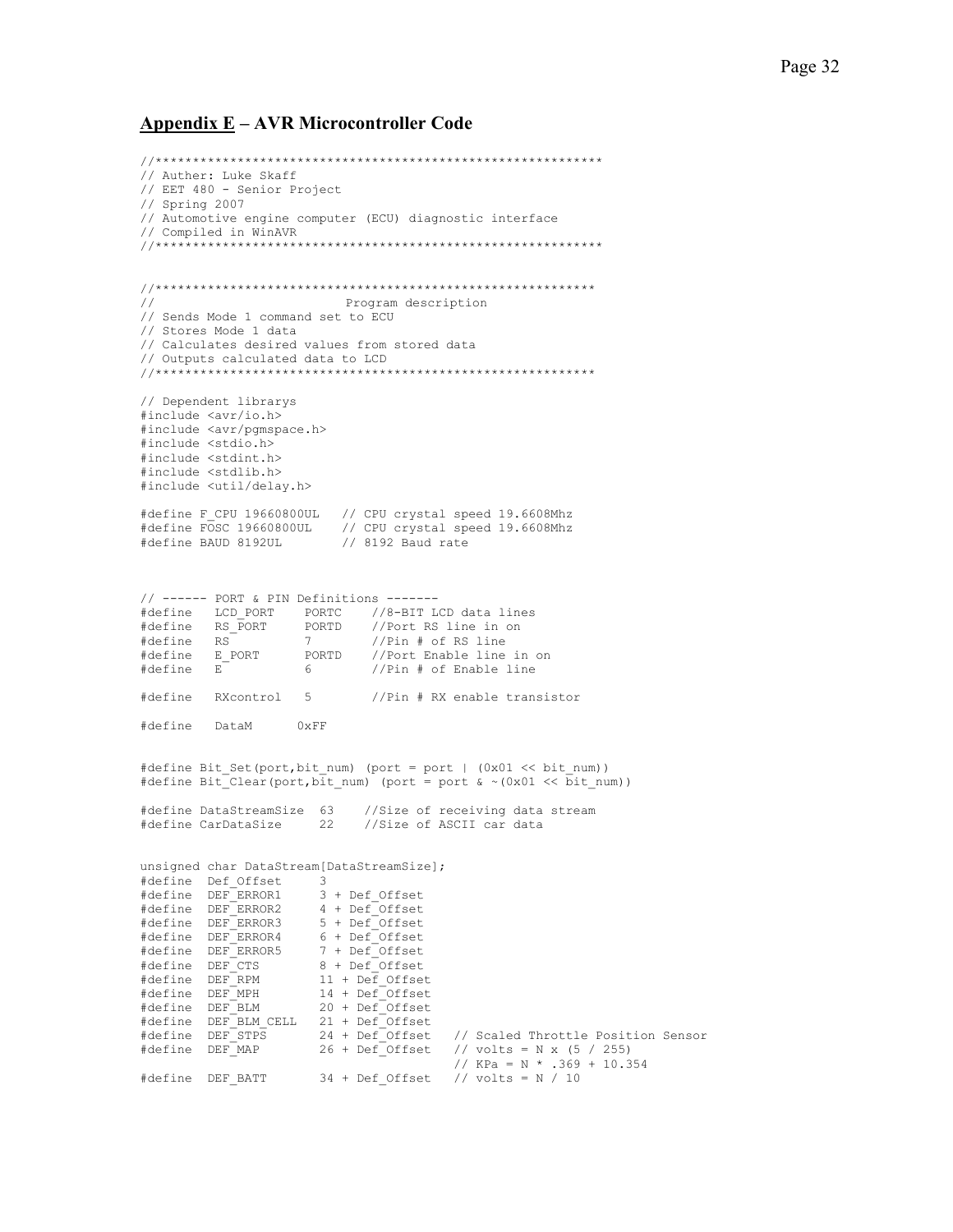```
unsigned char CarData ASCII[CarDataSize];
#define DATA_CTS_2 0 //COOLANT TEMPERATURE Celsius 
#define DATA_CTS_1 1 
#define DATA_TPS_v 2 //TPS volts 
#define DATA_RPM_4 3 
#define DATA_RPM_3 4 
#define DATA_RPM_2 5 
#define DATA_RPM_1 6 
#define DATA_MPH_3 7 
#define DATA_MPH_2 8<br>#define DATA_MPH_1 9
#define DATA_MPH_1 9 
#define DATA_BLM_3 10<br>#define DATA_BLM_2 20
#define DATA_BLM_2 20 
#define DATA_BLM_1 21 
#define DATA_BLM_CELL 11 
#define DATA_TPS_3 12 
#define DATA_TPS_2 13 
#define DATA_TPS_1 14 
#define DATA_MAP_3 15 
#define DATA_MAP_2 16 
#define DATA_MAP_1 17 
#define DATA_BATT_2 18 
#define DATA_BATT_1 19
```

```
//ECU trouble codes lookup table 
const unsigned char PROGMEM ErrorCode_Table[]= 
{ 
    23,22,21,16,15,14,13,12, 
    35,34,33,32,31,26,25,24, 
    51,46,45,44,43,42,41,36, 
    63,62,61,56,55,54,53,52, 
    00,00,00,00,00,66,65,64 
};
```

```
//Function prototypes 
void LCD Initialize(void);
void LCD D Write(unsigned char);
void LCD I Write (unsigned char);
void LCD_Delay(void); 
void USART_init(void); 
void Binary Out (unsigned char);
void Get Car Data(void);
//void HEX_to_ASCII(unsigned int, unsigned char &, unsigned char &, unsigned char &, unsigned 
char &);
```

```
// ------------------------------------------------------------------------------ 
// ------------------------------------------------------------------------------ 
// ----------------------- Program Code Starts Here ----------------------------
// ------------------------------------------------------------------------------ 
// ------------------------------------------------------------------------------
```

| //* Function: LCD Initialize |  |
|------------------------------|--|
| //* Initialize LCD           |  |
|                              |  |
| void LCD Initialize (void)   |  |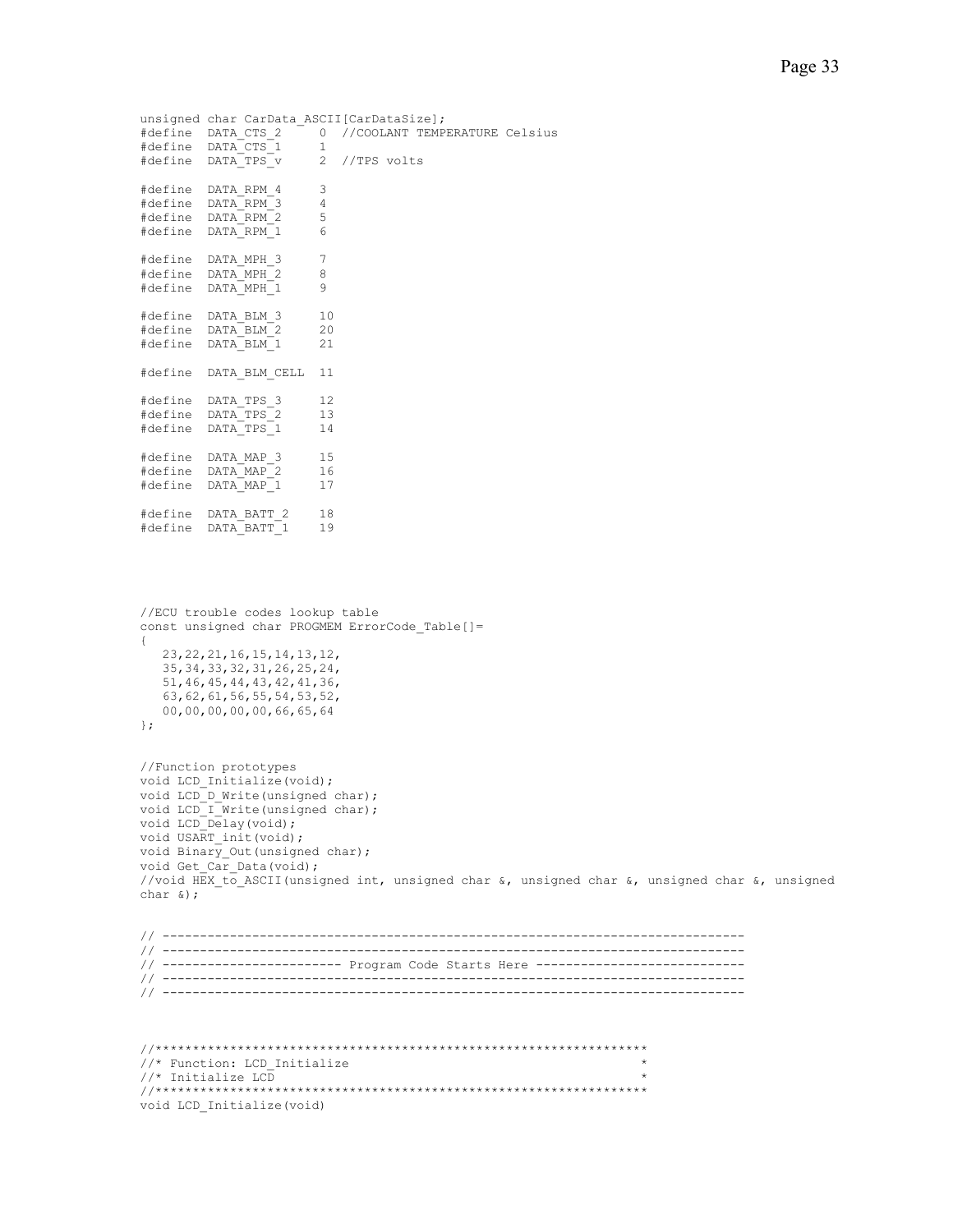```
{ 
   Bit Clear(E_PORT,E); // Bring enable pin low
  LCD I Write(0x38); // 8-Bit data transfer mode
  LCD_1_Write(0x0C); // Turn display on, No cursor, No blinking
LCD_I_Write(0x01); // Display clear, Restore to upper left position
LCD_I_Write(0x06); // Address counter increment after each display
LCD I Write(0x02); // Set address counter to zero, move cursor to home
} 
//****************************************************************** 
\frac{1}{x} Function: LCD_Write \frac{x}{x}<br>\frac{1}{x} Output data passed in indita war, to LCD
//* Output data passed in, in data var. to LCD
\frac{1}{*} - Commented out, not used anymore -
//****************************************************************** 
/*void LCD_Write(unsigned char data, unsigned char select) 
{ 
   Bit Set(E_PORT,E);
    if(select==0xFF) 
       Bit_Set(RS_PORT,RS); //LCD Data mode 
    else 
      Bit Clear(RS PORT, RS); //LCD Instruction mode
   LCD PORT=data;
    \text{delay}ms(1);Bit Clear(E_PORT,E);
   \overline{\text{delay} \text{ms}(1)};
} 
\star /
//****************************************************************** 
//* Function: LCD_D_Write * 
//* Output data passed in, in data var. to LCD * 
                  //****************************************************************** 
void LCD_D_Write(unsigned char data) 
{ 
   Bit Set(E_PORT,E);
   Bit_Set(RS_PORT, RS); //LCD Data mode
    LCD_PORT=data; 
   LCD Delay();
   Bit_Clear(E_PORT,E);
   LCD Delay();
} 
//****************************************************************** 
//* Function: LCD I Write
//* Output data passed in, in data var. to LCD * 
                            //****************************************************************** 
void LCD_I_Write(unsigned char data) 
{ 
    Bit_Set(E_PORT,E); 
    Bit_Clear(RS_PORT,RS); //LCD Instruction mode 
   LCD PORT=data;
   LCD Delay();
    Bit_Clear(E_PORT,E); 
    LCD_Delay();
```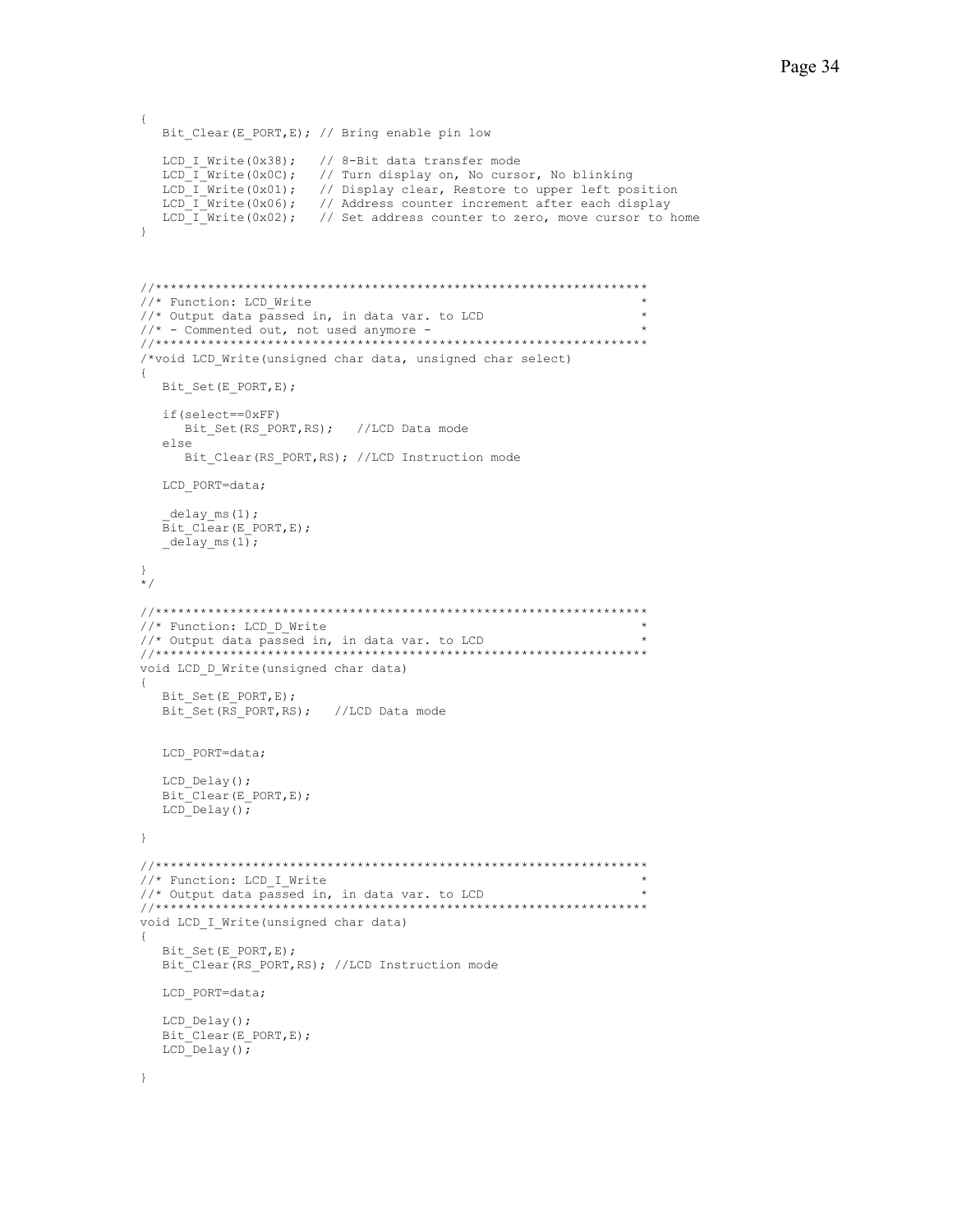```
//****************************************************************** 
//* Function: LCD_Delay * 
//* Relay function used for LCD communication * 
                    //****************************************************************** 
void LCD_Delay(void) 
{ 
  _{\text{delay} \text{ms}(1)};
} 
//****************************************************************** 
//* Function: USART_init
//* Enable and Initialize UART
//****************************************************************** 
void USART_init(void) 
{ 
     // Set the USART baudrate registers for 8192, UBRR=149 
    UBR0H = 0;UBRR0L = 149; // Set for 4800 for PC testing
                   //255 = 4800 baud
                   //149 = 8192 buad
                                 1/127 = 9600 baud
        //UCSRnA - USART Control and Status Register A 
     // Enable 2x speed change, 0=16 divider 1=8 divider 
/ *
          Bit 7 MSB 
        R RXCn -> USART Receive Complete 
        0 TXCn -> TXCn: USART Transmit Complete 
        R UDREn -> USART Data Register Empty 
        R FEn -> Frame Error 
        R DORn -> Data OverRun 
        R UPEn -> USART Parity Error 
        0 U2Xn -> Double the USART Transmission Speed, 0=16 divider 1=8 divider 
        0 MPCMn -> Multi-processor Communication Mode 
          Bit 0 LSB 
         */ 
       UCSROA = (0<<U2X0); // UCSRnB - USART Control and Status Register n B 
     // Enable receiver 
     /* 
         Bit 7 MSB 
        RXCIE0 = 0 Receive Interrupt disabled 
        TXCIE0 = 0 Transmit Interrupt disabled 
        UDRIE0 = 0 Interupt disabled 
        RXEN0 = 1 Receive enabled 
        TXEN0 = 1 Transmit enabled 
       UCS202 = 0 8-bit mode RXB80 = 0 9'th RX data bit when using 9-bit UART 
        TXB80 = 0 9'th TX data bit when using 9-bit UART 
         Bit 0 LSB 
         */ 
       UCSR0B = (1<<RXEN0) | (1<<TXEN0); // UCSRnC - USART Control and Status Register n C 
        // Set the USART to asynchronous at 8 bits no parity and 1 stop bits 
     /* 
          Bit 7 MSB 
        0 UMSEL01 | 
        0 UMSEL00 |-> Async 
        0 UPM01 | 
 0 UPM00 |-> No parity 
0 USBS0 -> 1 stop bits;
        1 UCSZ01 | 
        1 UCSZ00 |-> 8-bit 
        0 UCPOL0 -> Receiving data sampled on falling edge
          Bit 0 LSB
```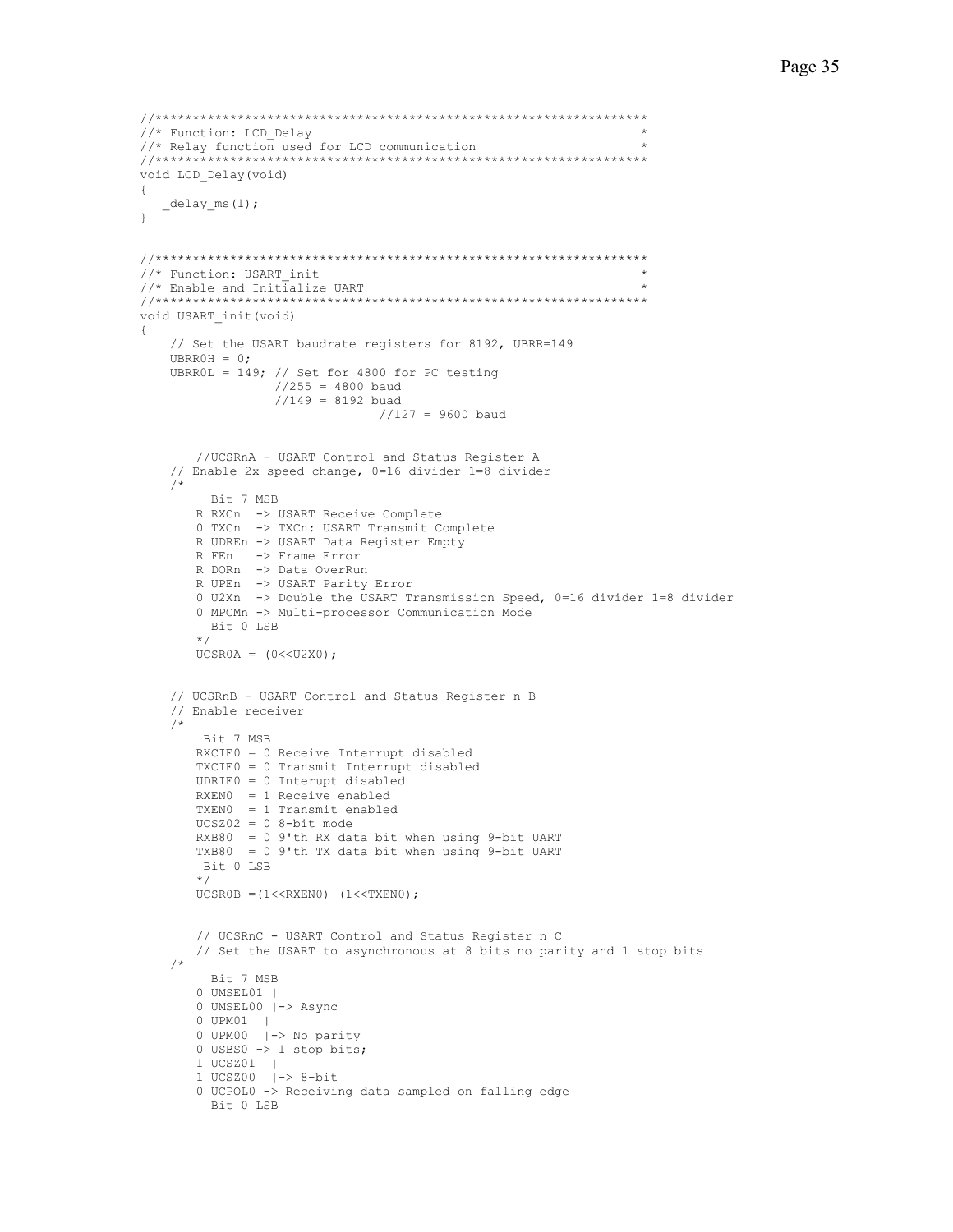```
 */ 
        UCSR0C 
=(0<<UMSEL01)|(0<<UMSEL00)|(0<<UPM01)|(0<<UPM00)|(0<<USBS0)|(1<<UCSZ01)|(1<<UCSZ00)|(0<<UCPOL
0); 
} 
//****************************************************************** 
//* Function: Binary Out
//* Outputs any passed in variable to LCD in binary
//* - Used for debugging -//* - Commented out, not used in final working code -
//****************************************************************** 
/* 
void Out_Binary(unsigned char data) 
{ 
       for(unsigned char bitn = 8; bitn > 0; bitn --)
\left\{ \begin{array}{cc} 0 & 0 \\ 0 & 0 \end{array} \right\}if( data \& ( 1 \le \& (bitn-1) ) )
                        LCD_Write(0x31,0xFF); // Output 1 to LCD 
                else 
                       LCD Write(0x30,0xFF); // Output 0 to LCD
         } 
} 
*/ 
//******************************************************************* 
//* Function: USART_Receive
//* Waits for incoming data on USART then returns it to the calling * 
//* function
//* - Commented out, not used in final working code -
//******************************************************************* 
/* 
unsigned char USART_Receive(void) 
{ 
         // Wait for data to be received 
       while ( !(UCSR0A & (1<<RXC0)) );
        // Get and return received data from buffer 
        return UDR0; 
} 
*/ 
//****************************************************************** 
//* Function: USART Transmit
\frac{1}{4} Transmit data
1/* Data stream array until array is full
//****************************************************************** 
void USART_Transmit(unsigned char data) 
{ 
        // Wait for empty transmit buffer 
       while ( ! ( UCSROA & (1<<UDRE0)) );
        // Put data into buffer, sends the data 
        UDR0 = data; 
        // Wait for empty transmit buffer 
       while ( ! ( UCSROA & (1<<UDRE0)) );
} 
//****************************************************************** 
//* Function: Get Car Data
//* Waits for incoming data on USART then puts received char into * 
//* Data stream array until array is full
//****************************************************************** 
void Get_Car_Data(void)
```
{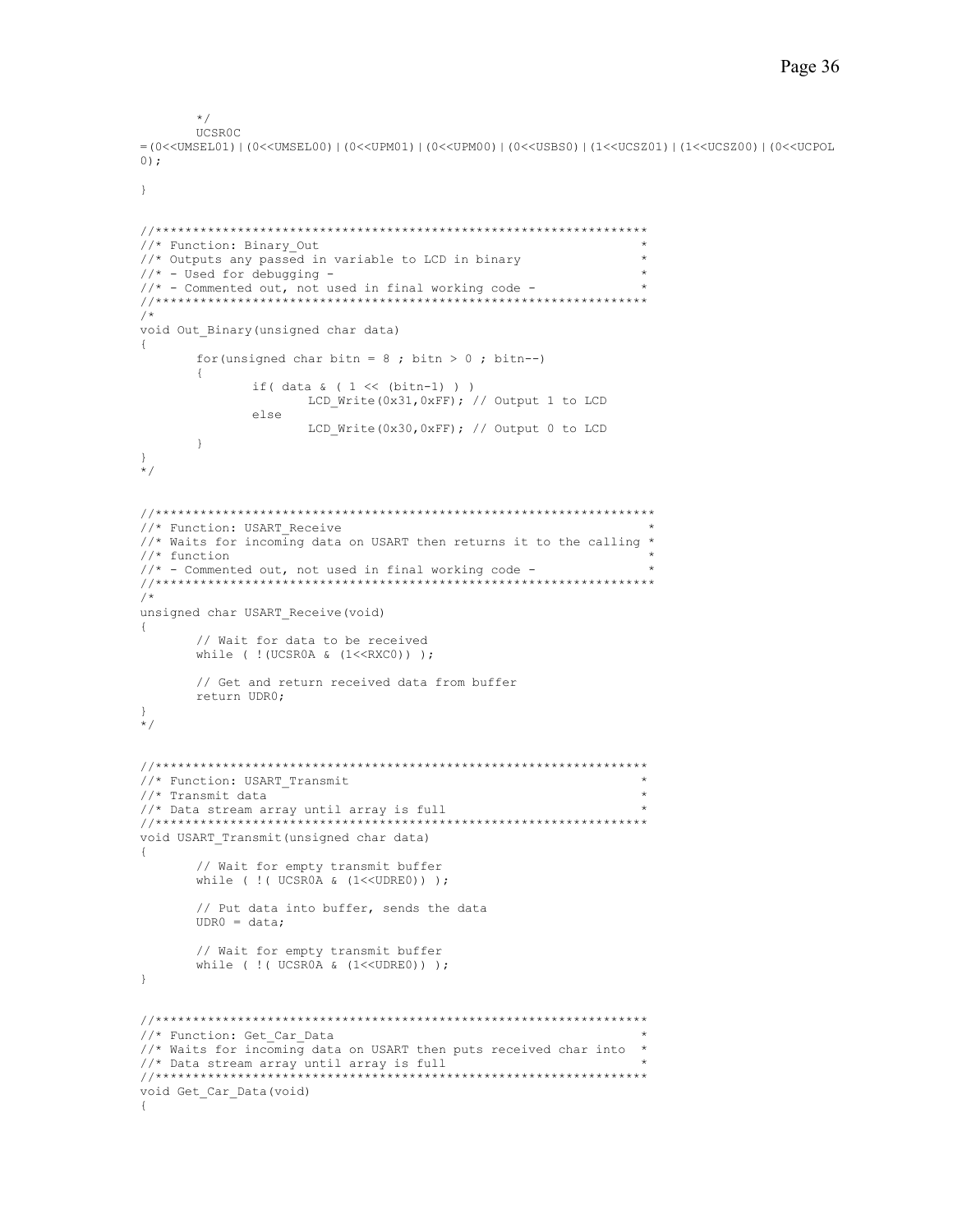```
 unsigned int timeout; 
   Bit Set(PORTD, RXcontrol); //Lockout recieve pin
    //Mode 1 command set 
    USART_Transmit(0xF4); 
         USART_Transmit(0x56); 
         USART_Transmit(0x01); 
         USART_Transmit(0xB5); 
   Bit Clear(PORTD, RXcontrol); //Open up recieve pin
        for(unsigned char i = 0; i < DataStreamSize; i+1\{ timeout=0; // Reset timeout to zero 
                 // Wait for data to be received if data not recived in timout period 
       // then exit loop 
                while( !(UCSR0A & (1<<RXC0) ) && (timeout < 12000) ) 
       { 
          timeout++; 
       } 
                 // Get and return received data from buffer 
      if(timeout == 12000)<br>DataStream[i]=0;
                                // If timeout load 0 into datastream value
       else 
                    DataStream[i]=UDR0; // Otherwise load recieved value 
         } 
   Bit Set(PORTD, RXcontrol); //Lockout recieve pin
} 
//****************************************************************** 
//* Function: Flash LEDs
//* - Used for debugging -//* - Commented out, not used in final working code -
//****************************************************************** 
/* 
void Flash_LEDs() 
{ 
    for(int i=0 ; i<20 ; i++ ) 
    { 
       PORTA=0x00; 
       delayms(1000);\overline{P}ORTA=\overline{0}xFF;
     \angledelay\anglems(1000);
    } 
} 
*/ 
//****************************************************************** 
//* Function: HEX to ASCII
//* Convert inputted 8-bit HEX data to 4 ANSII digits for LCD * 
//****************************************************************** 
void HEXtoASCII(unsigned int Hex_Input,unsigned char *digit4, unsigned char *digit3, unsigned 
char *digit2, unsigned char *digit1) 
{ 
    // Clear varaibles 
\stardigit4 = 0 \times 00;
\stardigit3 = 0x00;
    \stardigit2 = 0x00;
    *digit1 = 0x00;
    while(Hex Input >= 1000)
     { 
         Hex_Input=Hex_Input - 1000; 
        *digit4 = *digit4 + 0 \times 01;
     }
```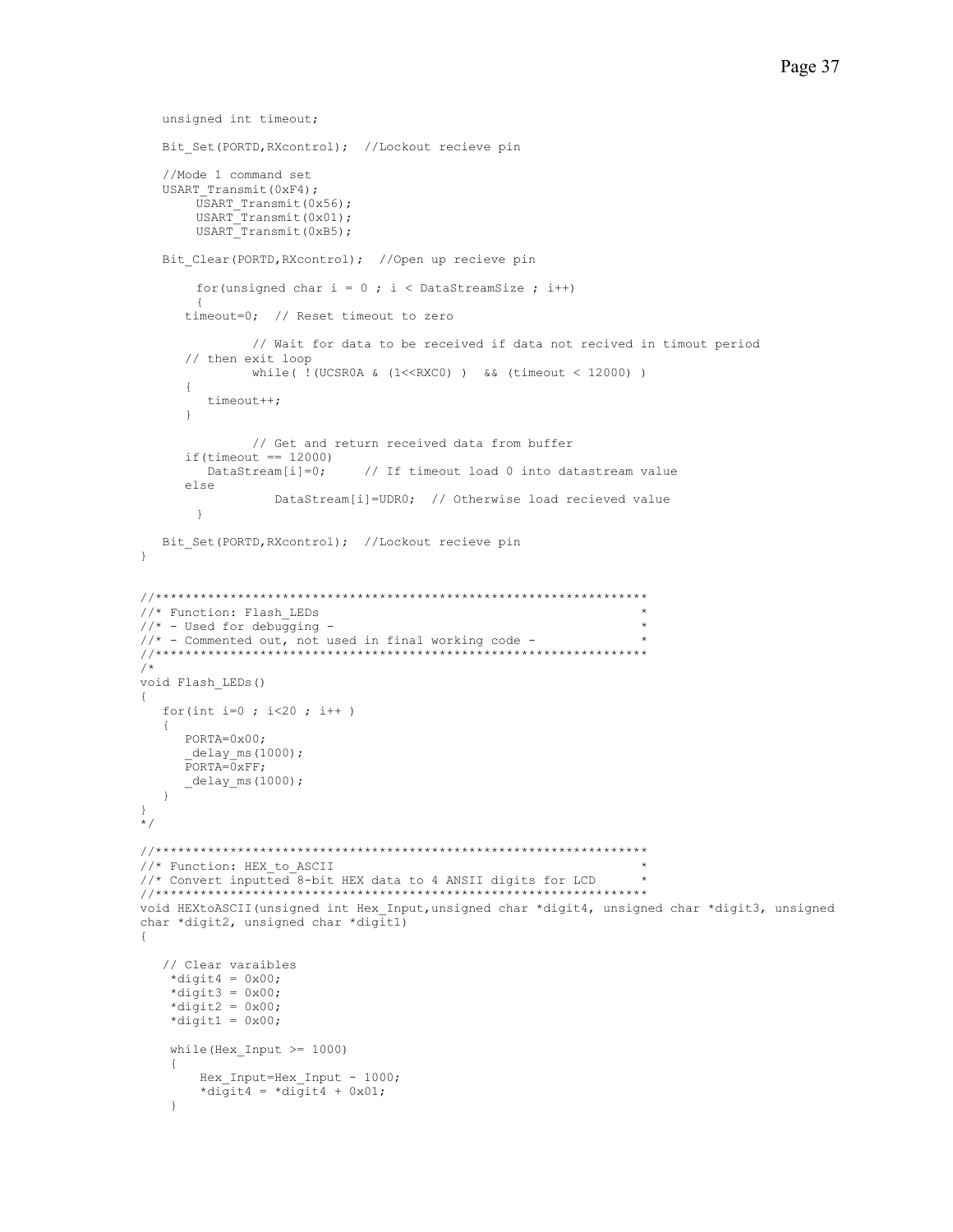```
while(Hex Input >= 100)
      { 
         Hex Input=Hex Input - 100;
         *digit3 = *digit3 + 0 \times 01;
     } 
    while(Hex Input >= 10)
     { 
         Hex Input=Hex Input - 10;
         *digit2 = *digit2 + 0 \times 01;
     } 
     *digit1 = Hex_Input; //remainder 
     // Convert to ASCII, OR with 0x30 produces ASCII 
    *digit4 = *digit4 | 0x30;
    *digit3 = *digit3 | 0x30;
    *digit2 = *digit2 | 0x30;
    *digit1 = *digit1 | 0x30;
} 
//****************************************************************** 
//* Function: Calculate CarData
//* Convert raw data from data stream to real numbers and put in //* ASCII format
\frac{1}{2} //* ASCII format \frac{1}{2} \frac{1}{2} \frac{1}{2} \frac{1}{2} \frac{1}{2} \frac{1}{2} \frac{1}{2} \frac{1}{2} \frac{1}{2} \frac{1}{2} \frac{1}{2} \frac{1}{2} \frac{1}{2} \frac{1}{2} \frac{1}{2} \frac{1}{2} \frac{1}{2} \frac{1}{2} \frac{1}{2} \frac{//****************************************************************** 
void Calculate_CarData() 
{ 
    unsigned char ignore; 
    unsigned int temp; 
    // Calculate coolant tempature 
   temp = DataStream[DEF CTS] * 0.75 - 40;
   HEXtoASCII(temp, &ignore, &ignore, &CarData ASCII[DATA CTS 2], &CarData ASCII[DATA CTS 1]);
    // Calculate RPM 
   temp = DataStream[DEF_RPM]*25;
   HEXtoASCII(temp, &CarData ASCII[DATA RPM 4], &CarData ASCII[DATA RPM 3],
&\texttt{CarData ASCII}[DATA RPM 2], &\texttt{CarData ASCII}[DATA RPM 1]);
    // Calculate MPH 
   temp = DataStream[DEF_MPH] / 1;
    HEXtoASCII(temp,&ignore, &CarData_ASCII[DATA_MPH_3], &CarData_ASCII[DATA_MPH_2], 
&CarData_ASCII[DATA_MPH_1]); 
    // Calculate Block Learn Multiplier (BLM) 
   temp = DataStream[DEF_BLM];
   HEXtoASCII(temp, &ignore, &CarData ASCII[DATA BLM 3], &CarData ASCII[DATA BLM 2],
&CarData_ASCII[DATA_BLM_1]); 
    // Calculate Throttle Position Sensor (TPS) percent 
    temp = DataStream[DEF_STPS] / 2.56; 
   HEXtoASCII(temp, &ignore, &CarData ASCII[DATA TPS 3], &CarData ASCII[DATA TPS 2],
&CarData_ASCII[DATA_TPS_1]); 
    // Calculate Manifold Air Pressure (MAP) 
    temp = (DataStream[DEF_MAP] * 0.369) + 10.354; 
    HEXtoASCII(temp,&ignore, &CarData_ASCII[DATA_MAP_3], &CarData_ASCII[DATA_MAP_2], 
&CarData_ASCII[DATA_MAP_1]); 
    // Calculate Battery voltage 
   temp = DataStream[DEF_BATT] / 10;
   HEXtoASCII(temp, &ignore, &ignore, &CarData ASCII[DATA BATT 2],
&CarData_ASCII[DATA_BATT_1]);
```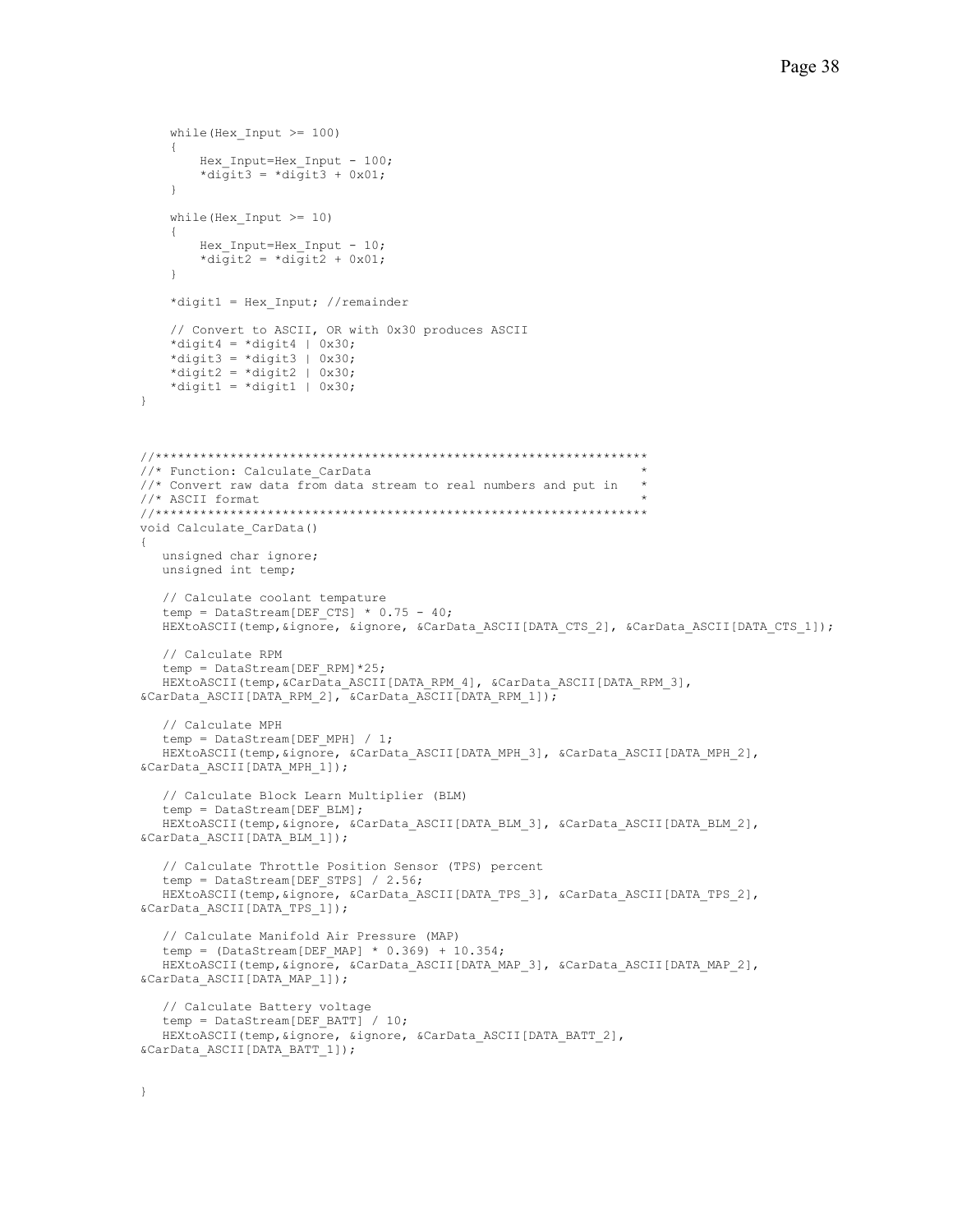```
//****************************************************************** 
//* Function: Output_CarData() * 
1/* Output calculated car data and trouble codes to LCD
//****************************************************************** 
void Output_CarData() 
{ 
    unsigned char ignore; 
    unsigned int ErrorCode; 
    unsigned char bitn=0; 
   unsigned char code 2, code 1;
    unsigned char error_bit, error_byte; 
   LCD I Write(0x02); // Set address counter to zero, move cursor to home
   LCD_D_Write('R');
   LCD \overline{D} Write('P');
   LCD_D_Write('M');
   LCD D Write(' ');
    LCD_D_Write(CarData_ASCII[DATA_RPM_4]); 
    LCD_D_Write(CarData_ASCII[DATA_RPM_3]); 
   LCD_D_Write(CarData_ASCII[DATA_RPM_2]);
    LCD_D_Write(CarData_ASCII[DATA_RPM_1]); 
   LCD D Write(' '); //Space
    LCD_D_Write(' '); //Space 
   LCD\overline{D}W\text{rite}(' '); // SpaceLCD_D_Write('M');
    LCD_D_Write('P'); 
   LCD_D_Write('H');
   LCD^-\overline{D} Write(' ');
   LCD_D_Write(CarData_ASCII[DATA_MPH_3]);
   LCD_D_Write(CarData_ASCII[DATA_MPH_2]);
    LCD_D_Write(CarData_ASCII[DATA_MPH_1]); 
   LCD_D_Write(' '); //Space
   LCD_D_Write(' '); //Space
   LCD_D_Write('B');
   LCD_D_Write('L');
   LCD_D_Write('M');
   LCD_D_Write(' ');
   LCD_D_Write(CarData_ASCII[DATA_BLM_3]);
   LCD_D_Write(CarData_ASCII[DATA_BLM_2]);
   LCD_D_Write(CarData_ASCII[DATA_BLM_1]);
 LCD_D_Write(' '); //Space 
LCD D Write(' '); //Space
   LCD D Write(' '); //Space
   LCD_D_Write(' '); //Space
   LCD D Write('C');
    LCD_D_Write('T'); 
   LCD D Write('S');
   LCD[D\overline{\hspace{-.05in}} N\hspace{-.05in}r\hspace{-.05in}i\hspace{-.05in}te\hspace{-.05in}( ' ' ) ; LCD_D_Write(CarData_ASCII[DATA_CTS_2]); 
   LCD_D_Write(CarData_ASCII[DATA_CTS_1]);
   LCD<sup>-D-</sup>Write('C');
   LCD\overline{D}W\text{rite}('');
   LCD D Write(' '); //Space
   LCD_D_Write('M');
   LCD_D_Write('A');
   LCD \overline{D} Write('P');
    LCD_D_Write(' '); 
   LCD_D_Write(CarData_ASCII[DATA_MAP_3]);
```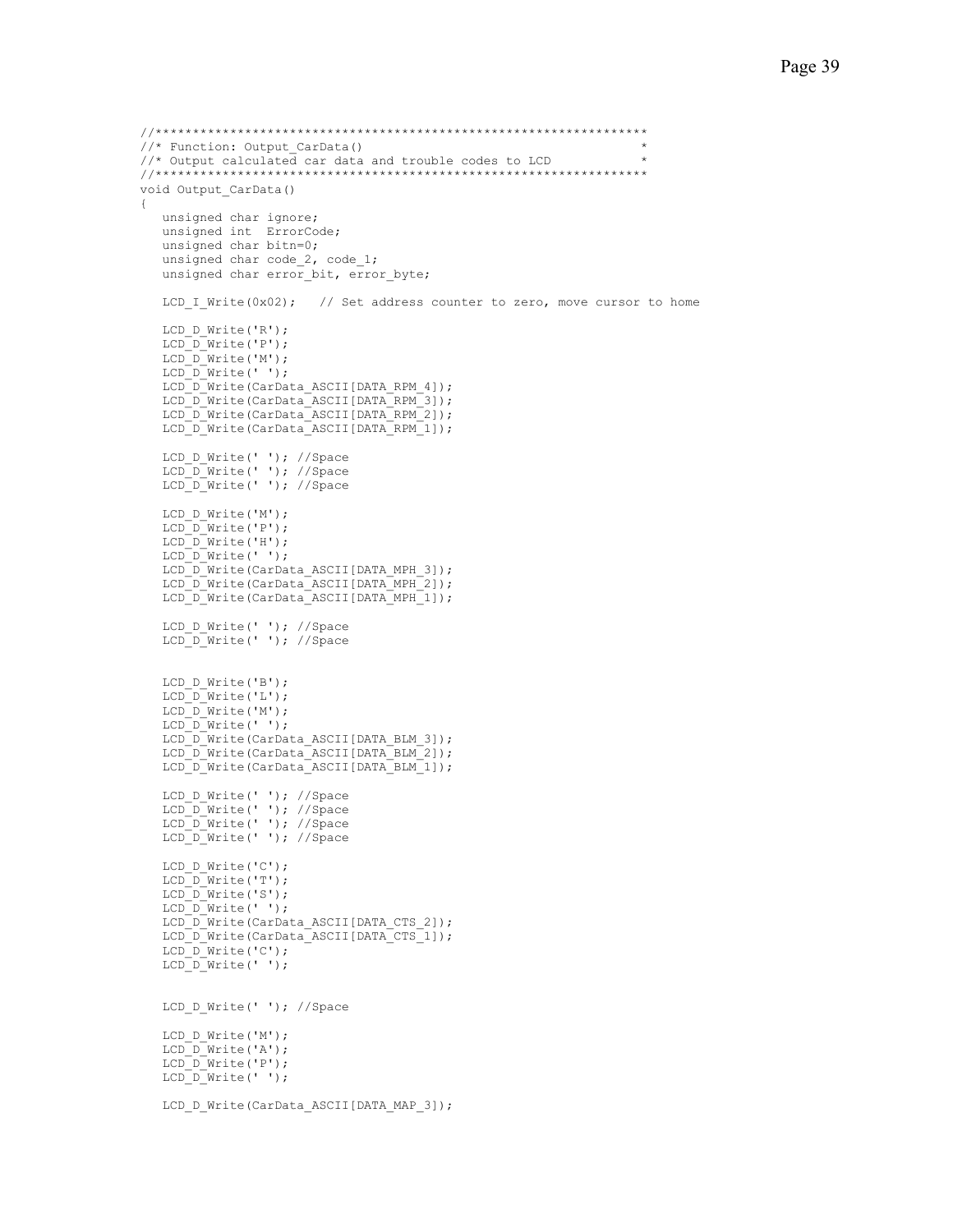```
LCD_D_Write(CarData_ASCII[DATA_MAP_2]);
    LCD_D_Write(CarData_ASCII[DATA_MAP_1]); 
LCD D Write(' '); //Space
 LCD_D_Write(' '); //Space 
  LCD D Write(' '); //Space
  LCD_D_Write(' '); //Space
  LCD_D_Write('T');
    LCD_D_Write('P'); 
   LCD_D_Write('S');
   LCD<sup>-</sup> Write(' ');
   LCD_D_Write(CarData_ASCII[DATA_TPS_3]);
   LCD_D_Write(CarData_ASCII[DATA_TPS_2]);
   LCD_D_Write(CarData_ASCII[DATA_TPS_1]);
  LCD \overline{D} Write('%');
   LCD D Write(' '); //Space
   LCD D Write('B');
   LCD_D_Write('A'); 
   LCD_D_Write('T');
   LCD \overline{D} Write('T');
  LCD[D_W^{\dagger}] write(' ');
    LCD_D_Write(CarData_ASCII[DATA_BATT_2]); 
   LCD_D_Write(CarData_ASCII[DATA_BATT_1]);
   LCD_D_Write('V');
  LCD_D_Write(' ');
   LCD D Write(' ');
   LCD[D_W\text{rite}(' ');error bit=0; //Reset error bit to zero
        for(error byte = DEF_ERROR1 ; error byte < DEF_ERROR5 ; error byte++)
\{for(bitn = 0; bitn < 7; bitn ++)
\left\{ \begin{array}{cc} 0 & 0 \\ 0 & 0 \end{array} \right\} //If error bit in datastream is 1 then ouput trouble code 
               if(DataStream[error byte] & ( 1 \ll (bitn) ) )
\{ErrorCode = (unsigned char)pgm_read_byte(&ErrorCode_Table[error_bit]);
             if(ErrorCode != 0) //If error code is 0 ignore trouble code 
\{ ErrorCode = (unsigned char)pgm_read_byte(&ErrorCode_Table[error_bit]); 
                HEXtoASCII(ErrorCode,&ignore, &ignore, &code_2, &code_1); 
                      LCD_D_Write(code_2);
               LCD D Write(code 1);
            LCD_D_Write(' ');
 } 
          } 
         error bit = error bit + 1; //Increment error bit number
        } 
     } 
//****************************************************************** 
\frac{1}{4} Function: main<br>\frac{1}{4} Main control function
//* Main control function * 
//****************************************************************** 
int main (void) 
  DDRA = 0xFF;<br>
DDRC = 0xFF;<br>
\frac{1}{\sqrt{C}} Onfigure PORTC as output
                                                   // Configure PORTC as output
```
}

{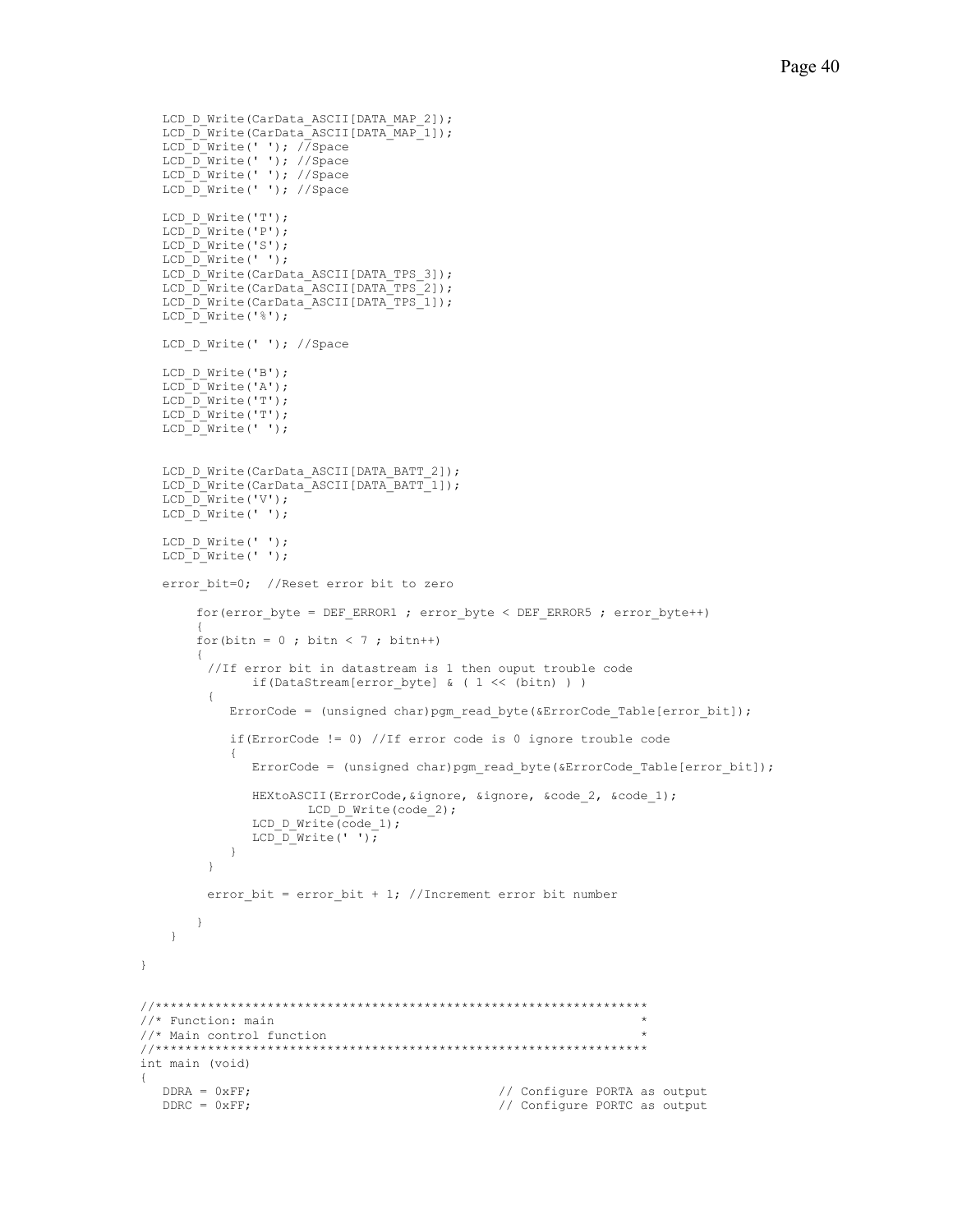```
 DDRD = (1<<PD1)|(1<<PD5)|(1<<PD6)|(1<<PD7); // Configure PORTD 
USART init(); //Initialize USART
 LCD_Initialize(); //Initialize LCD 
   // Loop forever 
   while(1) 
  \left\{ \right.Get Car Data();
Calculate CarData();
 Output_CarData(); 
   } 
  while(1) 
  ; 
}// End of main
```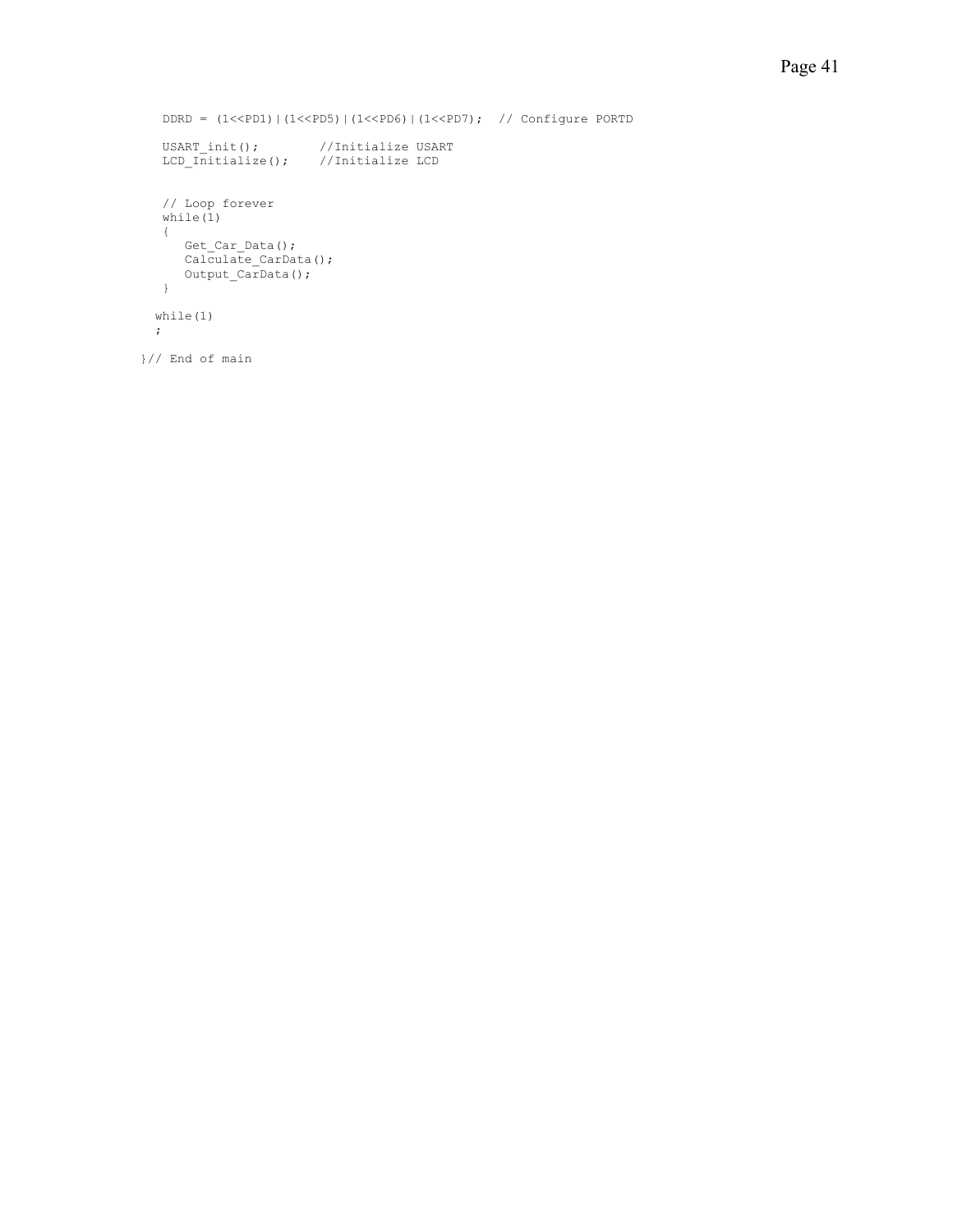

# **Appendix F – General Motors 1227730 ECU pin out** [8]